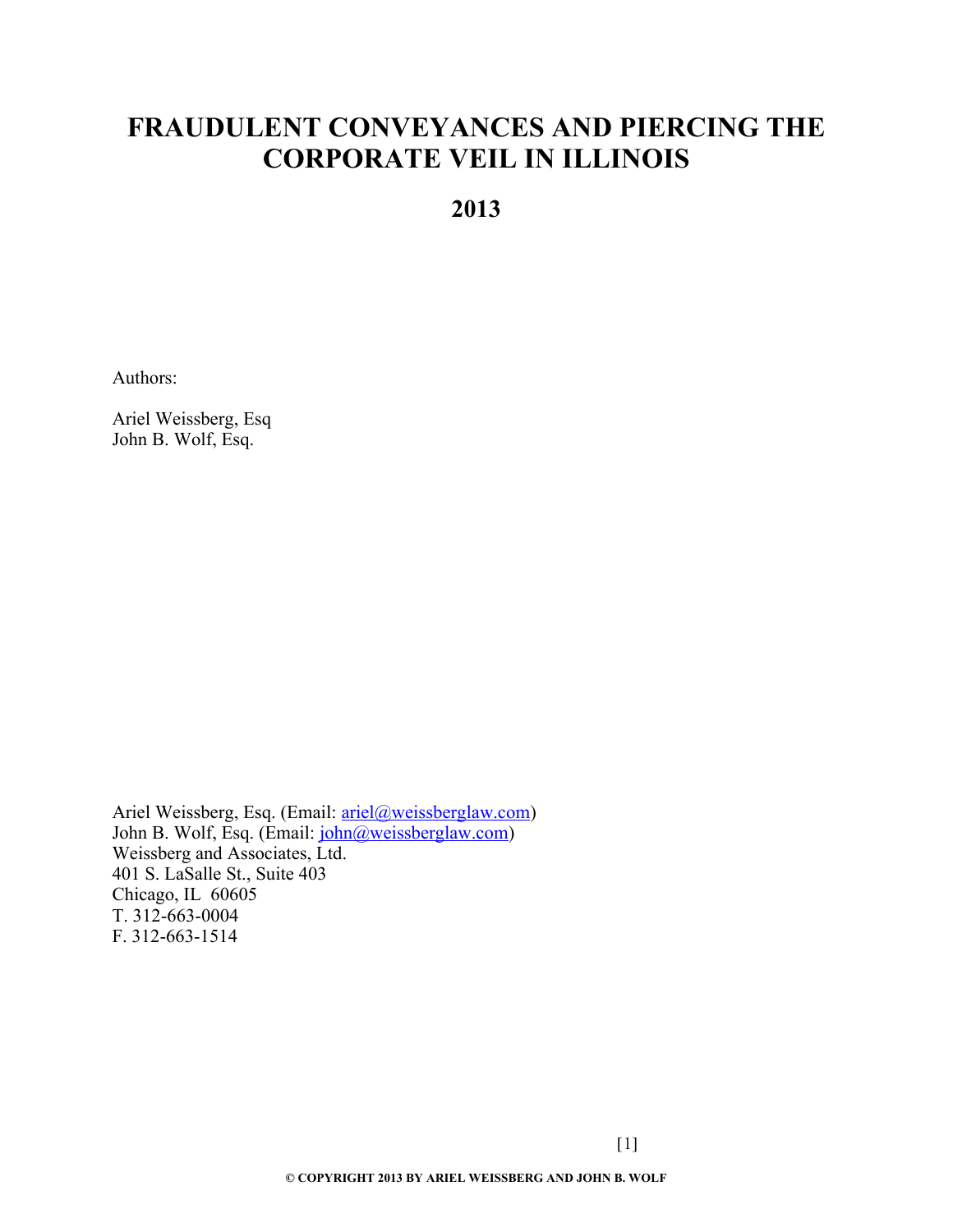## **ABOUT THE AUTHORS**

## **Ariel Weissberg:**

Ariel Weissberg is the managing partner of Weissberg and Associates, Ltd., 401 South LaSalle Street, Suite 403, Chicago, Illinois, 60605. Weissberg and Associates, Ltd. concentrates in the areas of business and commercial litigation, transactional matters and all aspects of insolvency and financial distress, including bankruptcy, loan work-outs and foreclosures.

Mr. Weissberg founded Weissberg and Associates in July, 1984. Since then, he has built a varied and loyal clientele, comprised of small to medium-sized to publicly traded businesses, and individuals. He is sought out for complex business and financial planning, especially relating to credit facilities and crisis-management, and high-risk litigation. Beyond that, Mr. Ariel Weissberg is engaged as an expert witness in legal malpractice cases involving claims emanating from real estate and bankruptcy-related matters. Also, he serves as general counsel in senior management to a number of businesses, including well-established businesses engaged in real estate finance and development.

Mr. Weissberg's practice is concentrated in real estate matters, particularly real estate litigation and transactional work, with an emphasis in financially distressed real estate and insolvency. Mr. Weissberg is a trial lawyer, having litigated in state, federal and bankruptcy courts in Illinois relating to legal malpractice; industrial espionage and patent infringement; alter-ego, piercing the corporate veil and fraudulent conveyance litigation; bankruptcy discharge and dischargeability litigation; residential, commercial and industrial foreclosures; real estate reorganizations and hospitality reorganizations; real estate mortgage fraud actions; landlords matters relating to residential and commercial forcible entry and detainer actions and other lease disputes; in breach of real estate contract actions; mechanics lien foreclosure actions; residential and commercial lease disputes, including evictions; and representing creditors and debtors in post-judgment remedies.

In 1979, Mr. Weissberg received his J.D. from St. Louis University, where he was the comanaging editor of the St. Louis University Law Journal and also received from the American Bar Association a Silver Gavel Award for his legal reporting on KSD Radio on the trial of Benjamin Goins, a prominent St. Louis political figure. In 1976, he received his B.S. from Washington University in St. Louis.

In addition to practicing in Illinois, Mr. Weissberg has litigated in federal courts and bankruptcy courts in Indiana, Wisconsin, Michigan, Delaware, Florida and Missouri and is currently a member of the Chicago Bar Association, Federal Bar Association and Decalogue Society.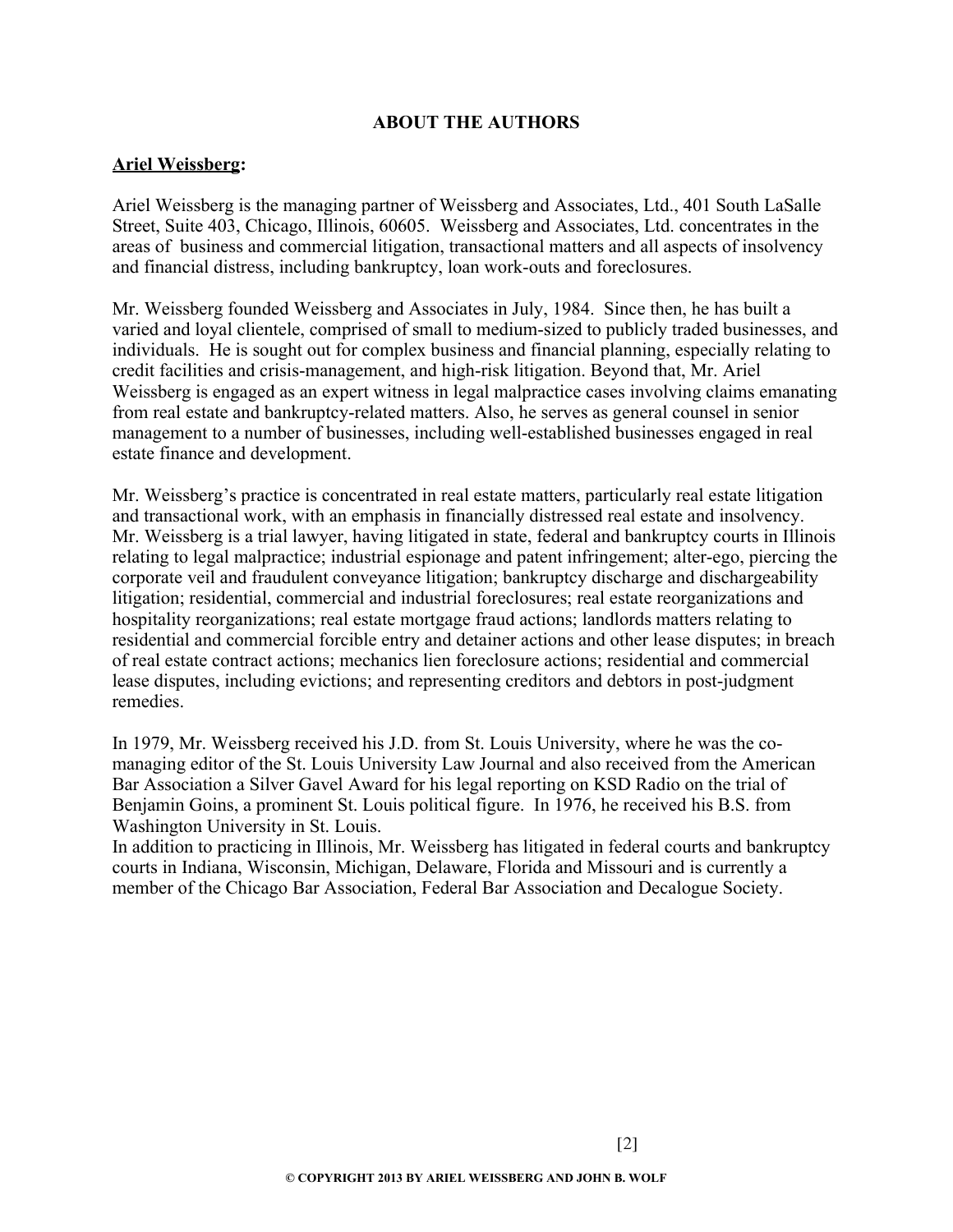#### **John B. Wolf:**

John B. Wolf is an associate of Weissberg and Associates, Ltd., 401 South LaSalle Street, Suite 403, Chicago, Illinois, 60605. Weissberg and Associates, Ltd. concentrates in the areas of business and commercial litigation, transactional matters and all aspects of insolvency and financial distress, including bankruptcy, loan work-outs and foreclosures.

John Wolf is an experienced litigator with extensive experience litigating contested matters in both federal and state matters. He has focused his practice primarily on contested commercial litigation matters along with the litigation of post-judgment remedies and supplementary proceedings. Further, he has become an adept bankruptcy practitioner where he represents both debtors and creditors in oftentimes complex and hotly disputed matters.

He completed his undergraduate degree at Northwestern University earning a Bachelors of Science in 2001. He received his *Juris Doctor* from Chicago-Kent, College of Law in May 2005, earning two "CALI - Excellence for the Future Awards" and serving as both a vicepresident and class representative to the Student Bar Association. After graduating law school and prior to his association with Weissberg and Associates, Ltd., Mr. Wolf was associated with the following law firms: (a) Grund & Leavitt, P.C.; and (b) Regas, Frezados & Dallas, L.P.

John Wolf is admitted to practice: Illinois, 2005; United States District Court, for the Northern District of Illinois, 2006. Member of the Trial Bar, 2008; United States District Court, for the Eastern District of Michigan, 2012.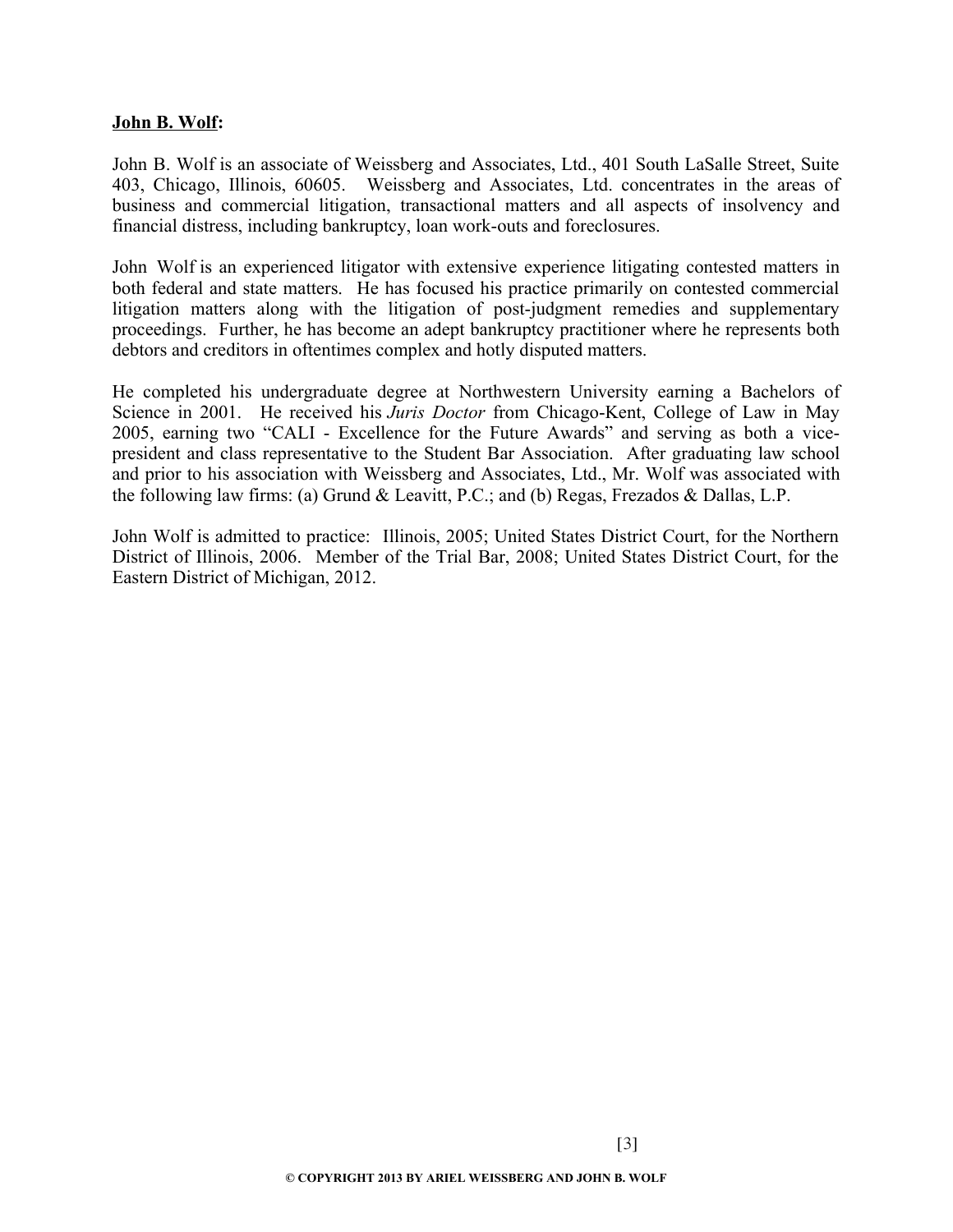## **TABLE OF CONTENTS**

## **I. Introduction**

## **II. The Law of Fraudulent Conveyances in Illinois**

- A. Generally
- B. The Uniform Fraudulent Transfer Act
	- i. UFTA Claims
	- ii. Insolvency
	- iii. Cause of Action: Actual Fraud
	- iv. Constructive Fraud
	- v. UFTA Limitations Period
		- (1) Limitations: Actual Fraud
		- (2) Limitations: Constructive Fraud
	- vi. Rights to Fraudulently Conveyed Property
		- (1) Transferee's Rights and Defenses
		- (2) Creditors Rights
	- vii. Additional Considerations
		- (1) Tenancy by the Entirety
		- (2) Apportionment of Assets

## **III. Piercing the Corporate Veil in Illinois**

- A. Introduction
- B. Piercing the Corporate Veil
	- *(i)* Case Discussion: *Fontana* and *Wachovia*
		- (1) The Fontana Rule
		- *(2) Wachovia Securities, LLC v. Banco Panamerico*
	- *(ii)* Undercapitalization
	- *(iii)* Failure to Observe Corporate Formalities
		- (1) Commingling of Funds
		- (2) Absence of Corporate Records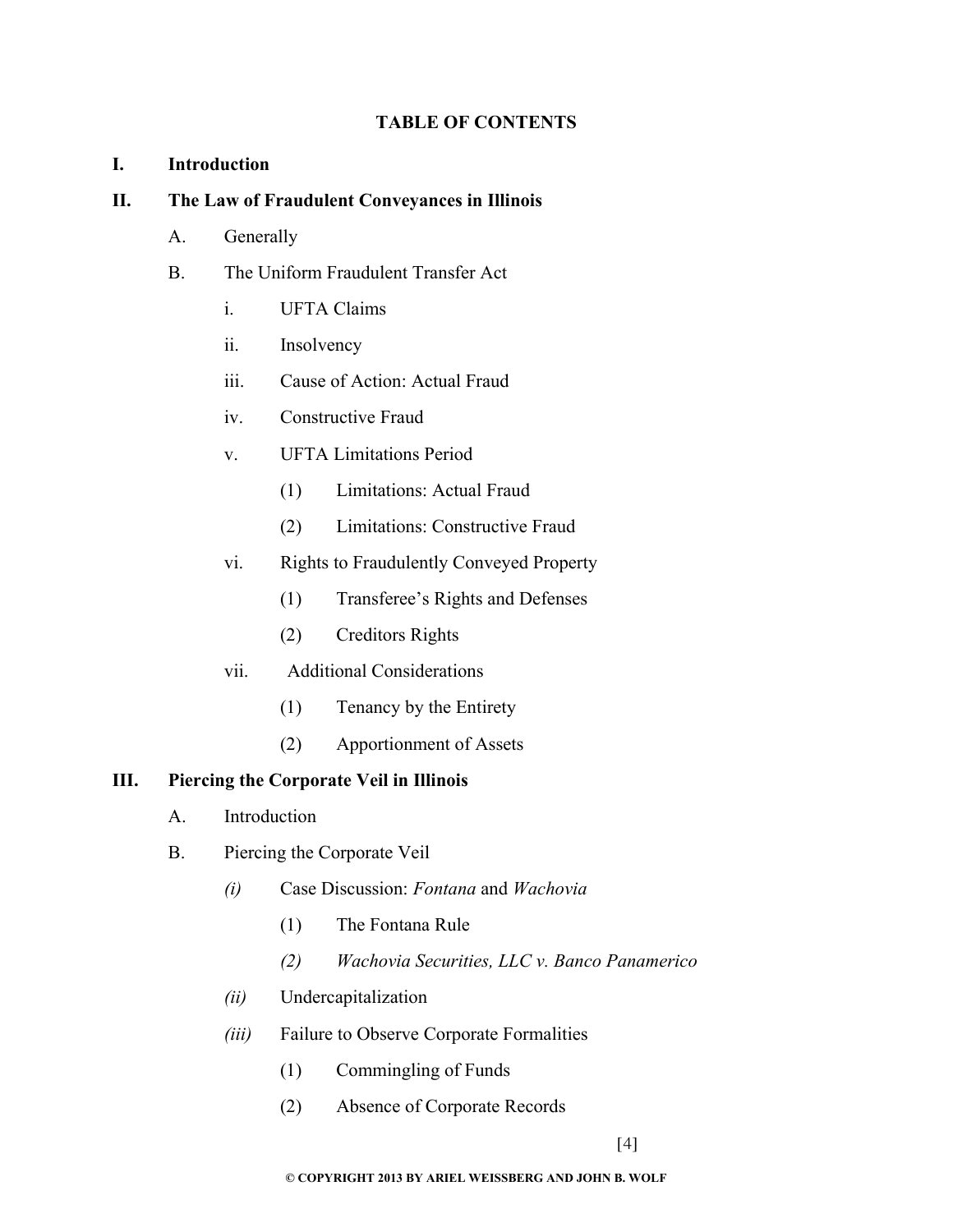- (3) Corporate Formalities and Other Badges of Fraud
- *(iv)* Reverse Pierce
- C. Veil Piercing and LLC's

## **Conclusion**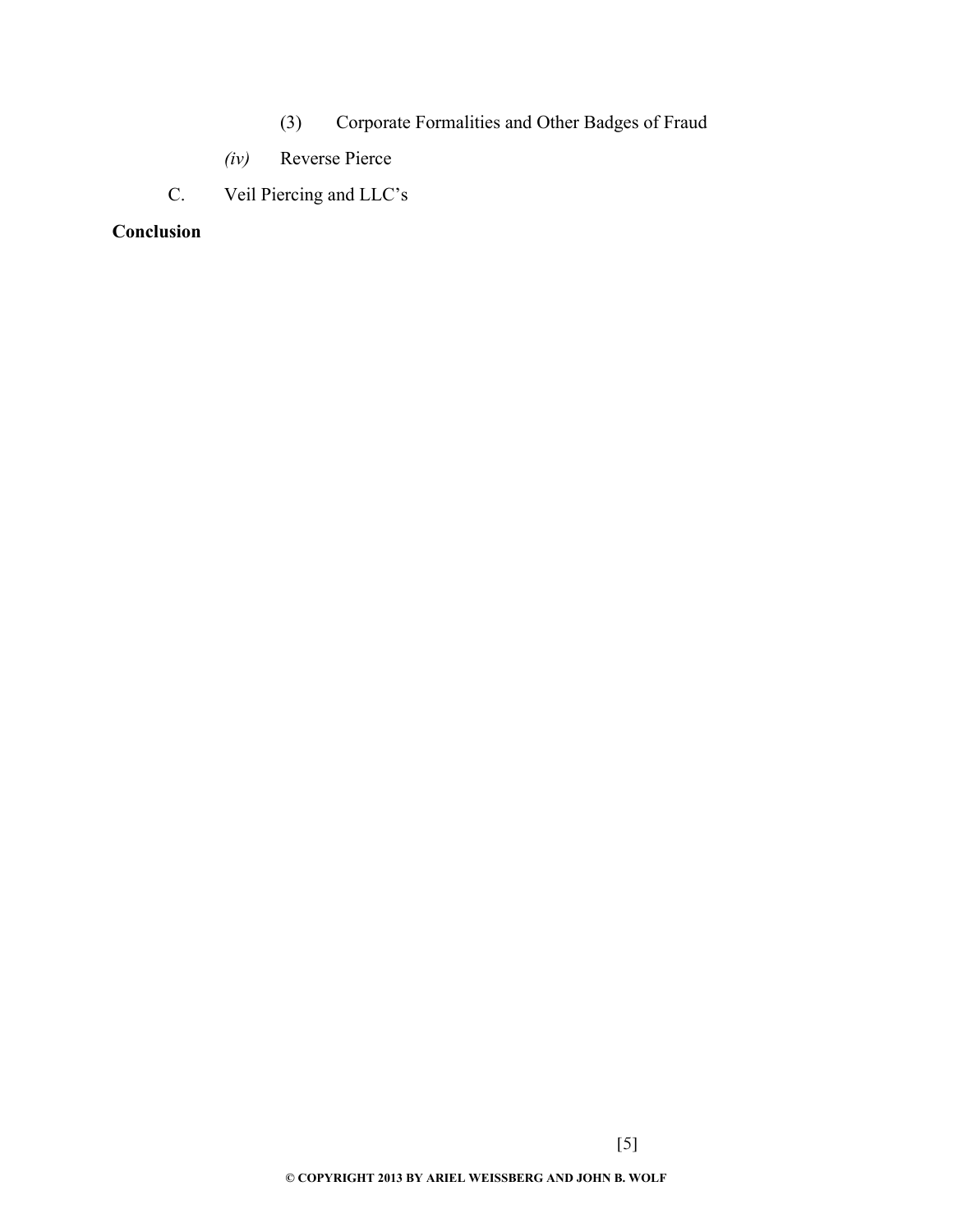### **I. Introduction[1](#page-5-0)**

Fraudulent conveyance and piercing the corporate veil causes of action, if employed wisely, can enhance the likelihood of successfully collecting a claim against individuals and entities who are not primarily or directly liable for plaintiff's claims. Call these individuals and entities, "Second Tier Defendants," since the defendants directly liable for claims in litigation are in concept the "Primary Defendants."

Thus, for example, if plaintiff, ABC Company, had a breach of contract claim against defendant, XYZ Company, then defendant XYZ Company would be the Primary Defendant, and its shareholder, Bob Smith, could be a Second Tier Defendant for a cause of action for fraudulent conveyance or piercing the corporate veil, if the facts, and critically, the economics, merit pursuit of these causes of action against Bob Smith.

With this line-up in mind, the central questions for a plaintiff to ask are: (a) does the plaintiff have the facts to support the causes of action for either a fraudulent conveyance or piercing the veil; (b) what are the costs of pursuing either of these causes of action against Second Tier Defendants; and (c) what is the likelihood of success in pursuing either of these causes of action?

While a thoughtful attorney must due diligently answer these questions, the good and thoughtful attorney knows that these questions are sometimes more theoretical than practical. Certainly, no pursuit of meritless claims is being advocated; but when a plaintiff is faced with questionable transfers of assets and corporations that are operated as "mere facades" of their shareholders--aggressive litigation against Second Tier Defendants to enhance the plaintiff's ability to obtain a collectible judgment is the primary consideration. Central to the litigator's inquiry is collectability because achieving an uncollectible judgment is a failure: symbolic

<span id="page-5-0"></span><sup>&</sup>lt;sup>1</sup>The authors would like to thank Keshia Carswell, J.D. for her excellent contributions to the article.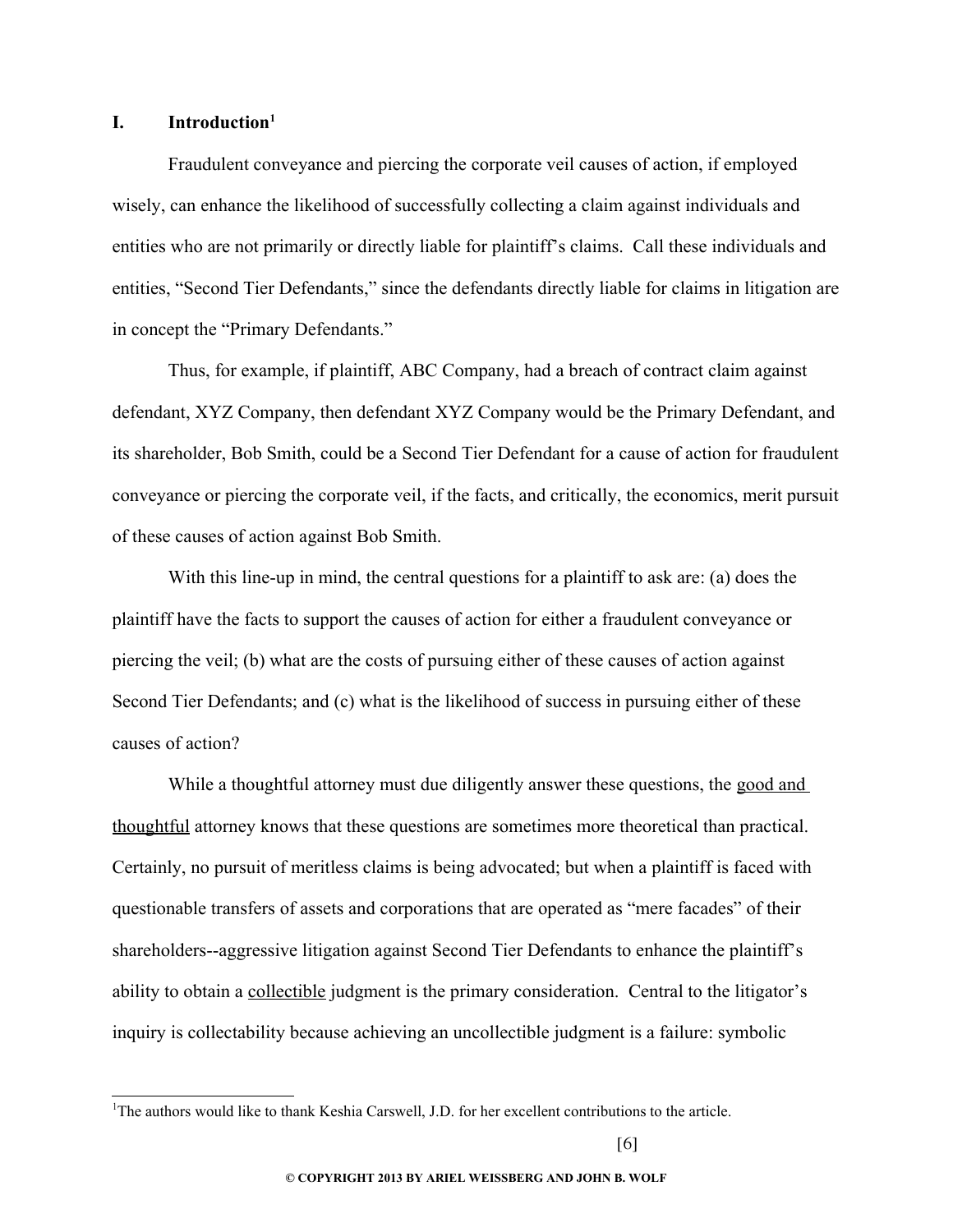victories in litigation, rarely are acceptable in the real world where the small business model dictates.

Today, litigators have numerous sources of information in the public domain through the internet, as well as traditional means to evaluate potential fraudulent conveyance and piercing the corporate veil causes of action against Second Tier Defendants. "Timing is everything" in litigation, and the plaintiff must use all of the tools at his/her disposal to evaluate the timing for asserting these claims against Second Tier Defendants, especially in light of time-sensitive statutes of limitation (discussed *infra*). A more conservative approach to due diligence on these claims is through traditional discovery, including the designation of Second Tier Defendants as Respondents in Discovery (see 735 ILCS 5/2-402). But, if time is of the essence, or if the naming of Second Tier Defendants in the original Complaint is key to "sending a clear message," necessary to gain immediate ascendancy in litigation, the litigator is tasked with the urgent need to correctly evaluate the strategy and tactics in pursuing the Second Tier Defendants. Clearly, the thoughtful litigator will aggressively pursue Second Tier Defendants if it is cost-efficient and the claims have merit, principally to enhance the possibility of successful collection of a claim.

The "starting points" for the plaintiff's analysis is, of course, the law pertaining to fraudulent conveyances and piercing the corporate veil. This article will discuss the law in Illinois, but due to a limitation of space this article will not discuss the actual pursuit of these claims in bankruptcy--although that is an important discussion, indeed. Thus, Section 548 of the Bankruptcy Code will not be specifically discussed, but the claims available in bankruptcy under the Uniform Fraudulent Transfer Act (UFTA) will be discussed. Also, to assist the practioner, in addition to the discussion of the law, the authors have included an appendix of important cases on these causes of action decided in the Seventh Judicial Circuit, the United States District Court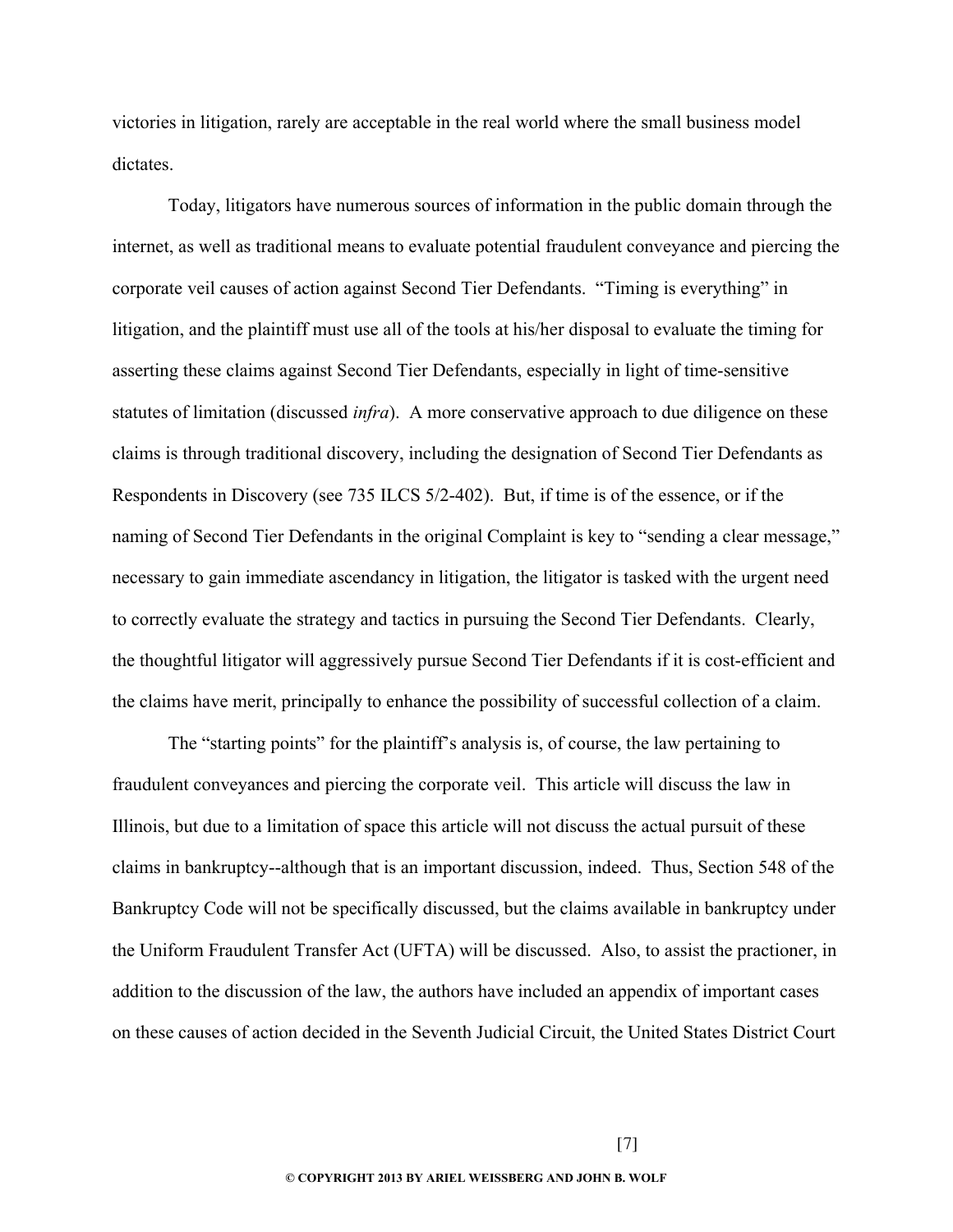for the Northern District of Illinois ("Northern District of Illinois"), the Illinois Supreme Court, and the First, Second and Third Illinois Appellate Court Districts.

The next point of inquiry for the pursuit of a fraudulent conveyance claim is to determine whether a "transfer" of any assets of the Primary Defendant occurred that can be avoided as a fraudulent conveyance. If so, the UFTA provides for a remedy of avoiding the transfer, itself (i.e., reversing the transfer), or obtaining a judgment against the transferee-defendant (i.e., the Second Tier Defendant). Practioners should avoid the mistake of avoiding the transfer as the sole remedy at all costs. It is imperative that both remedies should be property pleaded, but certainly, if given a choice, a plaintiff should plead the remedy under the UFTA for damages in an amount to be determined by the court, but in the minimum, equal to the value of the asset transferred.

The definition of "transfer" in the UFTA is very broad, and includes the traditional concept of the Primary Defendant transferring title in an asset(s) to a Second Tier Defendant; but also, this definition includes pledges of collateral belonging to the Primary Defendant and other direct and indirect acts in diminution of the creditor's rights. While there is no case law on point, an interesting discussion is whether a dilution of a Primary Defendant's equity securities in a business organization (stock or membership interests in a corporation or limited liability company, respectively) is a "transfer" under the UFTA.

Cost-efficiency is a critical factor in the pursuit of all litigation. This factor is especially important when considering the pursuit of piercing the corporate veil litigation against a Second Tier Defendant. As the discussion in this article will show, the pursuit of this cause of action is typically fact-intensive (the same is usually true for fraudulent conveyance litigation), and factintensive litigation is expensive, especially if the proof requires a review of the Primary Defendant corporation's financial and business affairs and practices. Unfortunately, this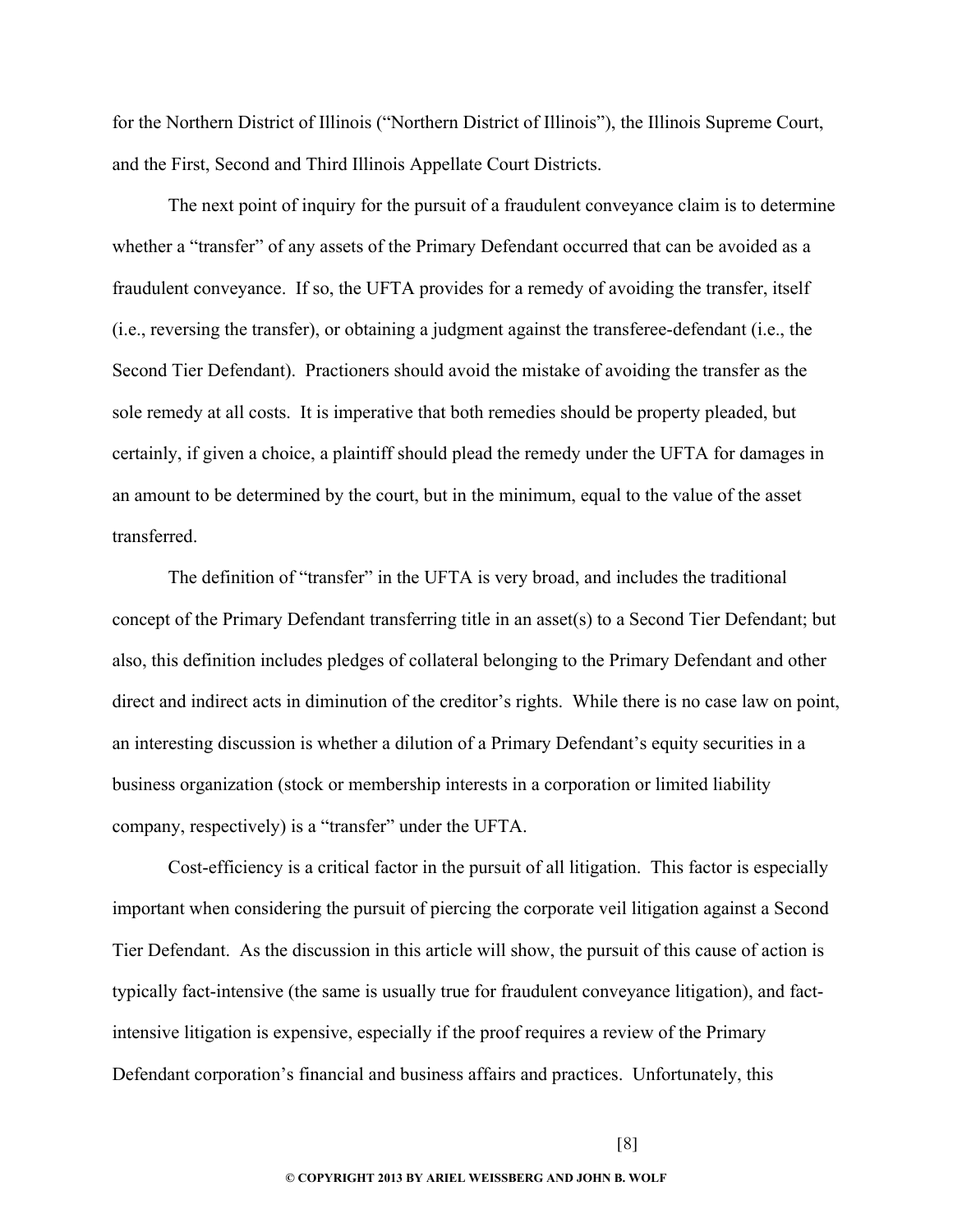particular, fact-intensive analysis is the central focus of achieving a judgment against Second Tier Defendant shareholders, and it adds substantial costs to litigation. As such, plaintiff's commitment to a "piercing" cause of action requires an up-front commitment of time and resources to complete the initial analysis of the claim, let alone success on the merits. In addition, the pursuit of a "piercing" claim will often add substantial time to achieving a final judgment in litigation since the fact-intensity favors the defendant on a Motion for Summary Judgment. Thus, this is often "long haul" litigation with resolution only through settlement or trial—both only achieved after substantial resources are expended.

This article is meant to assist the practioner in the achieving success in evaluating and litigating the causes of action against Second Tier Defendants in fraudulent conveyance and piercing the corporate veil litigation. The best approach to litigating these causes of action, besides an aggressive, yet thoughtful attitude, is to analyze and evaluate the case as a dynamic, where change and the possibility for change is a constant. Remember, "what you don't know" is what will bring harm to the case, and surprises in this type of litigation must be avoided at all costs if success is to be achieved.

#### **II. The Law of Fraudulent Conveyances in Illinois**

#### **A. Generally**

Each state has its own fraudulent conveyance laws, but based on either of two uniform laws: (a) the Uniform Fraudulent Transfer Act; or (b) the Uniform Fraudulent Conveyance Act. These state laws are applicable both within and outside of bankruptcy cases. The Bankruptcy Code contains its own fraudulent conveyance provision, namely section 548, that is applicable only within the realm of bankruptcy; however, the state fraudulent conveyance statutes are applicable in bankruptcy pursuant to  $\S$ 544 of the Bankruptcy Code.<sup>[2](#page-8-0)</sup> In Illinois, fraudulent

<span id="page-8-0"></span><sup>2</sup> 11 U.S.C. §101, *et seq*.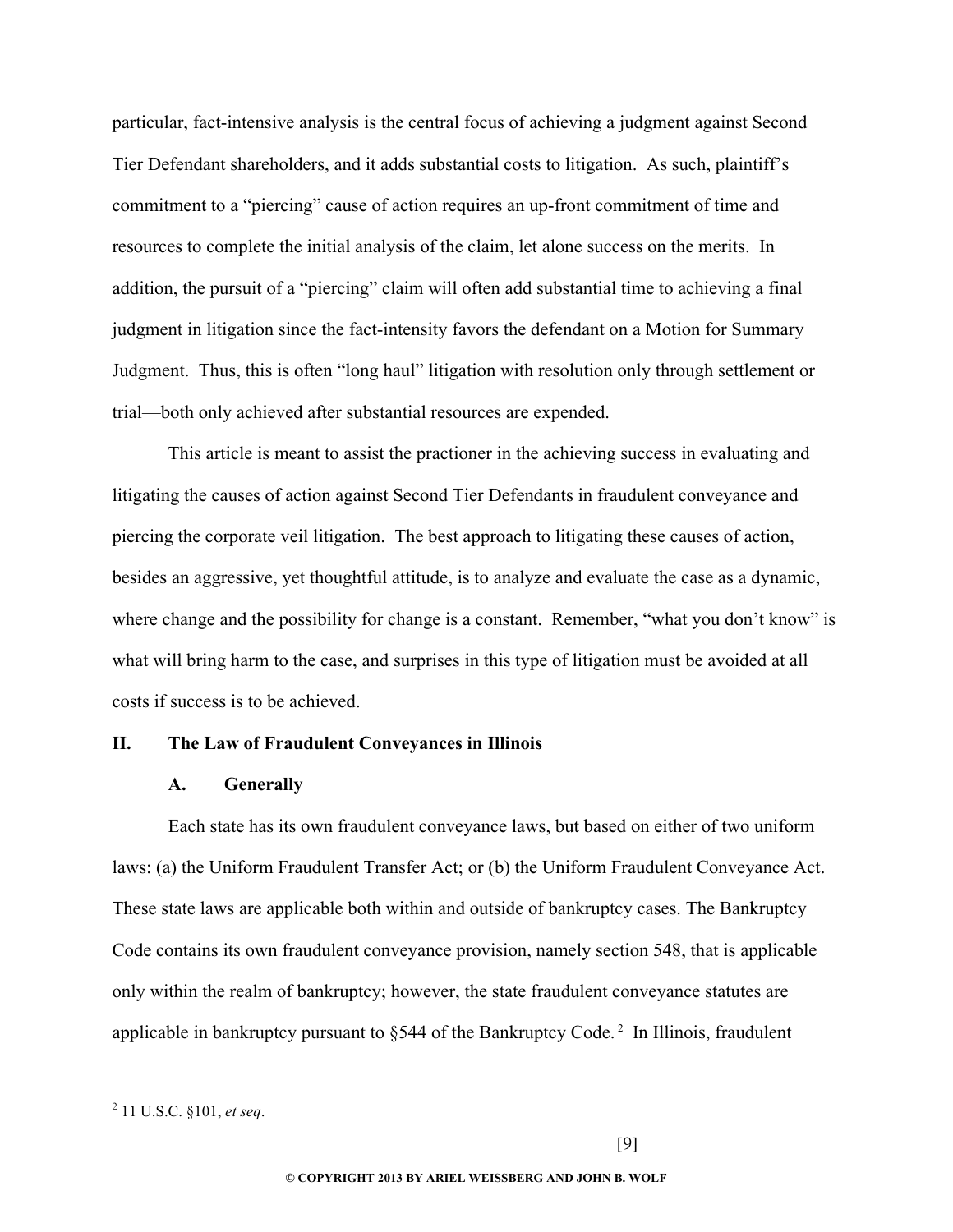conveyances are governed by the Uniform Fraudulent Transfer Act ("UFTA").<sup>[3](#page-9-0)</sup> Illinois adopted the UFTA effective as of January 1, 1990.<sup>[4](#page-9-1)</sup> Prior to the adoption of the UFTA, the Illinois fraudulent conveyance statute followed the common law, which derived from the English Statute of Elizabeth.<sup>[5](#page-9-2)</sup> At common law, a fraudulent conveyance was characterized as a transfer by the debtor of property made while the debtor was insolvent (or that caused the debtor to become insolvent) made with the intent to hinder, delay, or defraud creditors for inadequate consideration or to a transferee with bad faith.<sup>[6](#page-9-3)</sup> The statute in Illinois that preceded the UFTA provided:

Every gift, grant, conveyance, assignment or transfer of, or charge upon any estate, real or personal, or right or thing in action, or any rent or profit thereof, made with the intent to disturb, delay, hinder or defraud creditors or other persons, and every bond or other evidence of debt given, suit commenced, or judgment entered, with like intent, shall be void as against such creditors, purchasers and other persons.<sup>[7](#page-9-4)</sup>

The UFTA was designed to harmonize various state laws with the Bankruptcy Code, and thus, the UFTA parallels  $\S$ 54[8](#page-9-5) of the Bankruptcy Code in many respects.<sup>8</sup> In Illinois, fraudulent conveyance cases are categorized as either "fraud in fact" commonly known as actual fraud, or "fraud in law," commonly known as constructive fraud.<sup>[9](#page-9-6)</sup> Generally speaking, actual fraud requires the actual intent to defraud creditors; whereas constructive fraud does not require intent and arises in situations where an insolvency exists before or after the subject transfer and there was inadequate or no consideration for the transfer (i.e., "no reasonably equivalent exchange").<sup>[10](#page-9-7)</sup> If a transfer of property is proven fraudulent under either method, it is avoidable and can be set aside by the Courts and a judgment in the amount of the value of the asset transferred as of the date of the transfer can be entered against the transferee-defendant, plus punitive damages.<sup>[11](#page-9-8)</sup>

<span id="page-9-0"></span><sup>&</sup>lt;sup>3</sup> 740 ILCS 160.

<span id="page-9-1"></span><sup>4</sup> JOSEPH P. KINCAID ET AL., Illinois Institute for Continuing Legal Education: Creditors' Rights in Illinois, Equitable Remedies 4s-8 (Robert G. Markoff 2009).

<span id="page-9-2"></span><sup>5</sup> *Id*.; 13 Eliz., Ch. 5 (1570).

<span id="page-9-3"></span><sup>6</sup> JOSEPH P. KINCAID ET AL., *supra* note 3.

<span id="page-9-4"></span> $7$  Ill.Rev.Stat. 1991, ch. 59, par. 110(a).

<span id="page-9-5"></span><sup>8</sup> PETER A. ALCES, The Law of Fraudulent Transactions 5-22 (West 2002).

<span id="page-9-6"></span><sup>9</sup> JOSEPH P. KINCAID ET AL., *supra* note 3.

<span id="page-9-7"></span> $10 \,$ *Id.* 

<span id="page-9-8"></span><sup>&</sup>lt;sup>11</sup> PETER SPERO, Fraudulent Transfers: Applications and Implications 2-2 (West 2005).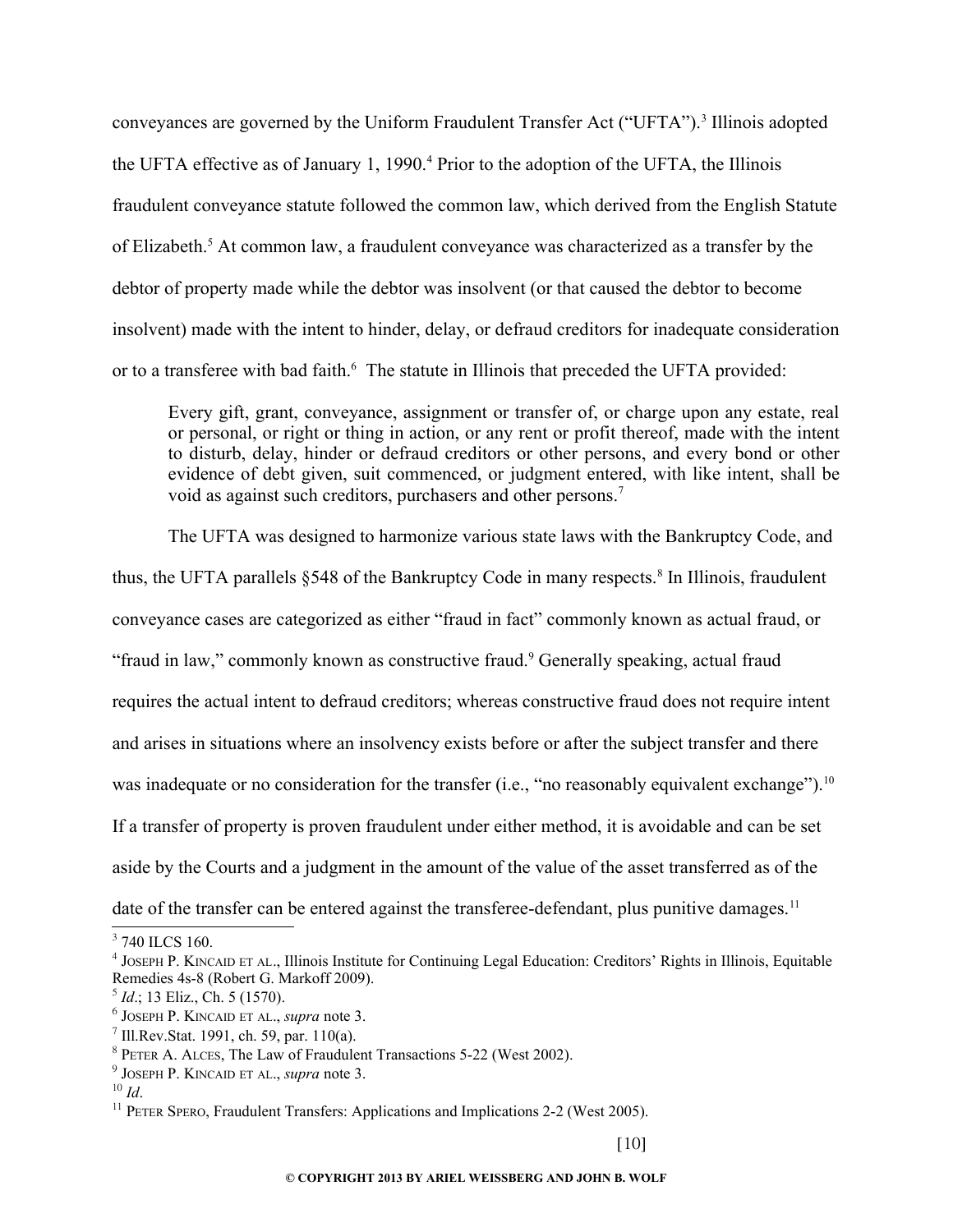## **B. The Uniform Fraudulent Transfer Act**

## **i. UFTA Claims**

To prevail on a fraudulent conveyance action under the UFTA, there must be a fraudulent transfer.[12](#page-10-0) The UFTA defines a fraudulent transfer as one that is made (or an obligation incurred) by a debtor (1) with actual intent to hinder, delay, or defraud any of his or her creditors, or (2) without receiving a reasonably equivalent value in exchange for the transfer or obligation, *and* the debtor either (a) engaged or was about to engage in a transaction or business with unreasonably small assets related to the transaction or business, or (b) intended to incur, believed, or reasonably should have believed that he or she would incur debts beyond his or her ability to pay as the debts became due; or (c) the transferor was insolvent at the time of the transfer or became insolvent as a result of the transfer.[13](#page-10-1) Shortly after the UFTA was adopted, the Appellate Court of Illinois, Second District held that the only property a debtor can transfer for fraudulent transfer purposes is property in which he or she has an interest.<sup>[14](#page-10-2)</sup> Notably, the term "transfer" has been construed broadly by the Courts to include all methods of disposing or parting with property,<sup>[15](#page-10-3)</sup> and may be in the form of a gift, lease, sale, pledge, release of guaranty, or a cancellation of an obligation.<sup>[16](#page-10-4)</sup> Moreover, a creditor's claim may arise before or after such a transfer is made.<sup>[17](#page-10-5)</sup>

It is important to note that the UFTA assumed the Bankruptcy Code's extremely broad definition of the term "claim."[18](#page-10-6) Accordingly, a creditor's claim is a right to payment, "whether or not it is reduced to judgment, liquidated, unliquidated, fixed, contingent, matured, unmatured,

<span id="page-10-0"></span><sup>&</sup>lt;sup>12</sup> 740 ILCS 160/5.

<span id="page-10-1"></span><sup>&</sup>lt;sup>13</sup> 740 ILCS 160/5.

<span id="page-10-2"></span><sup>14</sup> *Regan v. Ivanelli*, 246 Ill.App.3d 798, 617 N.E.2d 808 (2nd Dist. 1993).

<span id="page-10-3"></span><sup>&</sup>lt;sup>15</sup> *Jones v. Atchison*, 101 B.R. 556 (S.D.Ill. 1989) (holding that the debtor's pre-petition disclaimer of inheritance that resulted in devised property passing to the debtor's children was not considered a transfer).

<span id="page-10-4"></span><sup>16</sup> JOSEPH P. KINCAID ET AL., *supra* note 3, at 4S-9.

<span id="page-10-5"></span> $17$  740 ILCS 160/5.

<span id="page-10-6"></span> $18$  740 ILCS 160/2.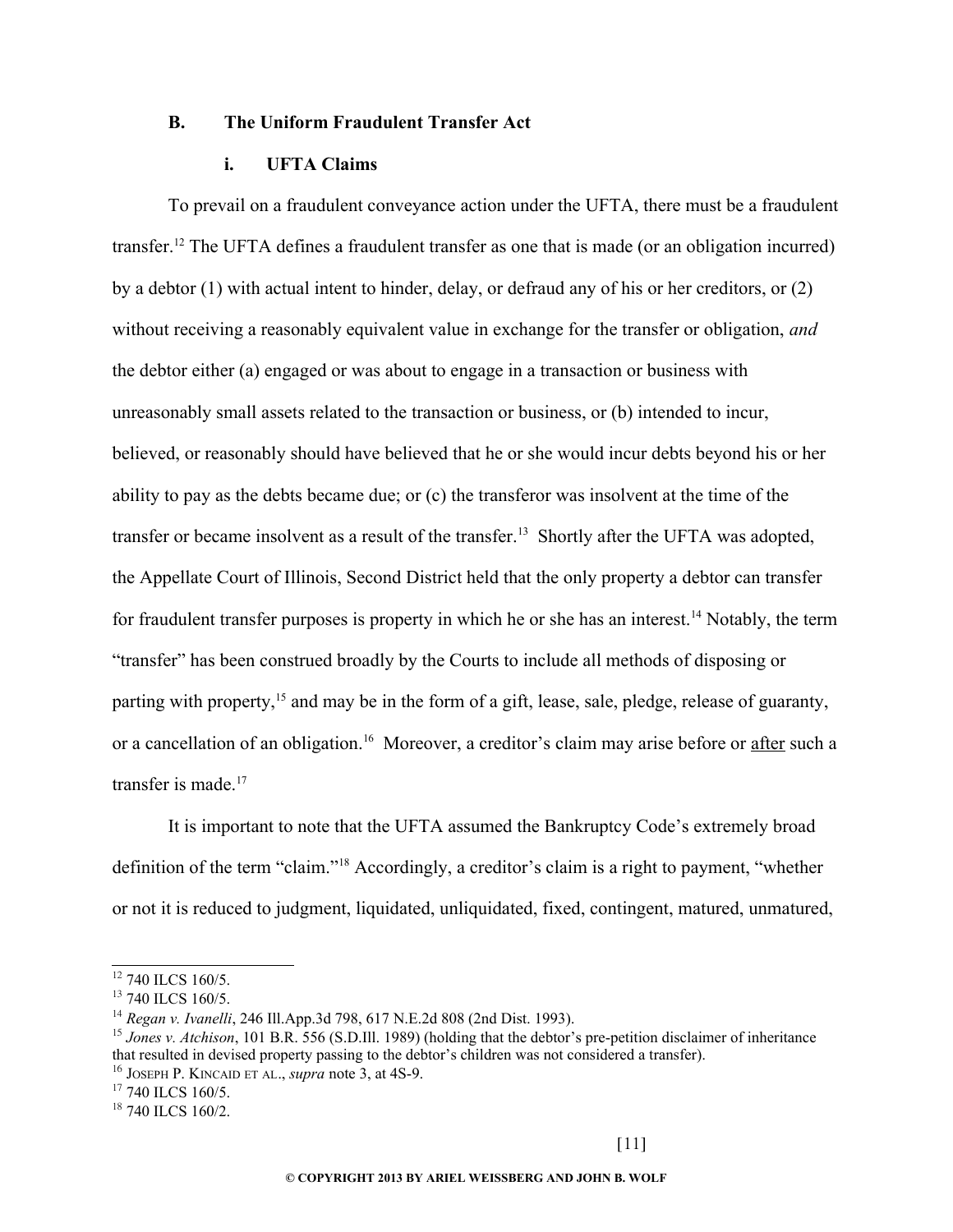disputed, undisputed, legal, equitable, secured, or unsecured."<sup>[19](#page-11-0)</sup> Thus, for purposes of a fraudulent conveyance action, a creditor has a UFTA cause of action once its claim arises even if the claim is contingent, and regardless of whether the claim has matured or been reduced to judgment after it was conveyed.<sup>[20](#page-11-1)</sup>

#### **ii. Insolvency**

Insolvency is a critical element in fraudulent conveyance actions. The UFTA's definition of insolvency parallels the Bankruptcy Code's definition.<sup>[21](#page-11-2)</sup> Pursuant to the UFTA, one definition of insolvency is when the sum of a debtor's debts is greater than all of his or her assets at a fair valuation.<sup>[22](#page-11-3)</sup> This is the "balance sheet" test of insolvency. Further, a partnership is insolvent if "the sum of the partnership's debts is greater than the aggregate, at a fair valuation, of all of the partnership's assets and the sum of the excess value of each general partner's non-partnership assets over the non-partnership's debts."[23](#page-11-4) Moreover, the test for insolvency is measured at the time of the transfer,<sup>[24](#page-11-5)</sup> and a determination of solvency under the UFTA must be based on whether a debtor was actually insolvent and not the debtor's own beliefs as to his or her solvency or liabilities.<sup>[25](#page-11-6)</sup>

The UFTA also sets forth an alternative test for determining insolvency.<sup>[26](#page-11-7)</sup> Specifically, the statute provides that a debtor is presumed insolvent if it is unable to pay its debts as they generally become due or in the ordinary course of business.[27](#page-11-8) This is the "equity test" of insolvency. In *Tower Investors*, the Appellate Court of Illinois, First District held that the entity

<span id="page-11-0"></span> $19$  740 ILCS 160/2.

<span id="page-11-1"></span><sup>20</sup> *United States v. Brown*, 820 F.Supp. 374 (N.D.Ill. 1993).

<span id="page-11-2"></span><sup>&</sup>lt;sup>21</sup> PETER A. ALCES, The Law of Fraudulent Transactions 5-93 (West 2002).

<span id="page-11-3"></span> $22$  740 ILCS 160/3(a).

<span id="page-11-4"></span> $23$  740 ILCS 160/3(c).

<span id="page-11-5"></span><sup>&</sup>lt;sup>24</sup> PETER A. ALCES, The Law of Fraudulent Transactions 5-94 (West 2002); Dunham v. Kisak, 192 F.3d 1104 (7th Cir. 1999) (Affirming the Southern District of Illinois Court's finding of fact that the debtor was not insolvent at the time of the alleged fraudulent transfer is sufficient to support a finding of no fraudulent transfer).

<span id="page-11-6"></span><sup>25</sup> JOSEPH P. KINCAID ET AL., *supra* note 3, at 4S-9.

<span id="page-11-7"></span> $26$  740 ILCS 160/3(b).

<span id="page-11-8"></span> $27$  740 ILCS 160/3.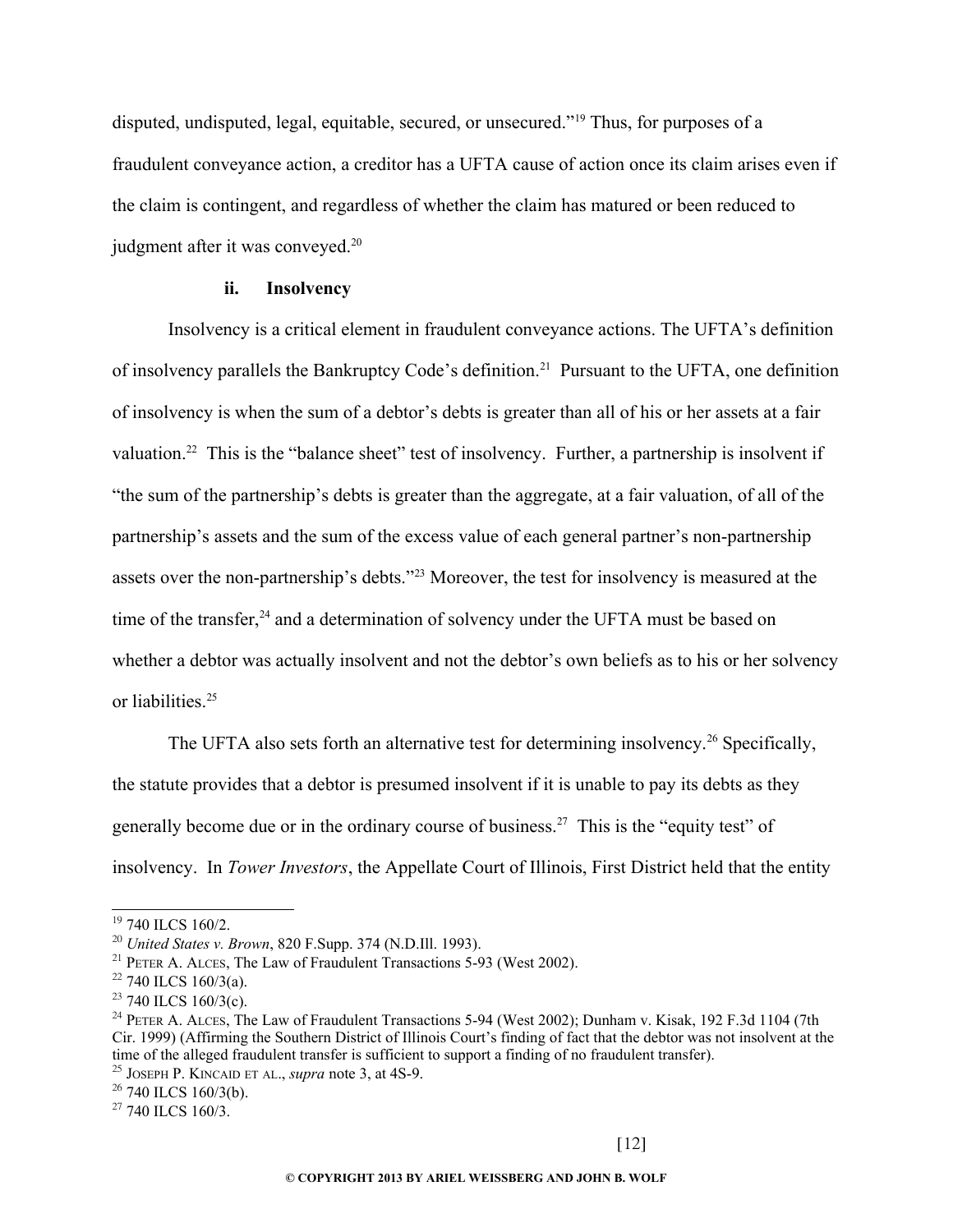was not insolvent because at the time the forbearance agreement was created, the entity was still operating, generating revenue, paying bills, and holding assets; and continued to do so through the time of trial. Conversely, in *Matter of Vitreous Steel Products*, the court held that the debtorcorporation was insolvent despite paying all new bills on a cash basis as they came due when the corporation did not pay anything on past debts which had came due and was in default to the bank and other creditors resulting in an involuntary Chapter 7 proceeding.<sup>[28](#page-12-0)</sup>

To aid in solvency determinations, the UFTA provides guidance on what cannot be considered assets and/or debts in the computaion of insolvency.<sup>[29](#page-12-1)</sup> The statute provides that in computing insolvency, assets do not include property that has been "transferred, concealed, or removed with intent to hinder, delay, or defraud creditors or that has been transferred in a manner making the transfer voidable" under the UFTA.<sup>[30](#page-12-2)</sup> Furthermore, in computing insolvency, debts do not include any obligations that have been secured by a valid lien on the debtor's property that is not included as an asset.<sup>[31](#page-12-3)</sup> In *Gregg v. SR Investors*, the Northern District of Illinois held that a personal guaranty is not the debtor's asset, but an asset of the bank to whom the guaranty was made.<sup>[32](#page-12-4)</sup> Additionally, the Seventh Circuit, citing the Northern District of Illinois, held that in a determination of solvency, creditors must include an estimation of the debtor's contingent liabilities, which should account for the probability that a contingency will occur.[33](#page-12-5)

#### **iii. Cause of Action: Actual Fraud**

A cause of action for fraudulent conveyance as "actual fraud" requires a showing of

intent,<sup>[34](#page-12-6)</sup> and is defined as a transfer of property made with the intent to disturb, delay, hinder, or

<span id="page-12-1"></span><span id="page-12-0"></span><sup>28</sup> *Matter of Vitreous Steel Products Co.*, 911 F.2d 1223 (7th Cir. 1990) (affirming the Northern District of Indiana). <sup>29</sup> 740 ILCS 160/3.

<span id="page-12-2"></span> $30$  740 ILCS 160/3(d).

<span id="page-12-3"></span> $31$  740 ILCS 160/3(e).

<span id="page-12-4"></span><sup>32</sup> *Gregg v. SR Investors*, 966 F.Supp. 746 (N.D.Ill. 1997).

<span id="page-12-5"></span><sup>33</sup> *Covey v. Commercial National Bank of Peoria*, 960 F.2d 657 (7th Cir. 1992).

<span id="page-12-6"></span><sup>&</sup>lt;sup>34</sup> 740 ILCS 160/5.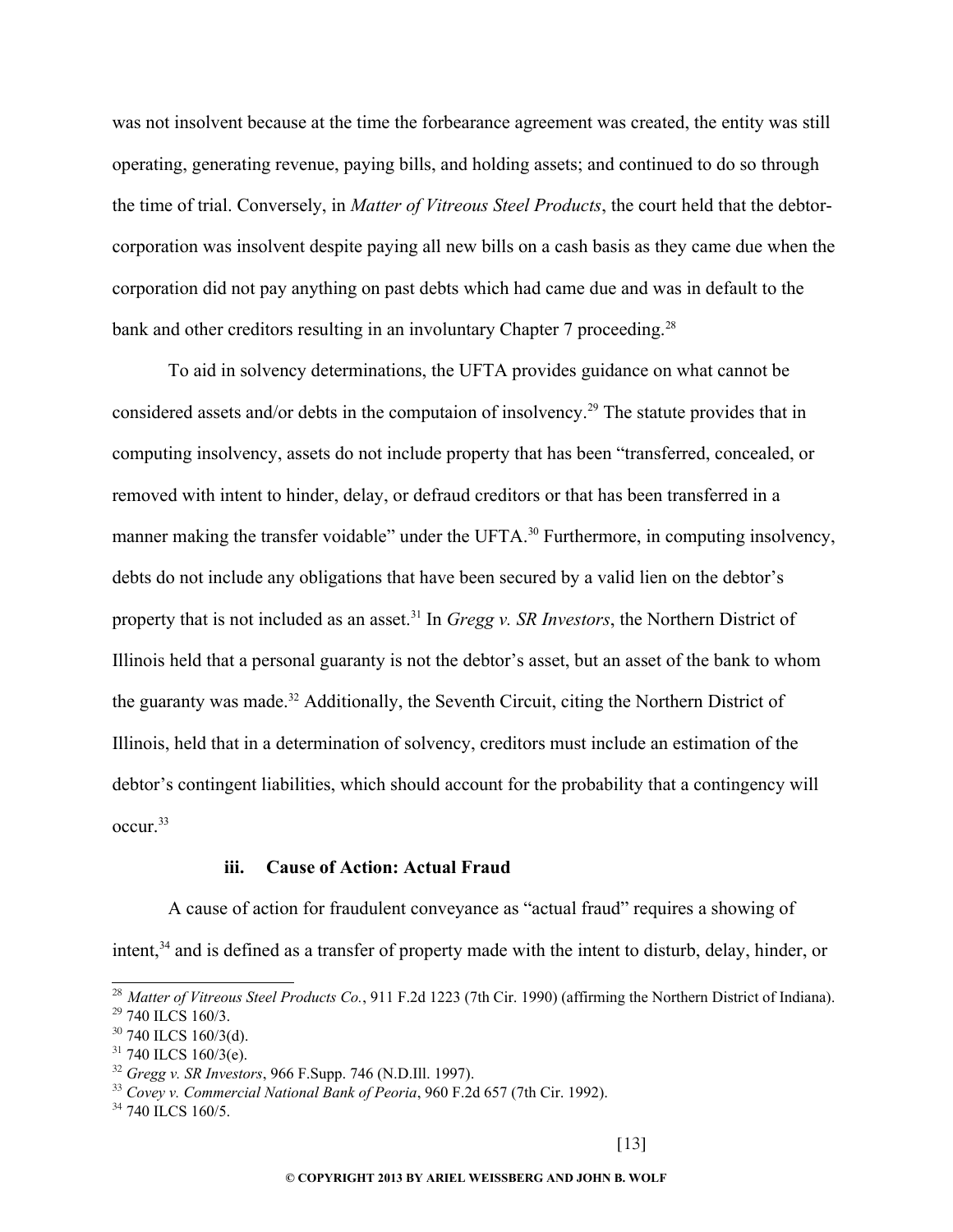defraud creditors. Such a transfer is void against those creditors and may be set aside.<sup>[35](#page-13-0)</sup> Intent will be found when the circumstances indicate that the debtor's purpose in making the transfer was to prevent a lawful creditor from collecting a debt.<sup>[36](#page-13-1)</sup> If the plaintiff proves fraudulent intent, the burden shifts to the defendant-debtor to show that the fraud was harmless because the debtor's assets were not depleted.<sup>[37](#page-13-2)</sup>

A debtor's intent to hinder, delay, or defraud is generally inferred from the circumstances

surrounding the transaction in the absence of direct evidence.<sup>[38](#page-13-3)</sup> The UFTA provides a set of

factors, commonly known as the "badges of fraud," to be considered by the Courts in a

determination of fraudulent intent.<sup>[39](#page-13-4)</sup> Pursuant to the statute, a Court should consider the

following 11 "badges of fraud" to determine actual fraud under the UFTA:

- (1) the transfer or obligation was to an insider;
- (2) the debtor retained possession or control of the property transferred after the transfer;
- (3) the transfer or obligation was disclosed or concealed;
- (4) before the transfer was made or the obligation was incurred, the debtor had been sued or threaten with a suit;
- (5) the transfer was substantially all of the debtor's assets;
- (6) the debtor absconded;
- (7) the debtor removed or concealed assets;
- (8) the value of consideration received by the debtor was reasonably equivalent to the value of the asset transferred or the amount of the obligation incurred;
- (9) the debtor was insolvent or became insolvent shortly after the transfer was made or the obligation was incurred;
- (10) the transfer occurred shortly before or after a substantial debt was incurred; and
- (11) the debtor transferred the essential assets of the business to a lienor who transferred the assets to an insider of the debtor.

If, at the Court's discretion, sufficient badges of fraud are established, a rebuttable

presumption arises in favor of the creditor.[40](#page-13-5) It is not necessary for creditors to establish all, or

<span id="page-13-0"></span><sup>35</sup> 740 ILCS 160/5; *Scholes v. Lehmann*, 56 F.3d 750 (7th Cir. 1995).

<span id="page-13-1"></span><sup>36</sup> *King v. Ionization Intern, Inc.*, 825 F.2d 1180 (7th Cir. 1987).

<span id="page-13-2"></span><sup>37</sup> *Scholes v. Lehmann*, 56 F.3d 750 (7th Cir. 1995).

<span id="page-13-3"></span><sup>38</sup> *King v. Ionization Intern, Inc.*, 825 F.2d 1180 (7th Cir. 1987).

<span id="page-13-4"></span> $39$  740 ILCS 160/5(b).

<span id="page-13-5"></span><sup>40</sup> PETER SPERO, *supra* note 9, at 2-9.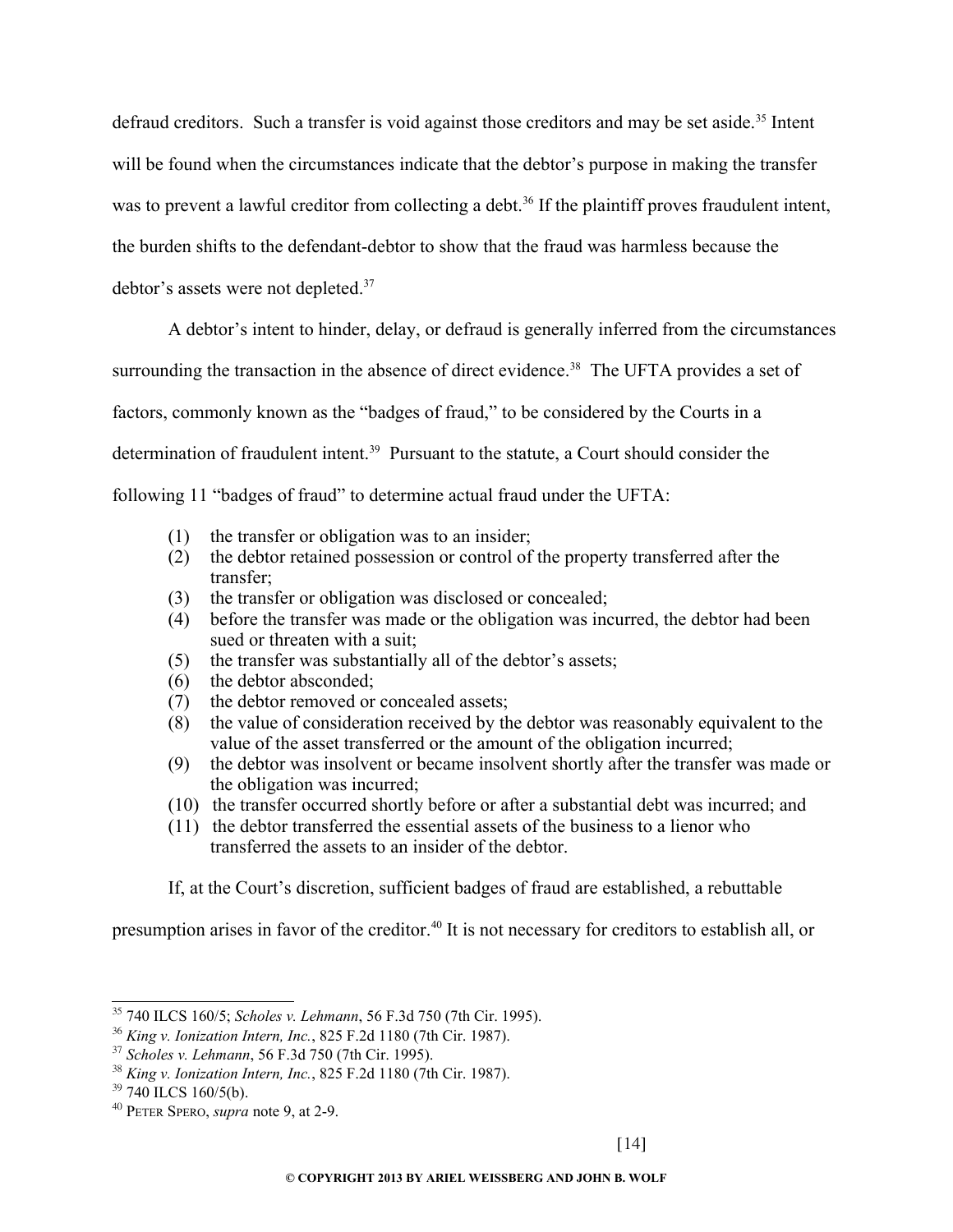even a majority, of the badges of fraud to prove fraudulent intent.<sup>[41](#page-14-0)</sup> As explained in the cases below, Courts have varied on which, and how many, badges are sufficient to give rise to the presumption. However, once the presumption arises, the burden then shifts to the debtor to show some legitimate, supervening purpose for the transfer at issue.<sup>[42](#page-14-1)</sup>

In 2005, the Seventh Circuit explained that in a case where a debtor 1) absconded, or 2) transferred essential assets to a secured creditor, who then transferred the assets to an insider of the debtor, either one would be sufficient to entitle the plaintiff to relief as "actual fraud."[43](#page-14-2) The Courts have not precisely defined "essential assets" in the context of the badges of fraud; however, it is generally understood to refer to those assets essential to the operation of the debtor's business. In 2012, the Seventh Circuit upheld a District Court's finding against a corporation where five of eleven badges of fraud were satisfied, noting that the badges of fraud are not additive.<sup>[44](#page-14-3)</sup> The Court explained that to treat the badges of fraud as additive would be the equivalent of saying that a patient, who has only five of eleven symptoms of a serious disease, is not seriously ill.[45](#page-14-4)

The Internal Revenue Service ("IRS") supports the Seventh Circuit's approach as well. In a 2011 Action on Decision Report, the IRS objected to the Tax Court's decision in *Norris*, in which the Tax Court held that husband and wife taxpayers were not liable for fraud penalties on their unreported income. The IRS believed that the Tax Court erred when, in evaluating evidence of fraud, it weighed each of the eleven badges of fraud equally, tallied the number "for," "against," or "neutral," and concluded that fraud was not established because only four badges were proven. The IRS explained that the Tax Court improperly used a "rigid" eleven-factor test

<span id="page-14-1"></span><span id="page-14-0"></span><sup>41</sup> *See*, *Brandon v. Anesthesia & Pain Management, Ltd.*, 419 F.3d 594 (7th Cir. 2005). <sup>42</sup> *Id*.

<span id="page-14-2"></span><sup>43</sup> *Brandon v. Anesthesia & Pain Management, Ltd.*, 419 F.3d 594 (7th Cir. 2005).

<span id="page-14-3"></span><sup>44</sup> *Wachovia Securities v. Banco Panamericano*, 674 F.3d 743 (7th Cir. 2012).

<span id="page-14-4"></span><sup>45</sup> *Brandon v. Anesthesia & Pain Management, Ltd.*, 419 F.3d 594 (7th Cir. 2005).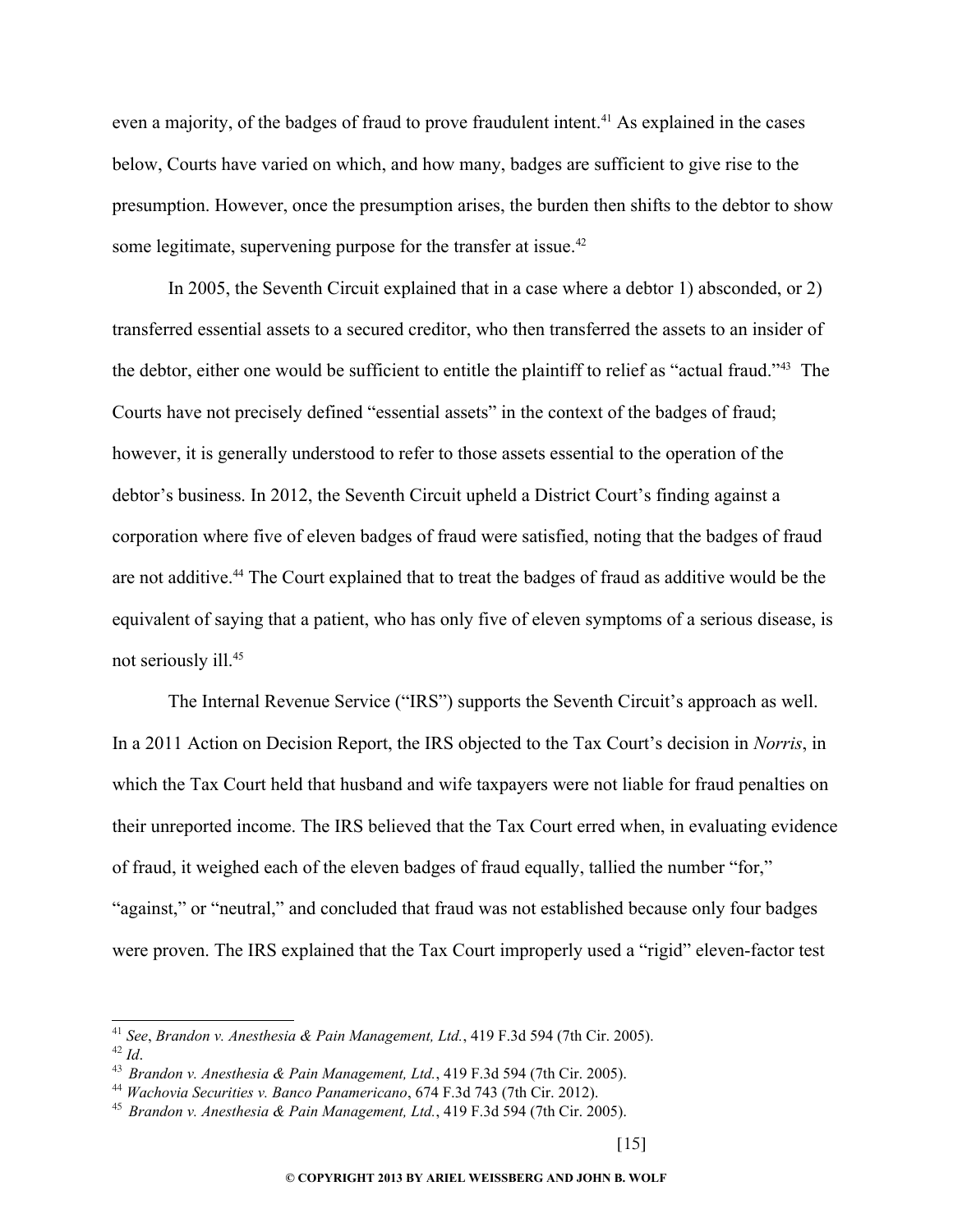to determine the existence of fraud instead of making the determination by considering the taxpayer's entire course of conduct.[46](#page-15-0)

It follows that a showing of intent without "numerosity" is quite attainable: meaning, the plaintiff need not rely on the number of badges of fraud proven to prove "actual fraud." This is especially the case because some badges are weighed more heavily than others.<sup>[47](#page-15-1)</sup> For example, insolvency is the most important factor in determining whether a transaction can be set aside for actual fraud.[48](#page-15-2) As explained *supra*, generally, insolvency turns on whether an entity's liabilities exceed its assets,<sup>[49](#page-15-3)</sup> and under the UFTA, an entity is insolvent if the sum of its debts is more than the fair valuation of all of its assets.<sup>[50](#page-15-4)</sup> Although insolvency is the most important factor in determining actual, fraudulent intent, it is merely one of the several badges of fraud, and intent can be established even if a debtor is solvent.<sup>[51](#page-15-5)</sup> The badges of fraud have strength in numbers, but must be considered along with other attendant circumstances in either proving or disproving intent. $52$ 

#### **iv. Constructive Fraud**

Contrary to a claim under the UFTA for actual fraud, intent is not required to establish constructive fraud under the UFTA.<sup>[53](#page-15-7)</sup> In fact, since actual intent is rarely proven, creditors often establish fraudulent conveyance claims by proving constructive fraud.<sup>[54](#page-15-8)</sup> Constructive fraud has three elements, and tends to turn on the issues of insolvency and consideration, or whether there was "a reasonably equivalent exchange from the transferee to the transferor."<sup>[55](#page-15-9)</sup> The UFTA

<span id="page-15-0"></span><sup>46</sup> *Norris v. Commissioner*, T.C. Memo, 2011-161 (Dec. 2011), *available at* http://www.irs.gov/pub/irsaod/aod201105.pdf.

<span id="page-15-1"></span><sup>47</sup> *Brandon v. Anesthesia & Pain Management, Ltd.*, 419 F.3d 594 (7th Cir. 2005); PETER SPERO, *supra* note 9, at 2- 15.

<span id="page-15-2"></span><sup>48</sup> PETER SPERO, *supra* note 9, at 2-15.

<span id="page-15-3"></span><sup>49</sup> 740 ILCS 160/3; PETER SPERO, *supra* note 9, at 2-16.

<span id="page-15-4"></span><sup>50</sup> 740 ILCS 160/3.

<span id="page-15-5"></span><sup>51</sup> PETER SPERO, *supra* note 9, at 2-16.

<span id="page-15-6"></span><sup>52</sup> *Alan Drey Co. V. Generation, Inc.*, 22 Ill.App.3d 611, 317 N.E.2d 673 (1st Dist. 1974).

<span id="page-15-7"></span><sup>&</sup>lt;sup>53</sup> 740 ILCS 160/5.

<span id="page-15-8"></span><sup>54</sup> PETER SPERO, *supra* note 9, at 2-11.

<span id="page-15-9"></span><sup>55</sup> JOSEPH P. KINCAID ET AL., *supra* note 3.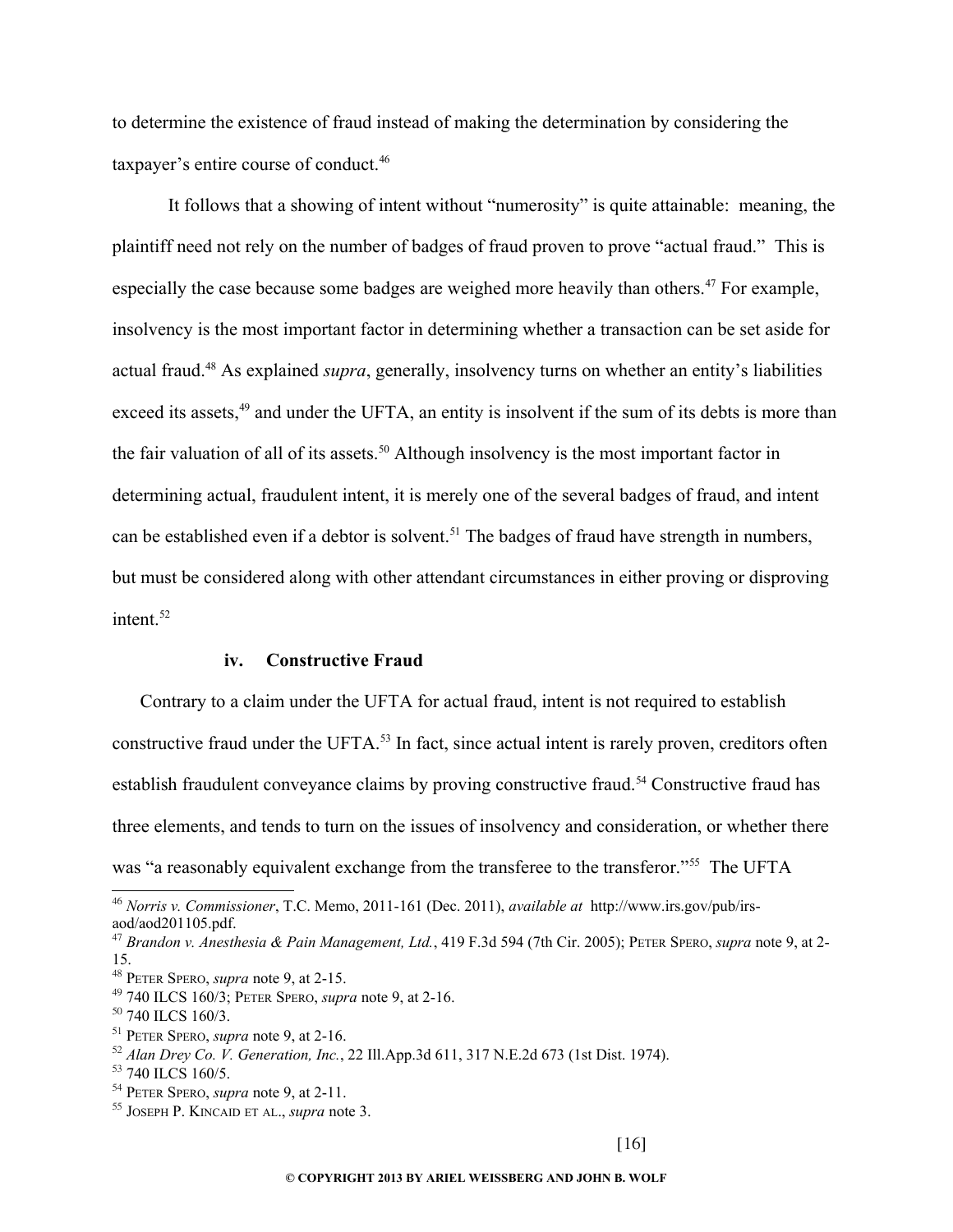provides that a transfer by a debtor can be fraudulent if the debtor made the transfer without receiving a reasonably equivalent value in exchange for the transfer, and the debtor intended to incur, or believed, or reasonably should have believed that he or she would incur debts beyond his or her ability to pay as they came due.<sup>[56](#page-16-0)</sup> Thus, to be found liable for constructive fraud (1) a transfer must have been made for inadequate or no consideration, (2) there must be an existing, contemplated debt against the transferor, and (3) the transferor was insolvent at the time of the transfer or became insolvent at the time of the transfer.<sup>[57](#page-16-1)</sup>

Practically speaking, elements that support actual fraud are also elements of constructive fraud, and Courts will look to the "totality of the circumstances" in making a determination.<sup>[58](#page-16-2)</sup> In fact, the "totality of the circumstances" is the mainstay of courts in Illinois in considering "constructive fraud" under the UFTA, especially the Seventh Circuit where it has ascended as the test for constructive fraud. Accordingly, there is some interplay between constructive and actual fraud, and the use of the badges of fraud, particularly insolvency as it pertains to adequate consideration and a debtor's ability to pay debts as they come due. This is because insolvency is determinative of whether a debtor has unreasonably small assets or whether the debtor will be able to pay his or her debts as they come due.<sup>[59](#page-16-3)</sup> In 2009, the Seventh Circuit held that if the burden of debt created by a transaction was so heavy that the corporation had no reasonable chance of surviving, the buyer's payment to shareholders is a fraudulent conveyance because consideration was inadequate and there was no reasonably equivalent exchange. The Court explained that in exchange for the money the shareholder's received from the corporation's buyer, they provided no value to the corporation and instead increased its debt thereby "pushing it over the brink."[60](#page-16-4)

<span id="page-16-0"></span><sup>&</sup>lt;sup>56</sup> 740 ILCS 160/5.

<span id="page-16-1"></span><sup>57</sup> *See*, 740 ILCS 160; *People ex rel Hartigan v. Anderson*, 232 Ill.App.3d 273, 597 N.E.2d 826 (3rd Dist. 1992).

<span id="page-16-2"></span><sup>58</sup> PETER SPERO, *supra* note 9, at 2-11.

<span id="page-16-3"></span><sup>59</sup> PETER SPERO, *supra* note 9, at 2-33.

<span id="page-16-4"></span><sup>60</sup> *Boyer v. Crown Stock Distribution, Inc.*, 587 F.3d 787 (7th Cir. 2009).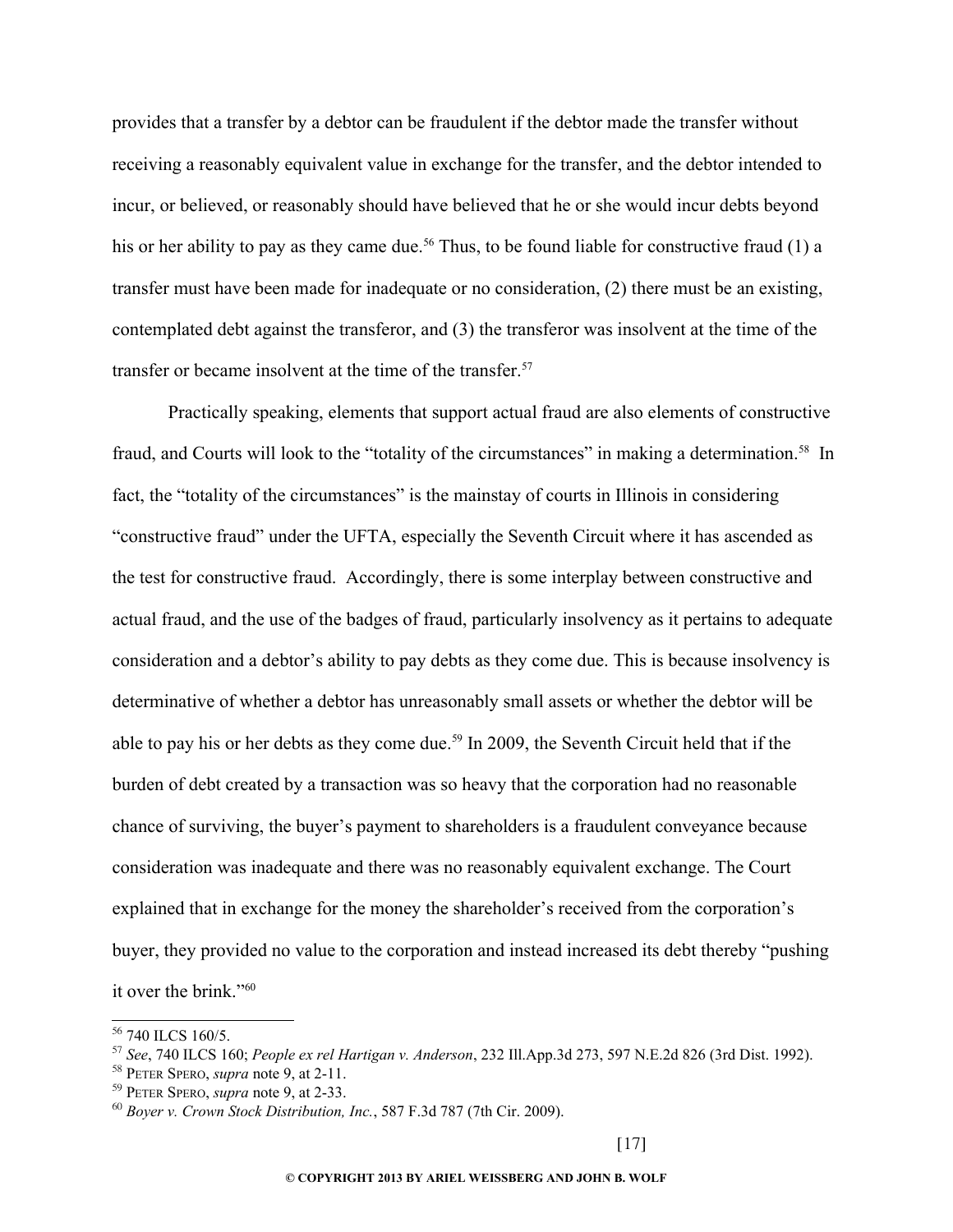Since the UFTA was adopted in 1990, Illinois courts have consistently held that a transfer will be deemed fraudulent if the insolvent debtor made the transfer without receiving a reasonably equivalent value in exchange.<sup>[61](#page-17-0)</sup> In fact, in *Scholes*, the Seventh Circuit, citing the Northern District of Illinois, held that a transfer made for fair consideration cannot constitute a fraudulent transfer.[62](#page-17-1) In *Barber v. Golden Seed Co.*, the Seventh Circuit, applying Illinois law and citing the District Court for the Central District of Illinois, held that the test used to determine reasonably equivalent value under the UFTA requires the Court to determine the value of what was transferred and compare it to the value of what was received.[63](#page-17-2) While the exact definition of value will vary depending on the nature of the transaction, the United States Supreme Court held that the term "reasonably equivalent value" typically means fair market value.[64](#page-17-3) Accordingly, Illinois Courts will look to fair market value, noting in *Barber v. Golden Seed Co.* however, that fair market value is one of several factors considered, including whether the transfer was an arms' length transaction and the good faith of the transferee.<sup>[65](#page-17-4)</sup>

In addition to the transfer having been made for inadequate or no consideration, the debtor must have insufficient assets to pay its indebtedness: in short, insolvency.<sup>[66](#page-17-5)</sup> This is true whether the creditor argues that the debtor engaged or was about to engage in a transaction with unreasonably small assets related to the transaction or business, or that the debtor intended to incur, believed, or reasonably should have believed that he or she would incur debts beyond his or her ability to pay as the debts became due. This suggests that the UFTA applies to transfers that result from either business or personal transactions.<sup>[67](#page-17-6)</sup>

## **v. UFTA Limitations Period**

<span id="page-17-0"></span><sup>61</sup> See, *Barber v. Golden Seed Co., Inc.*, 129 F.3d 382 (7th Cir. 1997).

<span id="page-17-1"></span><sup>62</sup> *Scholes v. Lehmann*, 56 F.3d 196 (7th Cir. 1995).

<span id="page-17-2"></span><sup>63</sup> *Barber v. Golden Seed Co., Inc.*, 129 F.3d 382 (7th Cir. 1997).

<span id="page-17-3"></span><sup>64</sup> *BFP v. The Resolution Trust Corp.*, 511 U.S. 531 (1994).

<span id="page-17-4"></span><sup>65</sup> *Barber v. Golden Seed Co., Inc.*, at 387.

<span id="page-17-5"></span><sup>66</sup> *Stoller v. Exchange National Bank*, 199 Ill.App.3d 674, 557 N.E.2d 438 (1st Dist. 1990).

<span id="page-17-6"></span><sup>67</sup> PETER SPERO, *supra* note 9, at 2-59.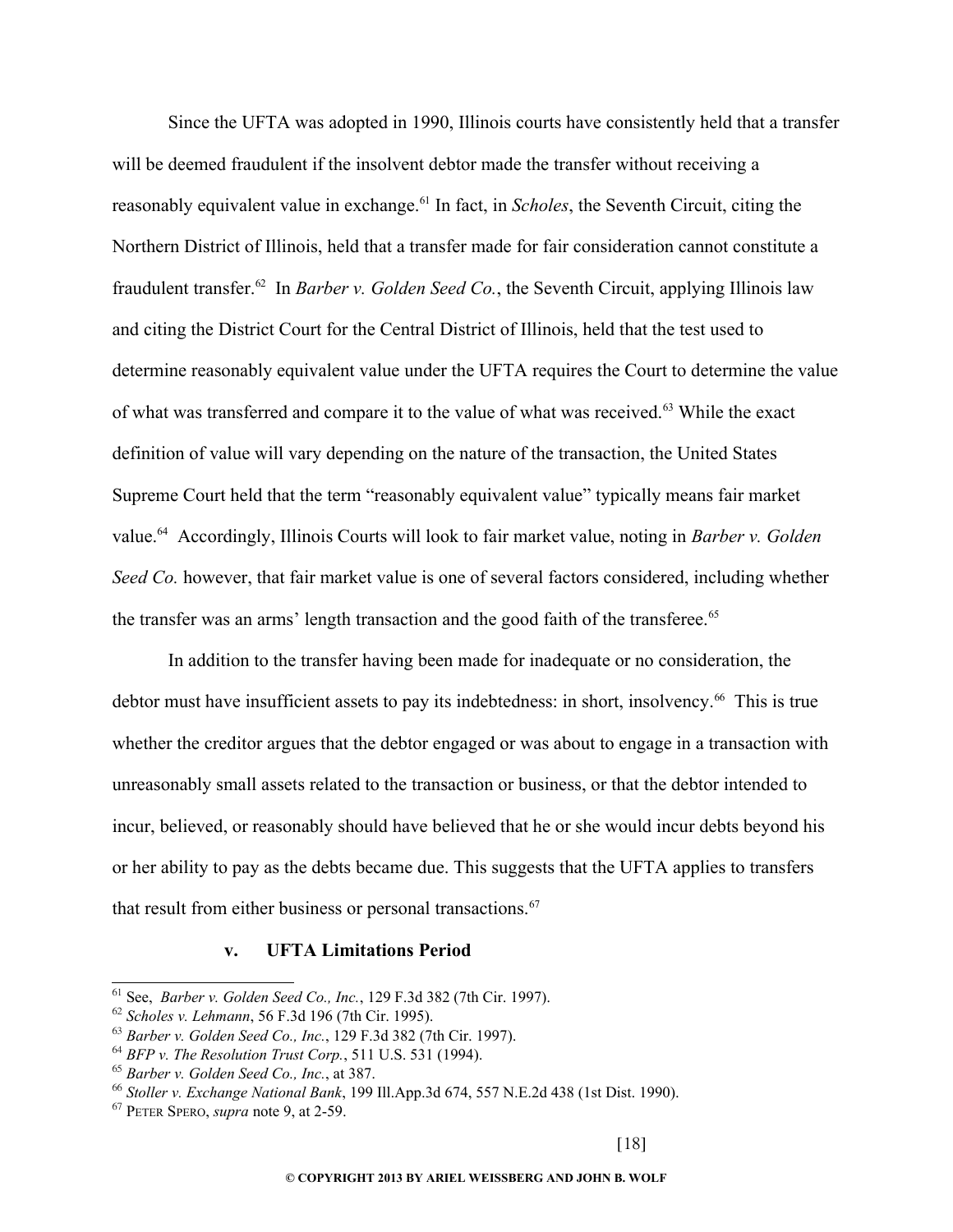The limitations period depends on the cause of action brought under the UFTA. The limitations period for "constructive fraud" under the UFTA is four years from the date of the transfer. Remarkably, the limitations period for "actual fraud" under the UFTA, that is, a transfer made with the actual intent to hinder, delay or defraud--is within one year from the date the transfer was or could have been reasonably discovered by the creditor (i.e., the "discovery rule" applies). Thus, a party may bring a fraudulent conveyance action alleging actual fraud within four years after the *transfer was made*, or one year from the date the fraud *was or could* have been reasonably discovered.<sup>[68](#page-18-0)</sup> There is no Discover Rule for constructive fraud cases: A cause of action for constructive fraud must be brought within four years from the date of the *transfer or obligation*, or the claim will be extinguished.<sup>[69](#page-18-1)</sup> Under the UFTA, the claim itself is extinguished after the limitations period has run – therefore, a cause of action pleaded under the UFTA should actually include allegations that show that the limitations period has not yet run. Specifically, if a party is relying upon the one year Discovery Rule, the complaint should contain specific allegations setting forth the requisite intent and the actual date the fraud was discovered. This is crucial to understand, because this time period will elapse as to any creditor, regardless of pending litigation or whether a creditor's claim has been reduced to a judgment.

#### **(1) Limitations: Actual Fraud**

In *Workforce Solutions v. Urban Services* in 2012, the Appellate Court of Illinois, First District explained that two clauses in the UFTA govern the limitations period.<sup>[70](#page-18-2)</sup> The first bars a fraudulent transfer action brought more than four years after the transfer at issue was made. The second bars claims, after the four years has run, filed more than one year after the claimant discovered, or could have reasonably discovered the transfer.<sup>[71](#page-18-3)</sup> The Court explained that the

<span id="page-18-0"></span><sup>68</sup> 740 ILCS 160/10(a).

<span id="page-18-1"></span> $69$  740 ILCS 160/10(b).

<span id="page-18-3"></span><span id="page-18-2"></span><sup>70</sup> *Workforce Solutions v. Urban Services*, 2012 IL App (1st) 111410, 977 N.E.2d 267 (1st Dist. 2012). <sup>71</sup> *Id*.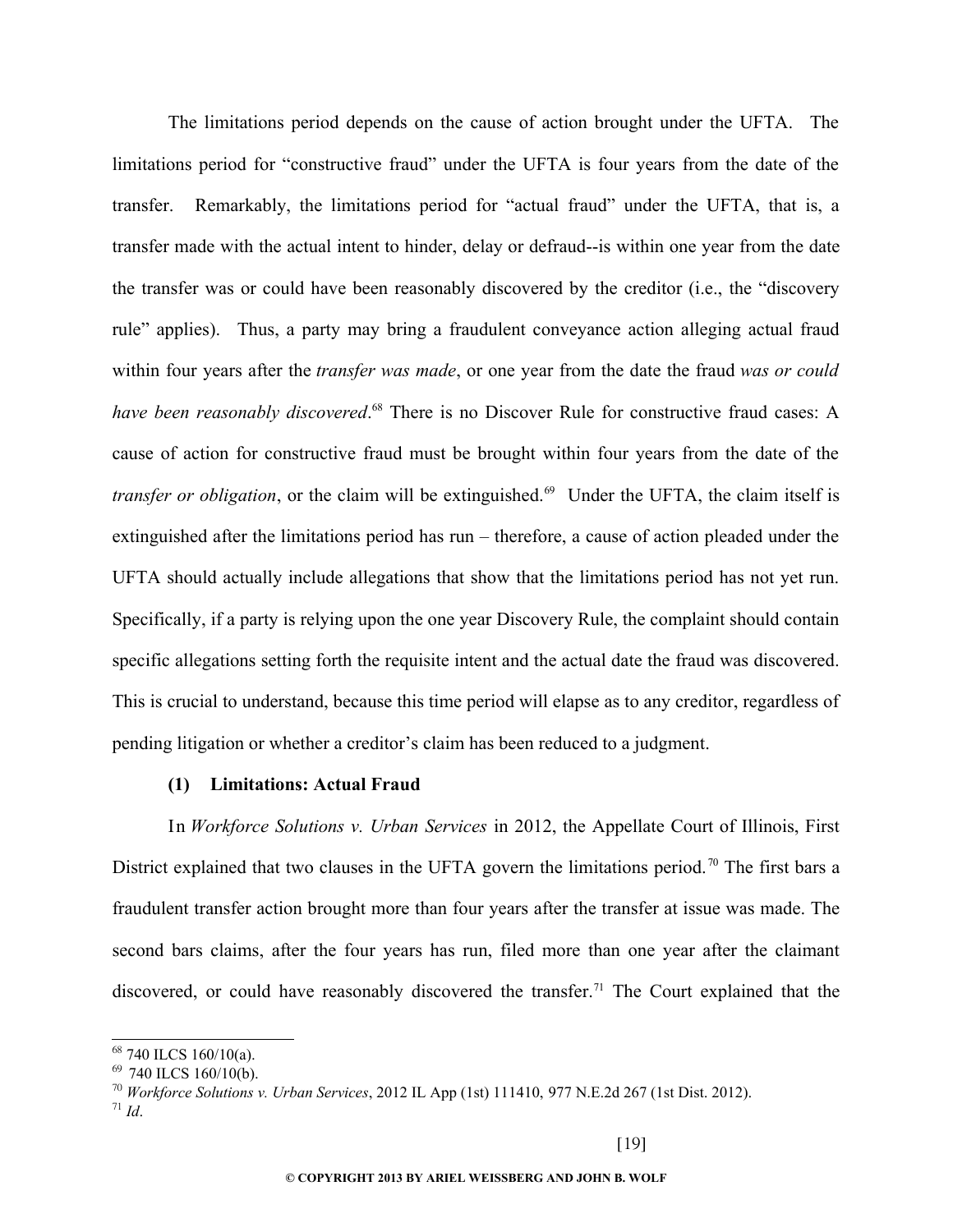second clause of section 10(a) of the UFTA reiterates the Discovery Rule, which "postpone[s] the commencement of the relevant statute of limitations until the injured plaintiff knows or reasonably should have known that he has been injured and that his injury was wrongfully caused."<sup>[72](#page-19-0)</sup> However, the one year "extension" included within  $\S$  10(a) of the UFTA begins on the date the fraud was or could have been discovered, and provides a one year extension from that date. In *Fidelity National Title Insurance Co. of New York v. Howard Savings Bank*, the Seventh Circuit, citing the Northern District of Illinois, held that the action accrues when the plaintiff discovered or should have discovered "not that money has been transferred illegally but that it has been transferred to someone who is a fraudulent transferee."<sup>[73](#page-19-1)</sup>

#### **(2) Limitations: Constructive Fraud**

This limitation period is designed to operate as a statute of repose.<sup>[74](#page-19-2)</sup> The drafters of the UFTA commented that "Its purpose is to make clear that lapse of statutory periods prescribed by the section bars the right and not merely the remedy."[75](#page-19-3) In contrast with the limitation period acting as a statute of limitations, equitable tolling is not applicable to toll the limitations period for constructive fraud under the UFTA.<sup>[76](#page-19-4)</sup> Accordingly, it is imperative to determine precisely when the transfer was made, or the obligation incurred.

## **vi. Rights to Fraudulently Conveyed Property**

#### **(1) Transferee's Rights and Defenses**

An order setting aside the conveyance is for the creditor's benefit and makes the property available to satisfy its claims. Thus, generally a court's finding that a fraudulent transfer took place will not render the transferee personally liable, unless he or she sold or converted the

<span id="page-19-0"></span><sup>72</sup> *Id*.

<span id="page-19-1"></span><sup>73</sup> *Fidelity National Title Insurance Co. of New York v. Howard Savings Bank*, 436 F.3d 836 (7th Cir. 2006).

<span id="page-19-2"></span><sup>74</sup> PETER SPERO, *supra* note 9, at 4-28.

<span id="page-19-3"></span><sup>&</sup>lt;sup>75</sup> UFTA § 9, Comment (1).

<span id="page-19-4"></span><sup>76</sup> *See*, *Levy v. Markal Sales Corp.*, 311 Ill.App.3d 552, 724 N.E.2d 1008 (1st Dist. 2000); PETER SPERO, *supra* note 9, at 4-28.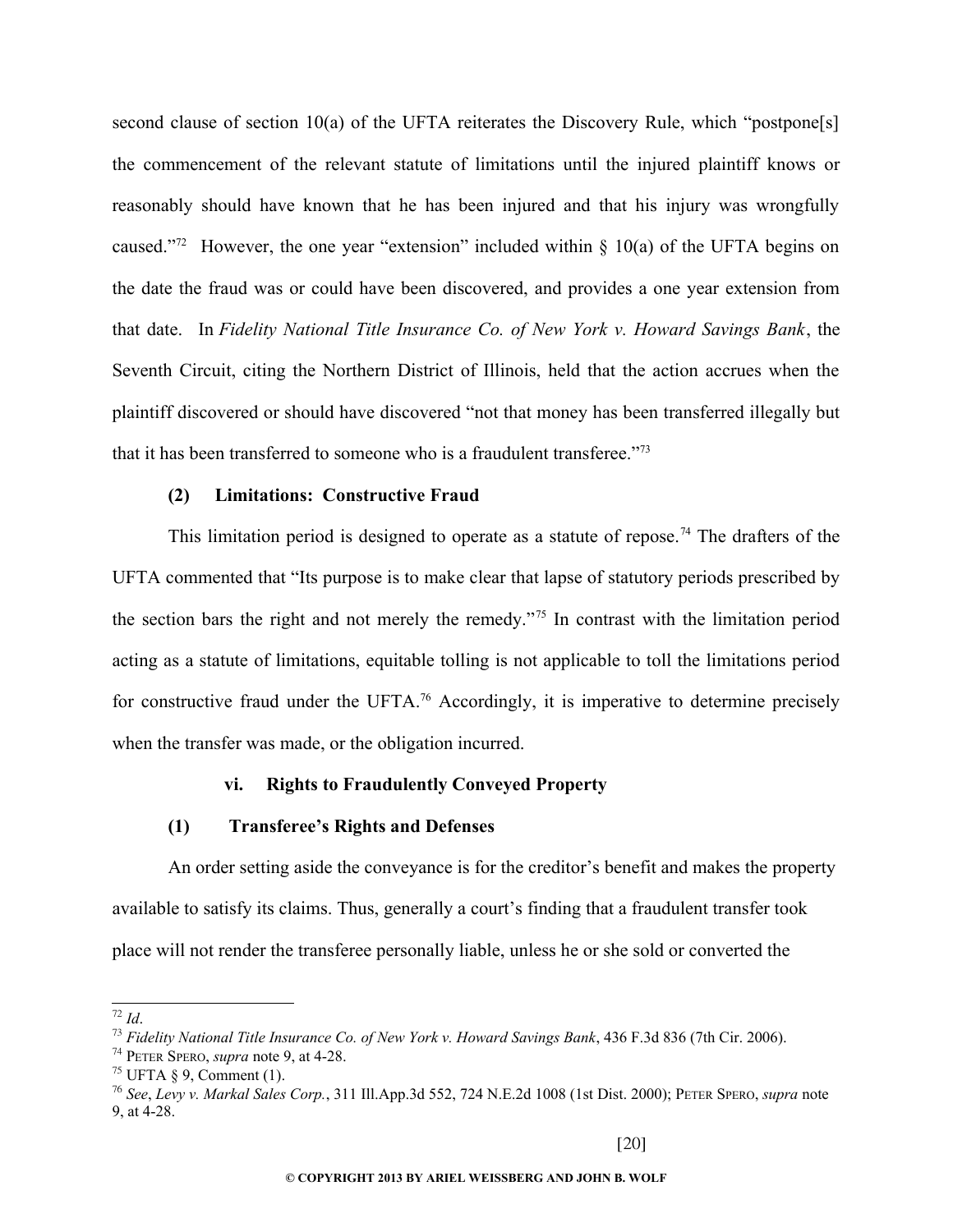property. However, a creditor may elect to recover the property or its cash value to satisfy the debt. Notably, in a recent decision, *Dexia Credit Local v. Rogan*, the Seventh Circuit held that a creditor could raise a fraudulent conveyance issue in a supplementary proceeding to prove that certain transferees held the assets of the debtor, and the Court ordered that the assets be turned over to satisfy the creditors' claim.<sup>[77](#page-20-0)</sup>

Generally, if the Court finds that a conveyance was fraudulent and sets it aside, under the UFTA, the transferee's rights to the property depend on whether the fraud was actual or constructive, whether the transferee was a *bona fide* purchaser, and whether the transferee has unclean hands. Regarding actual fraud, if the transferee intended to defraud, the property must be returned for the benefit of the creditors and the transferee is entitled to an unsecured claim against the transferor-debtor, but only to the extent of consideration paid.<sup>[78](#page-20-1)</sup> In this context, a judgment can be entered against a transferee for the value of the asset transferred at the time of the transfer, plus punitive damages.

Furthermore, any transfer of property made with the actual intent to defraud, while void against creditors, is binding on the parties to the transfer, as well as those in privity with them, and cannot be set aside by the participating grantor. Accordingly, a debtor cannot set aside his or her own conveyance.<sup>[79](#page-20-2)</sup>

With respect to constructive fraud, if the transferee is a *bona fide* purchaser, he or she is protected under the UFTA and keeps the property.[80](#page-20-3) To attain *bona fide* purchaser status, the transferee must show he or she purchased the property for value without notice of the fraud.<sup>[81](#page-20-4)</sup>

The concept of the initial transferee is important in the aforementioned analysis. An individual's status as an initial or subsequent transferee makes a difference for purposes of

<span id="page-20-0"></span><sup>77</sup> *Dexia Credit Local v. Rogan*, 629 F.3d 612 (7th Cir. 2010).

<span id="page-20-1"></span><sup>78</sup> JOSEPH P. KINCAID ET AL., *supra* note 3, at 4S-13.

<span id="page-20-2"></span><sup>79</sup> *Id*.

<span id="page-20-3"></span><sup>80</sup> 740 ILCS 160/9(d).

<span id="page-20-4"></span><sup>81</sup> *Alan Drey Co. V. Generation, Inc.*, 22 Ill.App.3d 611, 317 N.E.2d 673 (1st Dist. 1974).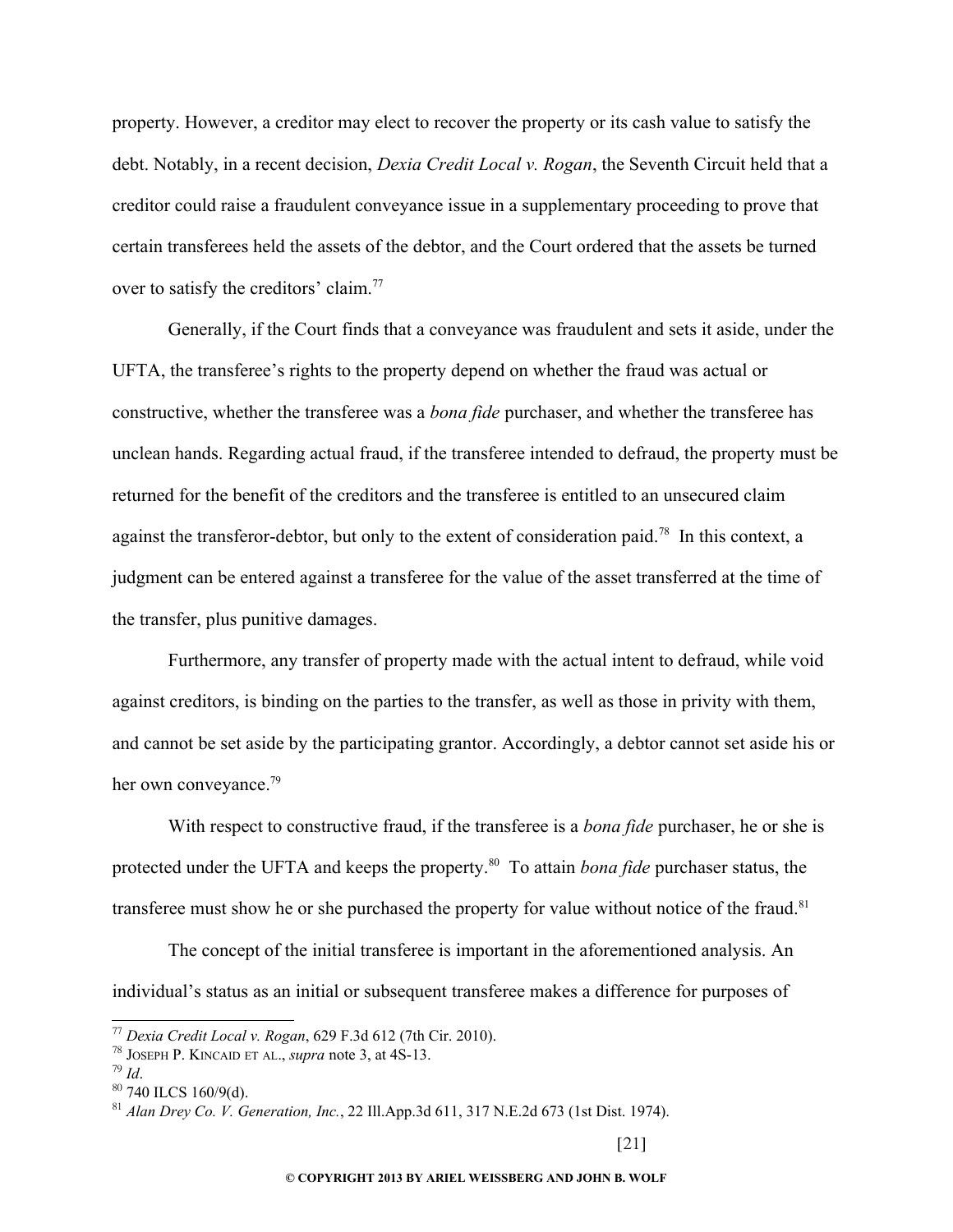establishing liability. The party who directly receives the property from the debtor is generally considered to be the initial transferee. This person must exercise dominion and control over the property to be a transferee. Thus, another party exercising dominion and control over the property may be the initial transferee as a matter of law. For example, however, this does not apply to a party that is a "mere conduit, intermediary, or agent." A "mere conduit must have acted in good faith for this protection to apply.[82](#page-21-0) In I*n re Butler*, a Bankruptcy Court in the Northern District of Illinois held that a party who receives a transfer directly from the debtor is not the initial transferee unless that party has actual dominion and control over the property as a result of the transfer.<sup>[83](#page-21-1)</sup> The Court explained that the initial transferee, for fraudulent transfer purposes, was the tax foreclosure sale purchaser himself, not the state whose tax lien had been foreclosed. The Court reasoned that the state acted as mere conduit in the foreclosure sale, and never gained actual dominion and control over the property.

The UFTA provides that a) a transfer is not voidable as actual fraud if the transferee took the property in good faith for value; b) the protection afforded to other transferees resulting from a constructively fraudulent transfer requires that the property was received in good faith (for example, a lien to the extent of value given); and c) recovery of property from a voidable fraudulent transfer from a subsequent transferee is barred if the subsequent transferee had good faith. Thus, under the UFTA, an initial transferee who engaged in the transaction in good faith and for value has a defense to avoiding actual fraud, but not constructive fraud. However, a subsequent transferee who took in good faith and for value has a complete defense. This is

<span id="page-21-0"></span><sup>82</sup> *See generally,* PETER SPERO, *supra* note 9, § 4; *Bonded Financial Services, Inc. v. European American Bank*, 838 F.2d 890 (7th Cir. 1989) (Affirming the Northern District of Illinois and holding that a bank, which received check from debtor payable to bank's order, with instructions to deposit check in depositor's account, was neither initial transferee of check nor entity for whose benefit transfer was made, so as to enable bankruptcy trustee to recover amount of check from bank as fraudulent conveyance; bank received no benefit from initial transfer, but rather, acted as financial intermediary which held check only for purpose of fulfilling an instruction to make funds available to someone else.)

<span id="page-21-1"></span><sup>83</sup> *In re Butler*, 171 B.R. 321 (N.D.Ill. 1994).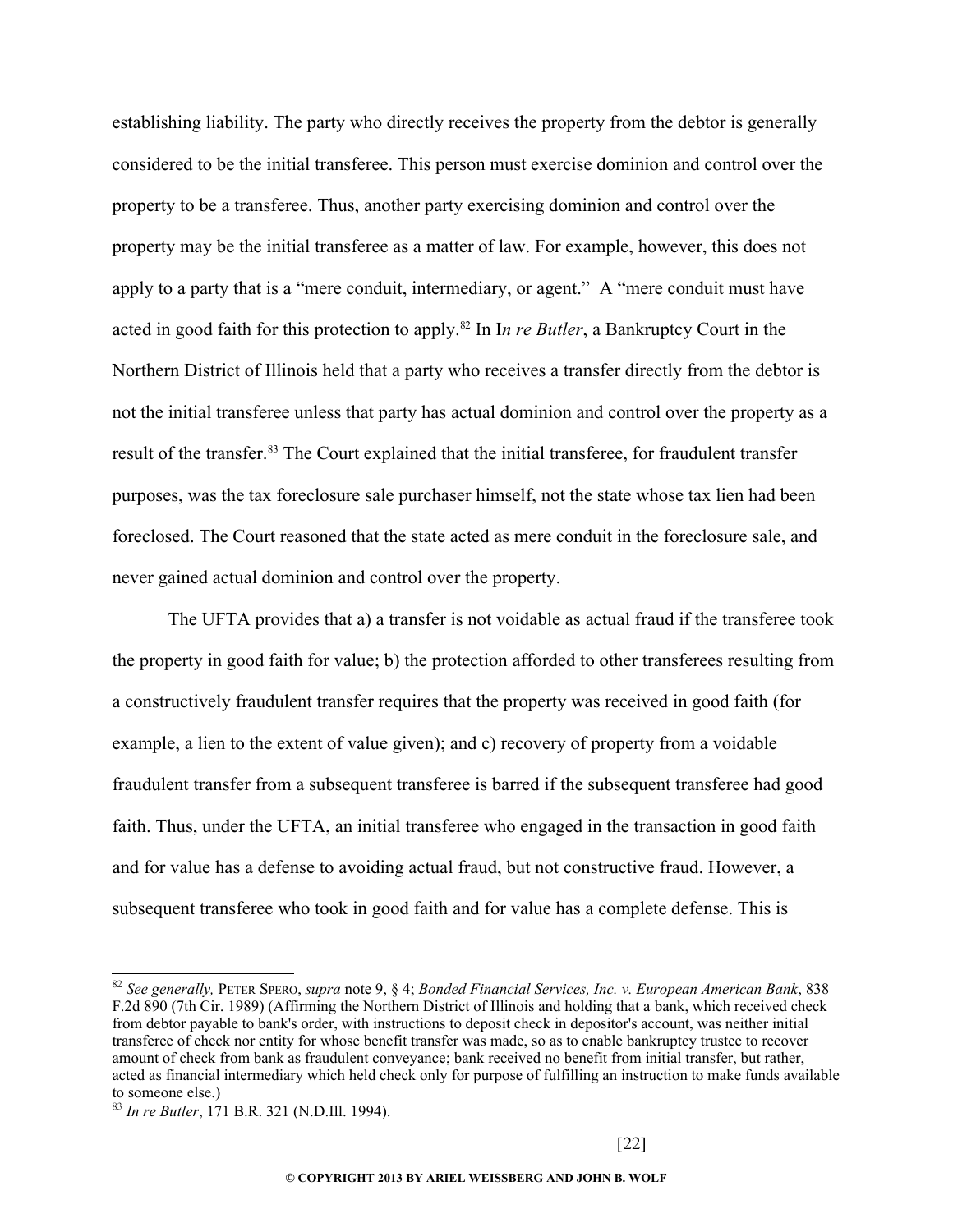designed to prevent a transferee from gaining a defense by passing transactions through innocent third parties.<sup>[84](#page-22-0)</sup>

Good faith is measured objectively. Thus, a Court will not find good faith if the transferee knew or should have known of the debtor's fraudulent purpose. Accordingly, good faith generally requires an absence of actual or constructive notice of either the debtor's fraudulent purpose or insolvency. Good faith will also be lacking where a transferee has sufficient knowledge that would put him or her on inquiry notice of the debtor's possible insolvency or fraudulent purpose. The good faith requirement is to be read in accordance with the purpose of the UFTA, and thus is generally not affected by the transferee's knowledge of the source of the funds.<sup>[85](#page-22-1)</sup>

#### **(2) Creditor's Rights**

A creditor's claim may arise before or after a fraudulent transfer is made. A creditor has a UFTA cause of action once its claim arises even if the claim is contingent and regardless of whether the claim has matured or has been reduced to judgment.<sup>[86](#page-22-2)</sup> Accordingly, it is imperative for creditors to protect their rights pre- and post-judgment. Such an action may be pursued in an original lawsuit against transferees or in supplementary proceedings. It is now well-settled that causes of action under the UFTA can be brought against non-judgment debtor transferees in post-judgment remedies (i.e., supplementary proceedings) under 735 ILCS 5/2-1402 and Illinois Supreme Court Rule 277.

In 2010, the Seventh Circuit issued a significant opinion that opened the door widely for creditors to pursue equitable claims against a debtor, and non-debtor third parties to whom the debtor may have transferred assets on a very broad basis in supplementary proceedings. In *Dexia Credit Local v. Rogan* (Dexia II), the creditor obtained a \$124 million judgment against the

<span id="page-22-0"></span><sup>84</sup> *See generally,* PETER SPERO, *supra* note 9, § 4.

<span id="page-22-1"></span><sup>85</sup> PETER SPERO, *supra* note 9, at 4-16, 17.

<span id="page-22-2"></span><sup>86</sup> *United States v. Brown*, 820 F.Supp. 374 (N.D.Ill. 1993).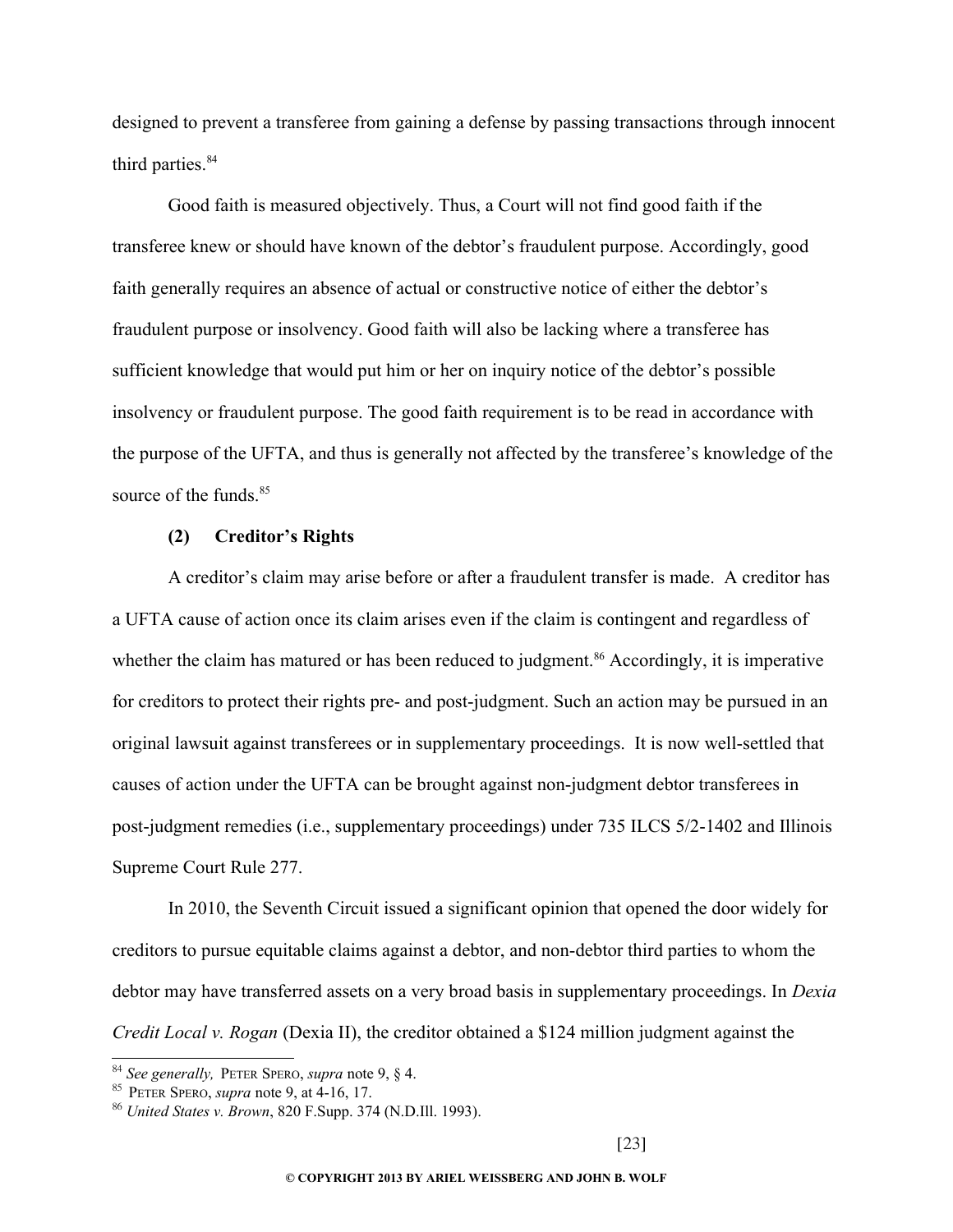debtor in the Northern District of Illinois. Pursuant to Federal Rule of Civil Procedure 69(a), the creditor initiated supplementary proceedings, during which the creditor discovered that the debtor formed six trusts in the names of his adult children. The creditor subsequently served citations to discover assets on each trust, and ultimately filed a motion for turnover for assets in the trusts. The creditor argued that the property held in the trusts was actually under the control of, and belonged to, the debtor.<sup>[87](#page-23-0)</sup>

The children intervened in the proceedings and argued that the trial court did not have the authority to turn over the trust property, as it was not permitted to adjudicate "the substantive property rights of third parties under equitable theories," such as alter ego, without a separate claim. During the trial, the evidence showed that that when the debtor's business was purchased, the trusts received the proceeds of the transaction, the corpus of the trust was comprised of entities through which the debtor previously operated his business, and that the debtor's attorney was named trustee of half of the trusts while a company owned by the debtor's attorney was trustee of the other trusts. The trial court found that the assets in the trusts actually belonged to the debtor, ordered the trust property to be turned over, and imposed a constructive trust on the assets.<sup>[88](#page-23-1)</sup>

The Seventh Circuit affirmed the trial court's ruling and rejected the children's argument

#### stating:

"Dexia has already prevailed on its claims against Peter Rogan [the debtor]. Dexia now seeks to satisfy its judgment against Rogan by collecting assets in the possession of the Rogan domestic trusts that Dexia contends are actually Peter Rogan's assets based on the equitable theories listed above. Dexia does not need to assert a new claim to engage in such proceedings to enforce its judgment against Peter Rogan. Though the situation might be different were Dexia seeking to hold the Rogan domestic trusts directly liable to Dexia (in other words, irrespective of whether the trusts' assets are actually Peter Rogan's), Dexia is not now attempting to do so. $89$ 

<span id="page-23-0"></span><sup>87</sup> *Dexia Credit Local v. Rogan*, 629 F.3d 612 (7th Cir. 2010).

<span id="page-23-1"></span><sup>88</sup> *Dexia Credit Local v. Rogan*, 624 F.Supp.2d 970 (N.D.Ill. 2009).

<span id="page-23-2"></span><sup>89</sup> *Dexia Credit Local v. Rogan*, 629 F.3d 612 (7th Cir. 2010).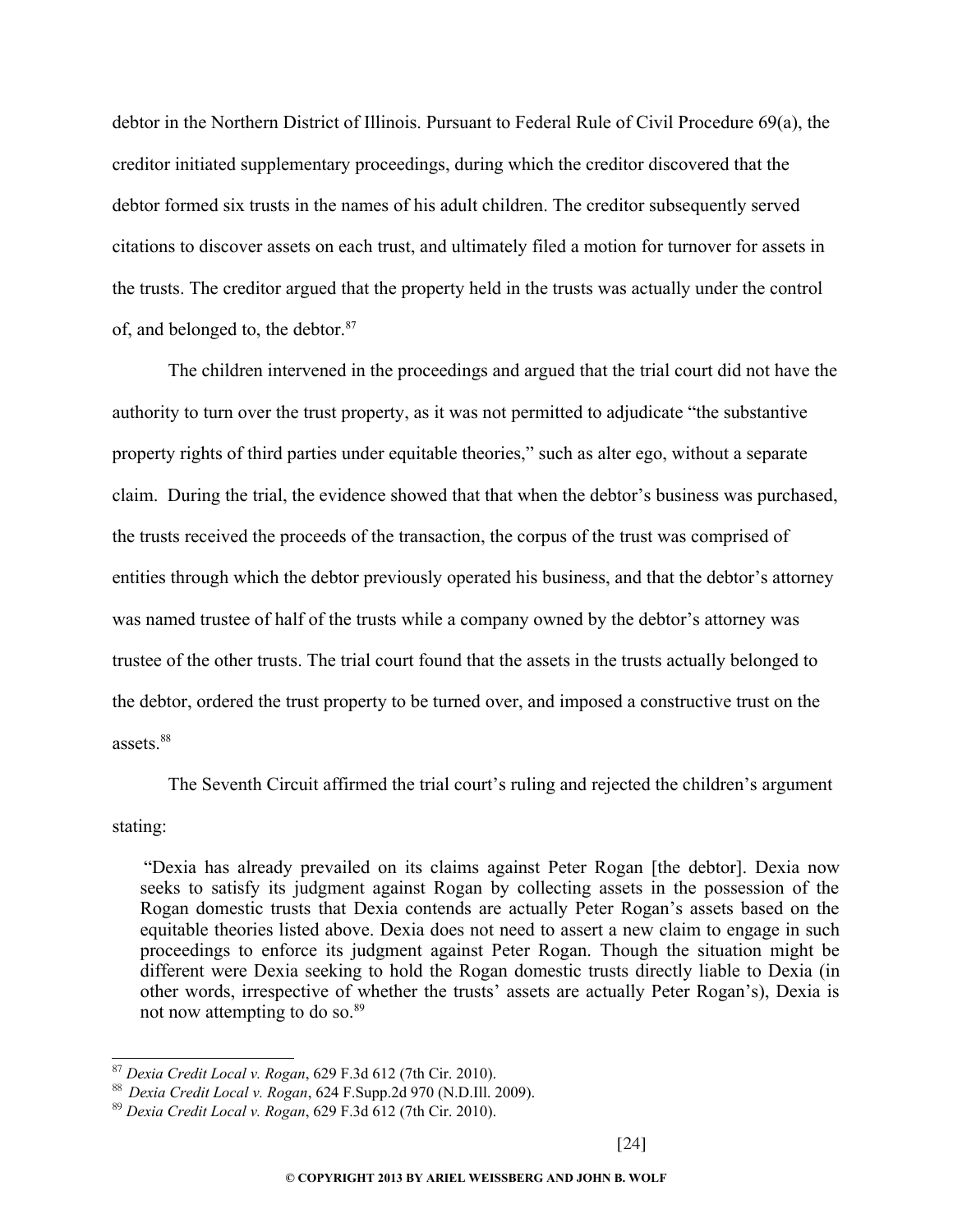The Court explained that the children placed undue emphasis on the labels that the creditor used to describe its equitable theories.<sup>[90](#page-24-0)</sup> In its discussion, the Court cited *Kennedy v. Four Boys Labor Service*, which held that supplementary proceedings "may only be initiated after a judgment has been entered and are designed to assist a judgment creditor in order to satisfy that judgment."[91](#page-24-1) The Court in *Four Boys* explained that after a creditor discovers the debtor's assets in the hands of a third party, the Court may order the third party to turn over those assets in order to satisfy the judgment.<sup>[92](#page-24-2)</sup>

In *Dexia*, the Seventh Circuit stated that in supplementary proceedings, "Dexia can utilize a fraudulent conveyance theory to prove that others hold the assets of Peter Rogan," citing *Four Boys*. [93](#page-24-3) The Court explained that Dexia was not attempting to hold the trusts directly liable; but instead, asserted that the trusts actually held the debtor's assets. The Court further explained that the creditor was permitted to use equitable theories, such as alter ego to prove up that assertion. Ultimately, the Court concluded that Illinois Supreme Court Rule 277 permits actions in supplementary proceedings against a judgment debtor as well as any third party whom the creditor believes has the property of or is indebted to the judgment debtor.<sup>[94](#page-24-4)</sup>

Accordingly, *Dexia* has set a precedent that Illinois Courts will allow the use of equitable remedies, and particularly, the pursuit of alter-ego, "pierce" litigation and fraudulent conveyances in supplementary proceedings, as long as the relief sought is for the recovery of the debtor's assets, which are in the possession of a third party.<sup>[95](#page-24-5)</sup> However, creditors must be cautious with respect to the language of their pleadings. The *Four Boys* Court also held that an action brought under the Business Corporation Act is an attempt to impose personal liability on a

<span id="page-24-0"></span><sup>90</sup> *Id.*

<span id="page-24-1"></span><sup>91</sup> *Kennedy v. Four Boys Labor Service, Inc.*, 279 Ill.App.3d 361, 664 N.E.2d 1088 (2nd Dist. 1996).

<span id="page-24-2"></span> $92$  Id. at 1093.

<span id="page-24-3"></span><sup>93</sup> *Dexia Credit Local v. Rogan*, 629 F.3d 612 (7th Cir. 2010).

<span id="page-24-4"></span><sup>94</sup> IL R S.Ct. Rule 277; *Dexia Credit Local v. Rogan*, 629 F.3d 612 (7th Cir. 2010).

<span id="page-24-5"></span><sup>95</sup> *Dexia Credit Local v. Rogan*, 629 F.3d 612 (7th Cir. 2010).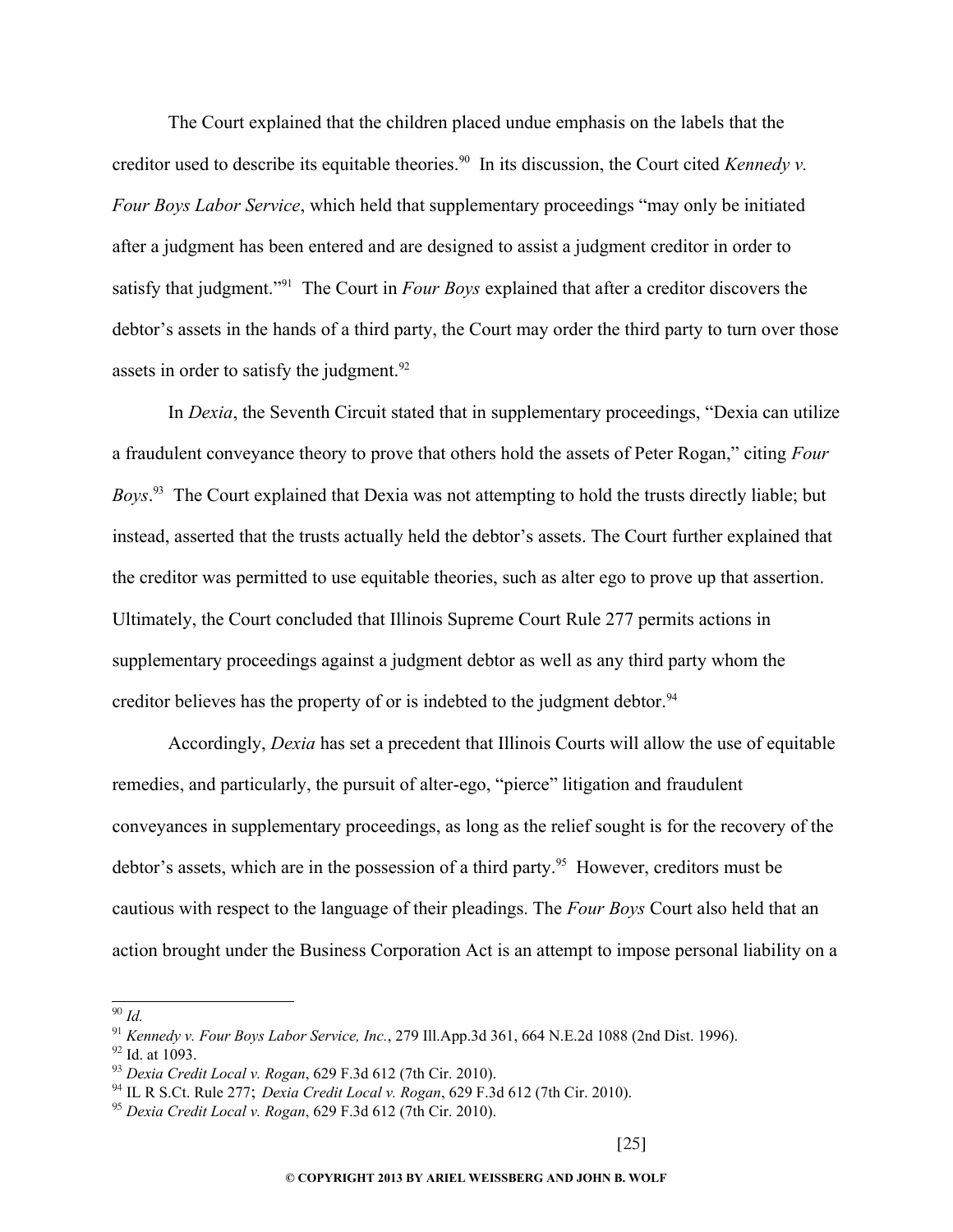corporate director for damages sustained by the creditor, and is not concerned with the debtor's actual assets.<sup>[96](#page-25-0)</sup> The Court explained that:

Such an action does not require allegations that assets of the judgment debtor are in the hands of a third party or that the third party is indebted to the judgment debtor. Thus, because such an action imposes personal liability independent of the debtor's assets, such an action constitutes a separate action not properly brought in a supplementary proceeding.<sup>[97](#page-25-1)</sup>

## **vii. Additional Considerations**

Fraudulent conveyance actions often arise in the context of the marital relationship. Asset transfers between spouses can easily give rise to either actual or constructive fraud actions. Accordingly, it is noteworthy that certain aspects of the property or relationship can affect the outcome of a fraudulent conveyance claims involving spouses. It is particularly important for practitioners to be aware of the implications of property that is held in tenancy by the entirety, and the effects of a dissolved marriage.

## **(1) Tenancy by the Entirety**

Tenancy by the entirety is an estate recognized in Illinois by the Joint Tenancy Act.<sup>[98](#page-25-2)</sup> It is an estate in real property that may only be held by spouses and is limited to homestead property.[99](#page-25-3) Tenancy by the entirety has several advantages including survivorship and the inability of creditors to force the non-consensual transfer of any interest in the property.<sup>[100](#page-25-4)</sup> Holding property in tenancy by the entirety protects spouses as the real property cannot be foreclosed by a judgment creditor to satisfy the debt for which only one spouse holds its liability.<sup>[101](#page-25-5)</sup> As long as the judgment debtor-spouse is on the title of the protected property, the judgment-creditor of only one of the spouses cannot foreclose on the property.<sup>[102](#page-25-6)</sup> That judgment

<span id="page-25-0"></span><sup>96</sup> *Kennedy v. Four Boys Labor Service, Inc.*, 279 Ill.App.3d 361, 664 N.E.2d 1088 (2nd Dist. 1996).

<span id="page-25-1"></span><sup>97</sup> *Id.* at 1093.

<span id="page-25-2"></span><sup>98 765</sup> ILCS 1005.

<span id="page-25-3"></span><sup>99</sup> *Id.*

<span id="page-25-4"></span><sup>100</sup> 735 ILCS 5/12-112.

<span id="page-25-6"></span><span id="page-25-5"></span><sup>&</sup>lt;sup>101</sup> ROBERT J. DUFFIN, Illinois Institute for Continuing Legal Education: The Role of an Attorney in a Real Estate Transaction: Is an Attorney Really Necessary? § 7.5 (2011). <sup>102</sup> *Id.*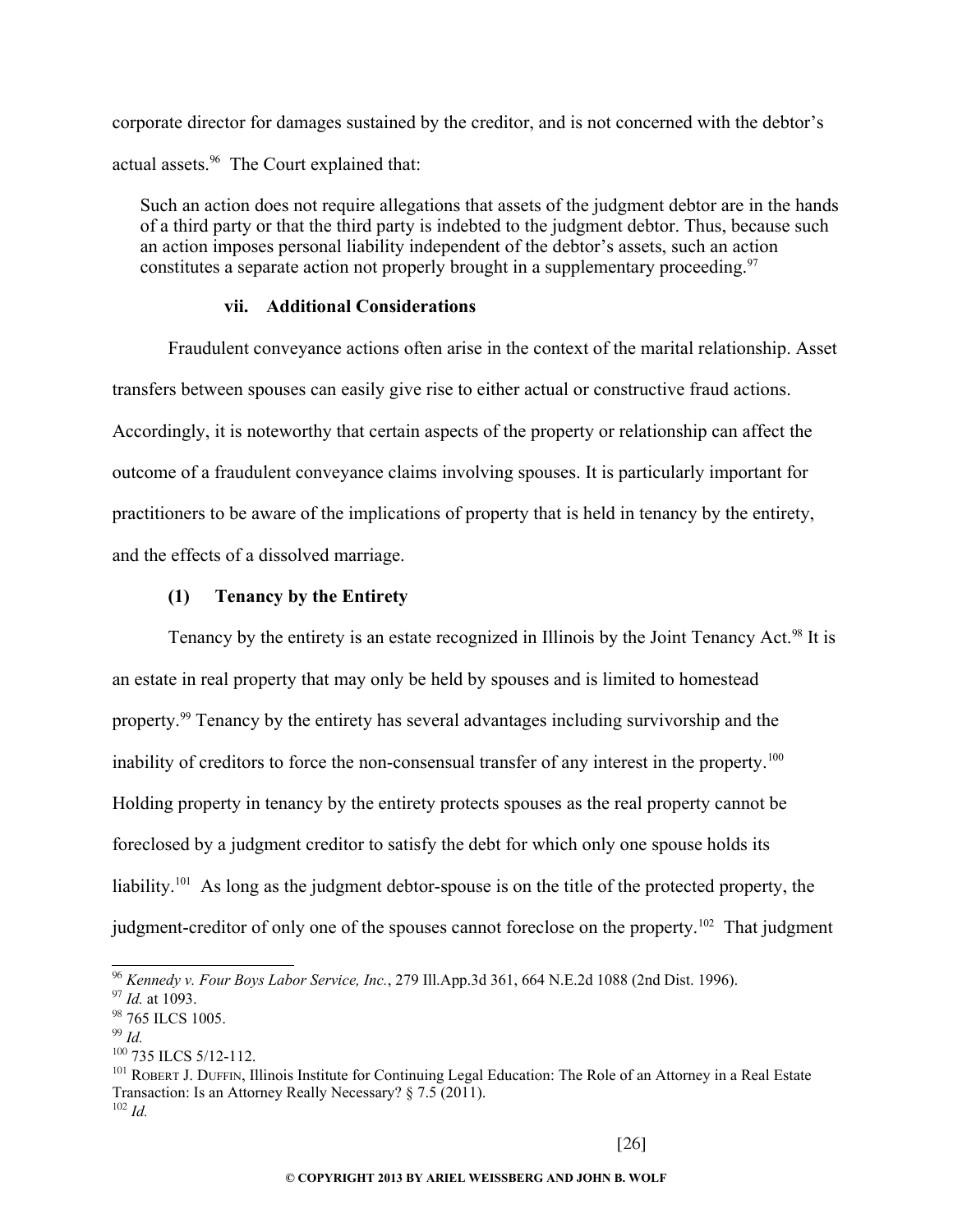will continue to remain an inchoate lien on the property during that time.<sup>[103](#page-26-0)</sup> However, upon the death of the non-debtor spouse, a dissolution of the marital relationship, or if the property ceases to be the principal residence of the couple, that inchoate lien will develop into an immediately enforceable judgment lien.<sup>[104](#page-26-1)</sup>

Importantly, if a debt is against both spouses, it may be attached to homestead property held in tenancy by the entirety, and the surviving spouse may be held liable.<sup>[105](#page-26-2)</sup> However, if there is a debt for which only one spouse holds liability, upon the death of the debtor-spouse, the debt cannot be assessed against the property of the surviving non-debtor spouse (this is true for joint tenancy, too). Note that while liability does not pass to the non-debtor spouse on property held in tenancy by the entirety, a debt that is not dischargeable by death may nonetheless be assessed against the decedent's estate because the debtor-spouse is still personally liable depending on the terms of the creditor's agreement.

With respect to fraudulent conveyances and property held in tenancy by the entirety, the UFTA does not apply. A debtor who transfers property with the actual intent to defraud is generally governed under the UFTA. However, the tenancy by the entirety provision of the Code of Civil Procedure establishes its own standard for fraudulent conveyances. Specifically, the rule provides that a fraudulent conveyance of tenancy by the entireties property exists only if the property was transferred with the sole intent to avoid the payment of debt which existed at the time of the transfer, and it is beyond the debtor's ability to pay those debts as they become due.<sup>[106](#page-26-3)</sup>

In *Premiere Property Management*, a creditor sought to have a judgment-debtor's conveyance of his personal residence to himself and his wife as tenants by the entirety set aside and sold to satisfy the judgment. The creditor brought the action under the UFTA and the Illinois

<span id="page-26-0"></span><sup>103</sup> *Id.*

<span id="page-26-1"></span><sup>104</sup> *Id.*

<span id="page-26-2"></span><sup>105</sup> *Id.*

<span id="page-26-3"></span><sup>106</sup> *Premier Property Management, Inc. v. Chavez*, 191 Ill. 2d 101, 728 N.E.2d 476 (2000)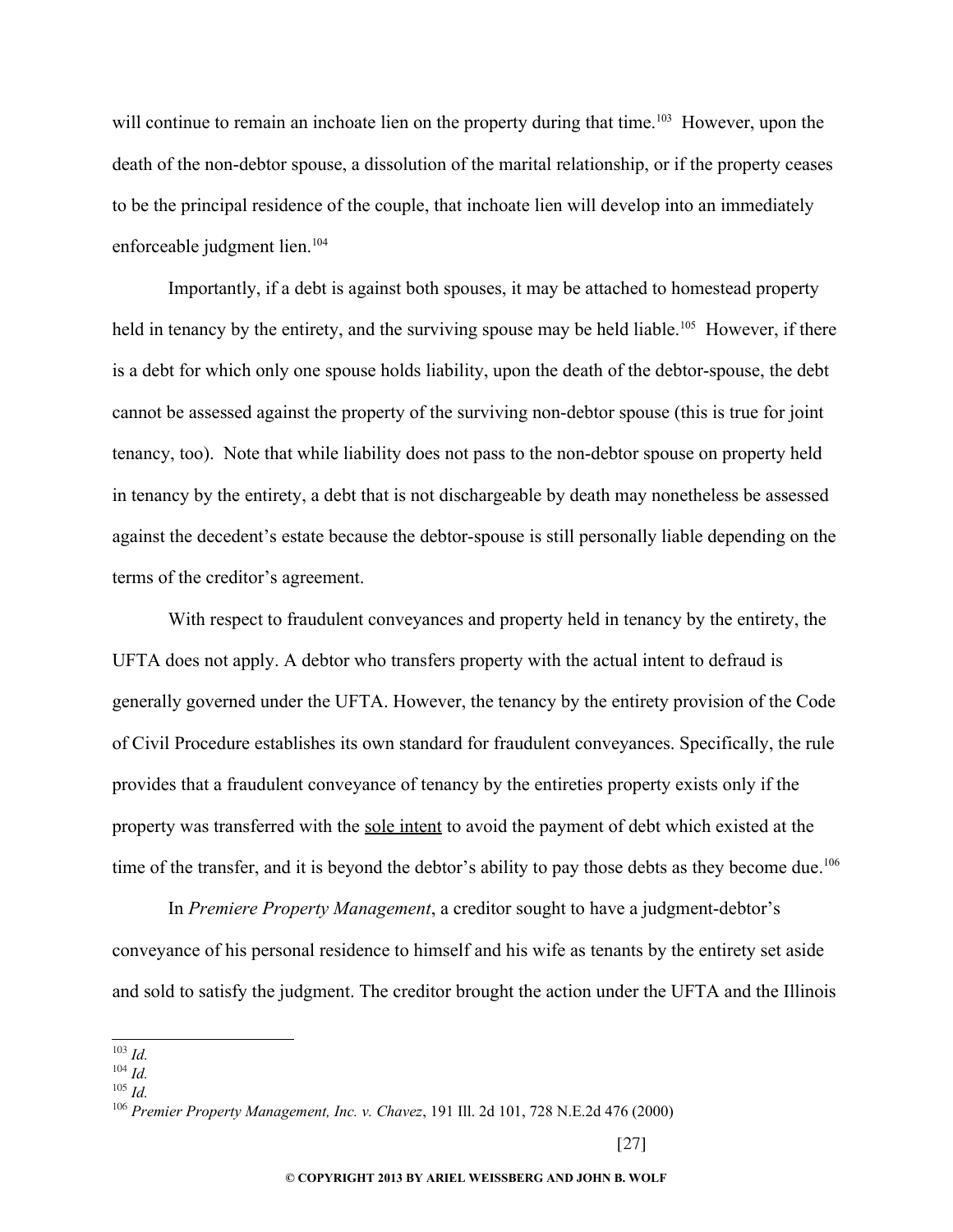Supreme Court held that the Code of Civil Procedure's tenancy by the entirety provision applied, not the UFTA. Accordingly, actual intent to defraud was not the standard. The Court explained that the only way the creditor could "break through" the protection afforded to the property as a tenancy by the entirety was to show that that property was transferred into the tenancy by the entirety with the "sole intent to avoid payment of debts existing at the time of the transfer beyond the transferor's ability to pay those debts as they became due." The Court explained that the sole intent standard provides greater protection to a spousal debtor from his or her creditors. Under the sole intent standard "if property is transferred to tenancy by the entirety to place it beyond the reach of creditors of one spouse *and* to accomplish some other legitimate purpose, the transfer is not avoidable." The Court noted that such a transfer would have been voidable under the UFTA's actual intent standard, if it indeed applied, but since it did not, the transfer could not be avoided<sup>[107](#page-27-0)</sup>

## **(2) Apportionment of Assets**

A court order providing for the division of assets will not protect a transferee from a claim under the UFTA. Thus, if a divorce decree has been entered and another court renders a judgment, the divorce decree will not preclude a fraudulent transfer action. In *In re Schaudt,[108](#page-27-1)* the United States prevailed on its fraudulent transfer claim against a debtor who received a house pursuant to the terms of an uncontested marital dissolution judgment. The house was previously held in a trust established by the debtor's husband, who owed over half a million dollars to the Internal Revenue Service ("IRS"). The Court found that the transfer of the home was motivated by the couple's shared fraudulent intent to remove the home from the IRS' reach. In this case, the Court found that the debtor knew of her husband's tax debt and the couple began communicating with tax counsel, who inquired with the IRS about title and ownership of the

<span id="page-27-0"></span><sup>107</sup> *Premier Property Management, Inc. v. Chavez*, 191 Ill. 2d 101, 728 N.E.2d 476 (2000)

<span id="page-27-1"></span><sup>108</sup> *In re Schuadt*, WL 909299 (N.D.Ill. 2012).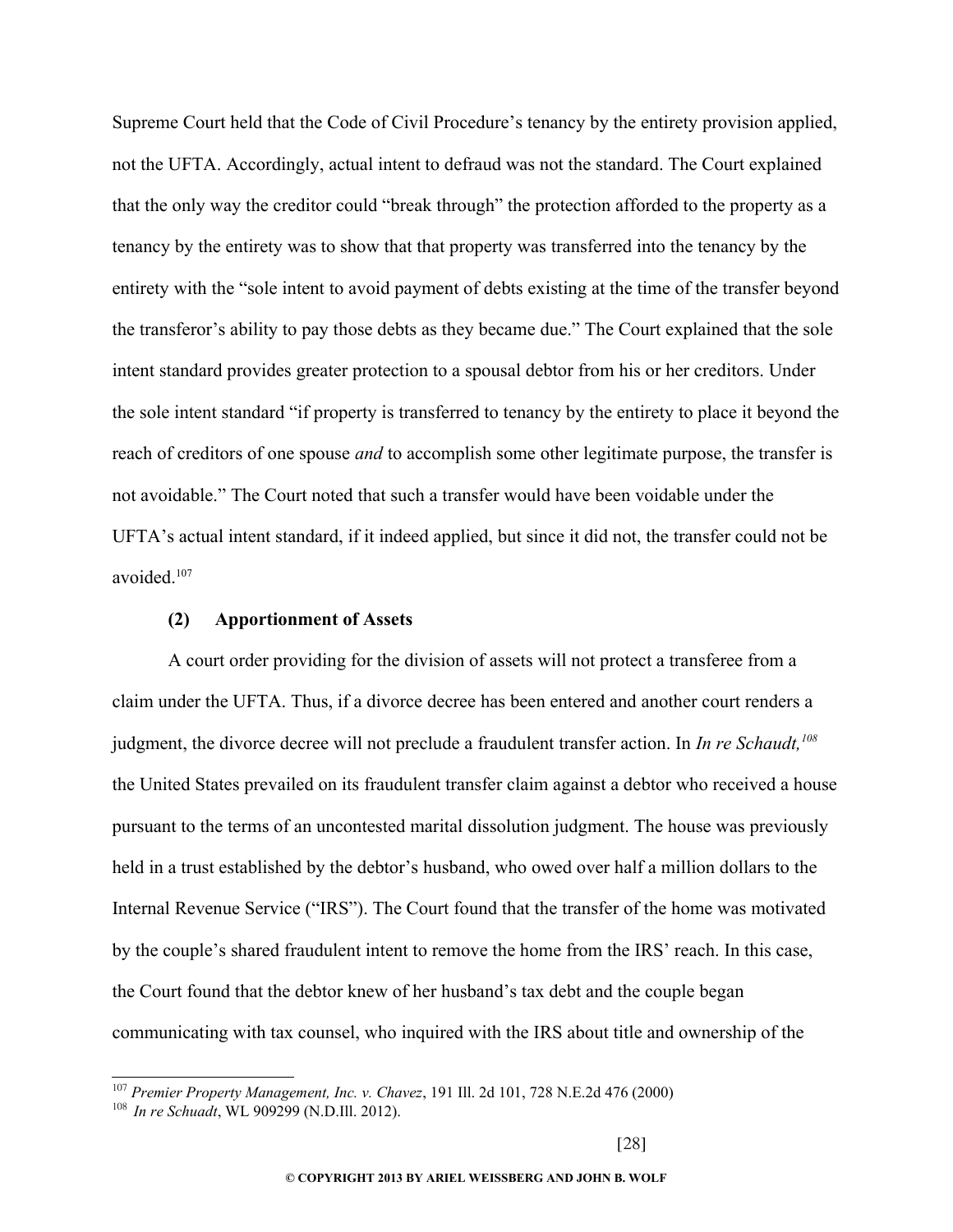home, and upon receipt of the title report, filed for divorce eight days later. Furthermore, the couple quickly came to "lopsided" terms in the Divorce Decree that favored the debtor.

The Court explained that the transfer was made in furtherance of the marital settlement agreement, which was incorporated into the divorce decree. The Court noted that the divorce was not entered into for legitimate personal reasons, but to "lend an air of legitimacy to the transfer of the house out of the reach of the United States." The Court further explained that the badges of fraud are especially relevant in the context of a sham divorce, and that:

They include a number of facts: the quickly agreed upon split of property, the completion of the divorce proceeding on a "fast-track," the fact that one of the spouses was not represented by counsel in the divorce proceeding, the existence of a short interval between the entry of the divorce decree and the bankruptcy filing, the fact that spouses continue to live together after the divorce in the very house that was transferred to one of the spouses, the fact that the transferor spouse continues to pay the mortgage, taxes, and other costs on the transferred house, the inequitable distribution of debts and assets in the divorce, and the fact that the couple holds themselves out in the public as still being married<sup>[109](#page-28-0)</sup>

The Court also noted that the dynamic between the spouses, while not dispositive, is also relevant.[110](#page-28-1) Ultimately, the Court concluded that the debt was obtained by actual fraud and imputed the shared fraud to the debtor, who became liable to the United States separate from the tax debt owed to the  $IRS$ .<sup>[111](#page-28-2)</sup>

## **III. Piercing the Corporate Veil in Illinois**

## **A. Introduction**

Illinois Courts have recognized veil piercing since the 1800's. Traditionally, veil piercing

has been applied as an equitable remedy to impose personal liability upon a corporation's

shareholders. Illinois courts have also reverse-pierced corporate entities to hold a corporation

<span id="page-28-0"></span><sup>109</sup> *In re Schuadt*, WL 909299 (N.D.Ill. 2012).

<span id="page-28-1"></span><sup>110</sup> *In re Schuadt*, citing *In re Hill* 342 B.R. 183 (N.D.Ill. 2008) (explaining "there are situations in which a bona fide divorce exists, but the transferor nonetheless favors transferring assets to the ex-spouse rather than seeing them go to a creditor body.")

<span id="page-28-2"></span><sup>111</sup> *In re Schuadt*, WL 909299 (N.D.Ill. 2012).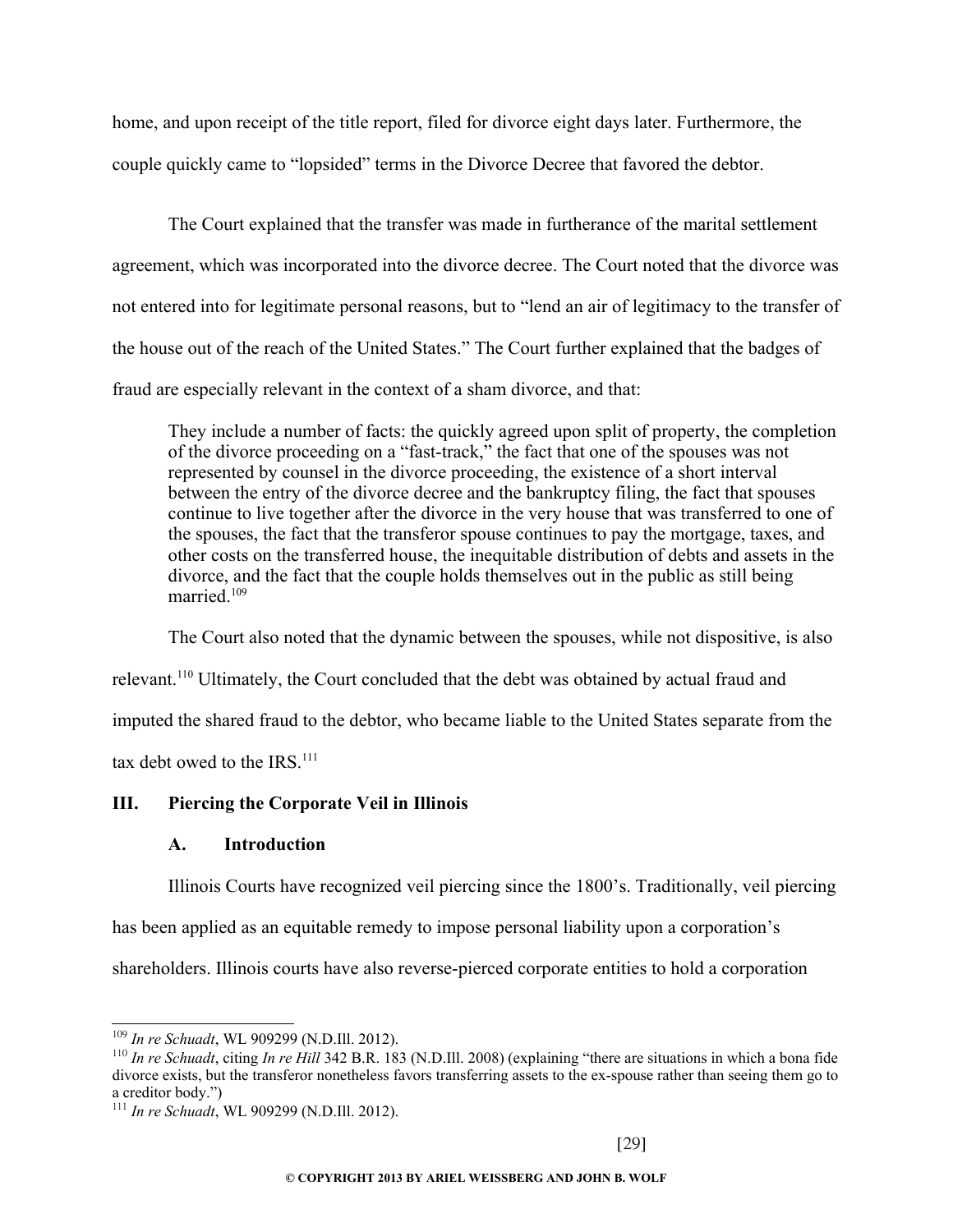liable for the obligations of its shareholders. While veil piercing is rooted in Illinois law and has been consistently applied to shareholders and corporations, the rise and popularity of Limited Liability Companies ("LLC") in Illinois leaves questions as to the applicability of veil piercing to other corporate forms. Piercing the LLC veil is a relatively new issue in Illinois and the case law is contradictory. As a result, two approaches have emerged regarding the applicability of veil piercing to LLCs and it remains to be seen which approach Illinois Courts will embrace.<sup>[112](#page-29-0)</sup>

#### **B. Piercing the Corporate Veil**

Veil piercing issues arise when a party seeks to have a corporate entity disregarded and impose personal liability on the corporation's shareholders.<sup>[113](#page-29-1)</sup> Generally, a corporation and its shareholders are regarded as separate legal entities and accordingly, shareholders are not liable for the corporation's obligations.<sup>[114](#page-29-2)</sup> However, in some situations, a Court will use its equitable powers to pierce the corporate veil and impose personal liability on shareholders.<sup>[115](#page-29-3)</sup> Illinois courts have long held that the corporate entity will not be regarded when doing to would result in fraud or injustice.[116](#page-29-4) In *Van Dorn v. Future Chem. & Oil Corp*., the Seventh Circuit, citing the Northern District of Illinois, explained that a corporation's veil of limited liability will be pierced only when (1) "there is such unity of interest and ownership that the separate personalities of the corporation and the individual or other corporation no longer exist," and (2) "when adherence to the fiction of separate corporate existence would sanction a fraud or injustice."[117](#page-29-5)

In *Main Bank of Chicago v. Baker*, the Illinois Supreme Court rephrased the first prong such that the corporation must be "so controlled and its affairs so conducted that it is a mere

<span id="page-29-0"></span><sup>&</sup>lt;sup>112</sup> Seventh Circuit cases discussed in this article apply Illinois law, unless otherwise indicated.

<span id="page-29-1"></span><sup>113</sup> *Van Dorn v. Future Chem. & Oil Corp*., 753 F.2d 565 (7th Cir. 1985); *See,* JOSEPH P. KINCAID ET AL., Illinois Institute for Continuing Legal Education: Creditors' Rights in Illinois, Equitable Remedies 6-19 (Robert G. Markoff 2009).

<span id="page-29-2"></span><sup>114</sup> *Fontana v. TLD Builders*, 362 Ill.App.3d 491, 840 N.E.2d 767 (2nd Dist. 2005).

<span id="page-29-3"></span><sup>115</sup> JOSEPH P. KINCAID ET AL., Illinois Institute for Continuing Legal Education: Creditors' Rights in Illinois, Equitable Remedies 6-19 (Robert G. Markoff 2009).

<span id="page-29-4"></span> $^{116}$  *Id*.

<span id="page-29-5"></span><sup>117</sup> *Van Dorn v. Future Chem. & Oil Corp*., 753 F.2d 565 (7th Cir. 1985).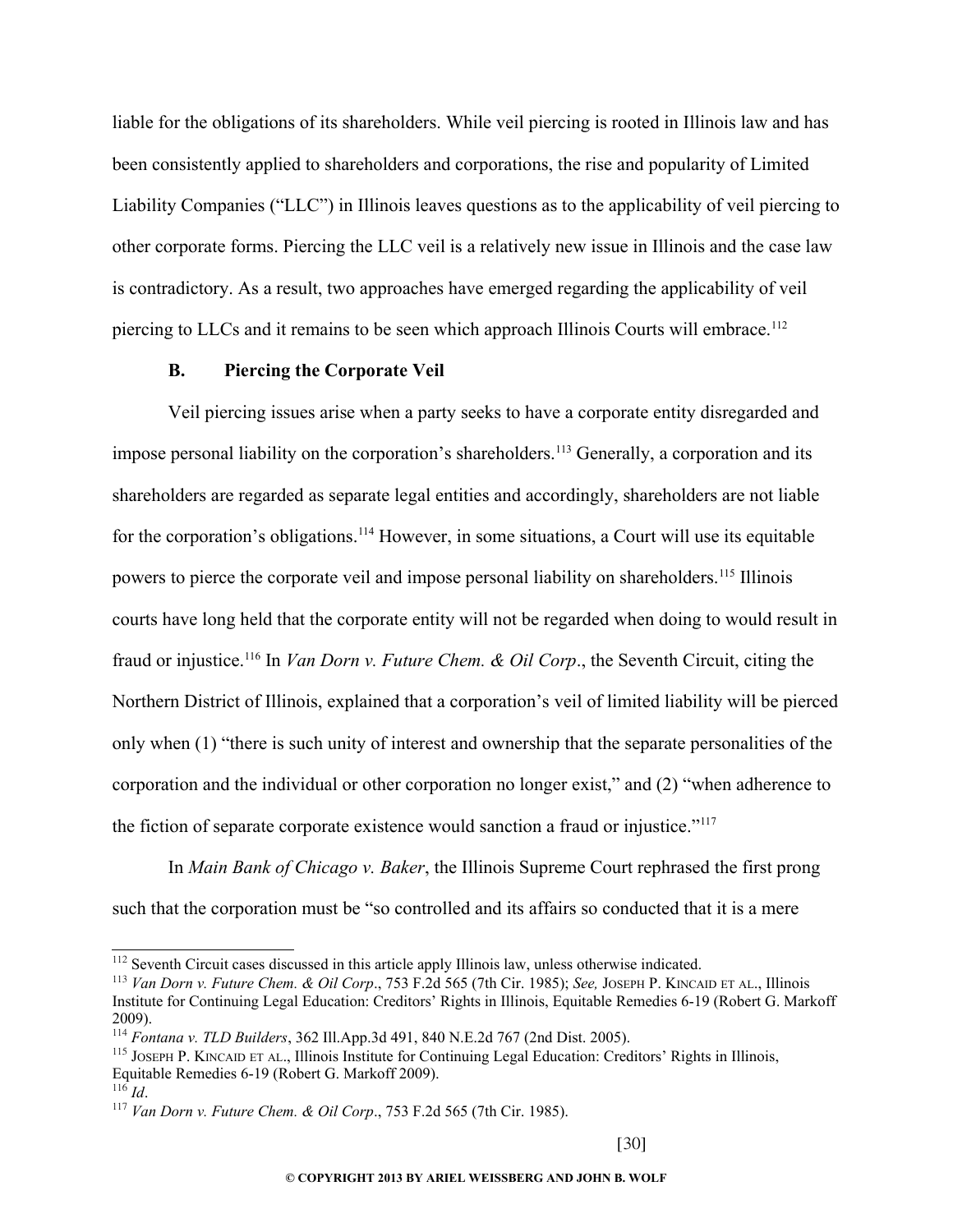instrumentality of another."[118](#page-30-0) A corporation is a mere instrumentality when it is merely the alter ego or business conduit of another person or entity.[119](#page-30-1) Thus, an entity or individual who uses a corporation as a method of conducting his or her business may be liable for using the corporation as his or her alter ego.[120](#page-30-2) In *People v. Pintozzi*, the Court explained that an individual is an alter ego of a corporation where "there is such unity of interest and ownership that the separateness of the individual and the corporation has ceased to exist."[121](#page-30-3) Moreover, the existence of an alter ego relationship is a question of fact dependent on the circumstances of each case.<sup>[122](#page-30-4)</sup> In *Ampex Corp. v. Office Electronics, Inc.*, the Court found that two corporations were mere instrumentalities of one another when the "affairs of the two corporations were so managed and controlled by the same interlocking officers, directors, and single stockholder, as to constitute one corporate entity in its dealings with creditors."[123](#page-30-5)

#### *i.* **Case Discussion:** *Fontana* **and** *Wachovia*

## **(1) The Fontana Rule**

In 2005, in *Fontana v. TLD Builders*, the Appellate Court of Illinois for the Second

District delineated eleven factors, generally known as the badges of fraud, to be considered in

establishing the "mere instrumentality" or "unity of interest" prong.<sup>[124](#page-30-6)</sup> However, practically

speaking, courts look to the badges of fraud to determine whether the second prong has been

<span id="page-30-0"></span><sup>118</sup> *Main Bank of Chicago v. Baker*, 86 Ill. 2d 188, 427 N.E.2d 94 (1981).

 <sup>(</sup>holding that the use of common officers and directors does not, alone, render one corporation liable for obligations of another.).

<span id="page-30-1"></span><sup>119</sup> *Fontana v. TLD Builders*, 362 Ill.App.3d 491, 840 N.E.2d 767 (2nd Dist. 2005).

<span id="page-30-2"></span> $120$  *Id.* 

<span id="page-30-3"></span><sup>121</sup> *People ex rel. Willian J. Scott v. Pintozzi et al.*, 50 Ill.2d 115, 277 N.E.2d 844 (1971) (holding "evidence sustained trial court's findings that corporations which had operated retail liquor establishments and failed to pay retailers' occupation tax were alter egos of individuals and that such individuals were liable for tax."). <sup>122</sup> *Koch Refining v. Farmers Union Cent. Exchange, Inc.*, 831 F.2d 1339 (7th Cir. 1991).

<span id="page-30-4"></span>

<span id="page-30-5"></span><sup>123</sup> *Ampex Corp. v. Office Electronics, Inc.*, 24 Ill.App.3d 21, 320 N.E.2d 486 (1st Dist. 1974) (holding "Evidence, in action on account to recover value of magnetic tapes sold to two corporations, one of which was a new corporation formed by the other as its marketing arm, was sufficient to justify application of doctrine of piercing corporate veil against the parent corporation several of whose officers served as directors and officers of the marketing corporation.").

<span id="page-30-6"></span><sup>124</sup> *Fontana v. TLD Builders*, 362 Ill.App.3d 491, 840 N.E.2d 767 (2nd Dist. 2005).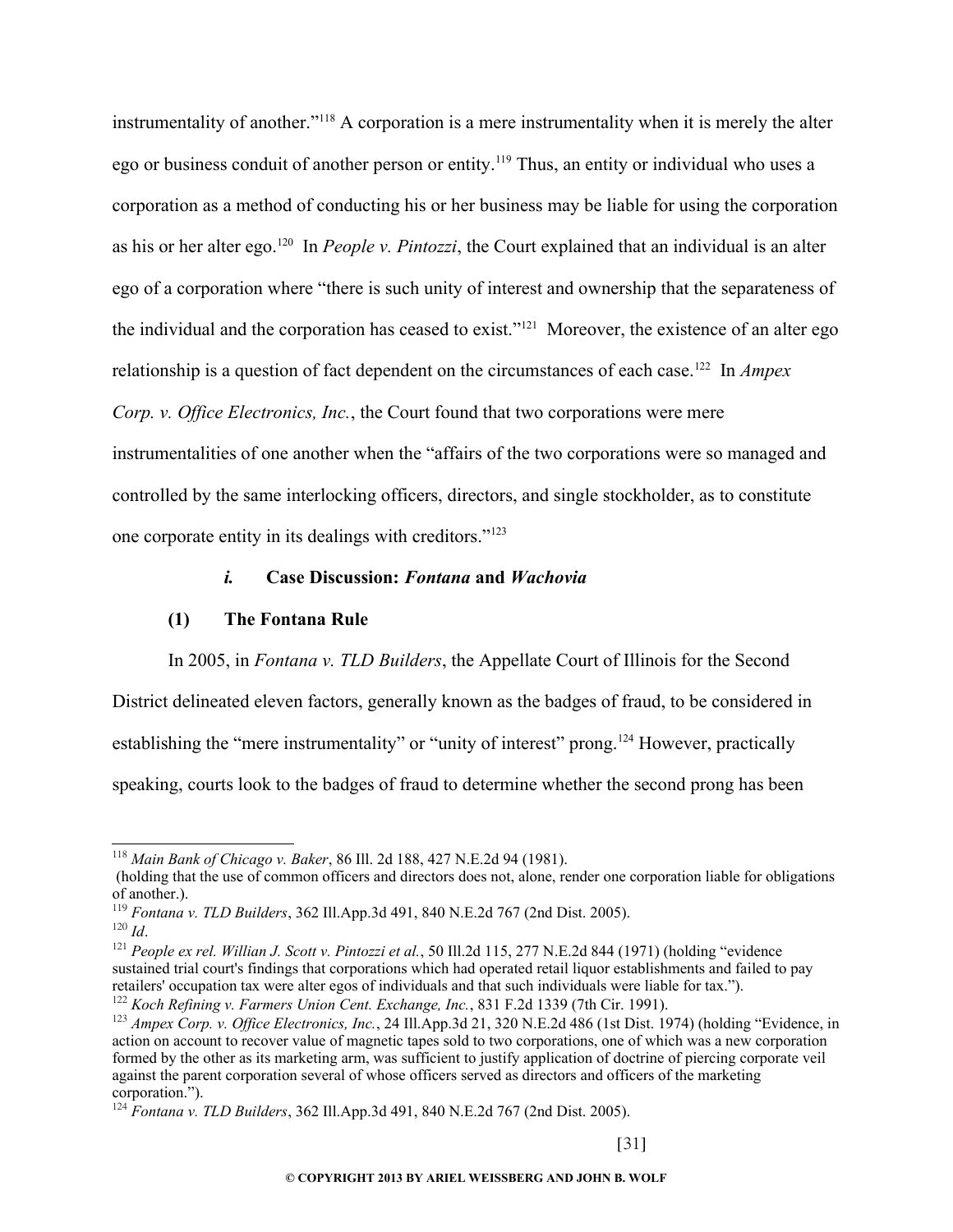established as well.<sup>[125](#page-31-0)</sup> Accordingly, these factors tend to serve a dual purpose in the veil piercing two-step analysis.<sup>[126](#page-31-1)</sup> The badges of fraud are as follows:

- (1) Inadequate capitalization;
- (2) Failure to issue stock;
- (3) Failure to observe corporate formalities;
- (4) Nonpayment of dividends;
- (5) Insolvency of the debtor corporation;
- (6) Nonfunctioning of officers or directors;
- (7) Absence of corporate records;
- (8) Commingling of funds;
- (9) Diversion of assets from the corporation by or to a stockholder, or other person or entity to the detriment of creditors;
- (10) Failure to maintain arms' length relationships among related entities; and
- (11) Whether the corporation was merely a façade for the operation of the dominant stockholders.<sup>[127](#page-31-2)</sup>

In *Fontana*, the Court explained that to disregard the entity and pierce the corporate veil, the two-pronged test mentioned *supra* must be satisfied. In making that determination, the Court will look to the badges of fraud. The Court further noted that it will not base its decision on a single factor, but examine several factors and the totality of the circumstances.<sup>[128](#page-31-3)</sup> In this case, home purchasers brought an action against TLD Builders, a construction company, and the company's president for breach of contract. The home purchasers sought to pierce the corporate veil and hold the president personally liable. Ultimately, the Court found that veil piercing was warranted for several reasons. TLD Builders' actions implicated numerous badges of fraud including undercapitalization, commingling of funds, failure to follow corporate formalities,

<span id="page-31-0"></span><sup>&</sup>lt;sup>125</sup> 7 Ill. Prac., Business Organizations  $\frac{88.9}{2}$  (2d ed.)

<span id="page-31-1"></span><sup>126</sup> *Id*.

<span id="page-31-2"></span><sup>127</sup> *Fontana v. TLD Builders*, 362 Ill.App.3d 491, 840 N.E.2d 767 (2nd Dist. 2005).

<span id="page-31-3"></span><sup>128</sup> *Id.*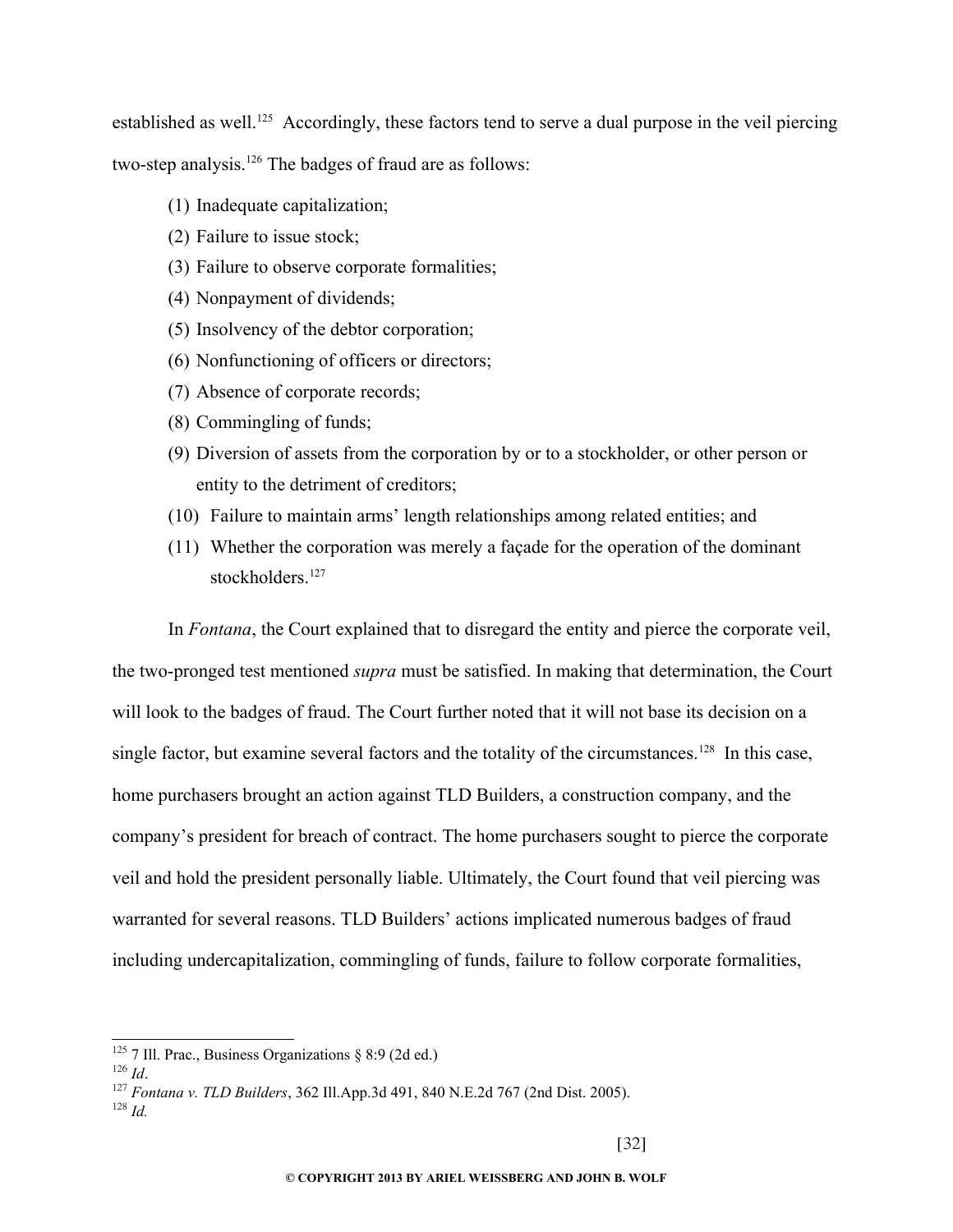absence of corporate records, and the nonfunctioning of officers and directors. The Court's findings as to each factor are discussed in turn within the relevant sections of this article.

#### *(2) Wachovia Securities, LLC v. Banco Panamerico*

In *Wachovia*, a brokerage firm obtained a multimillion dollar judgment against a corporation for failing to pay margin debt. The firm sued to collect the judgment and sought to hold the corporation's insiders personally liable for the judgment. The Northern District of Illinois pierced the corporate veil finding that the corporation was inadequately capitalized, diverted assets to insiders and related entities, failed to observe corporate formalities, officers were nonfunctioning, failed to maintain arms' length relationships among related entities, and that adherence to the separate identities of the corporation and its insiders would sanction fraud or injustice. The Seventh circuit affirmed these findings and imposed personal liability on the corporation's insiders.[129](#page-32-0)

Just as in *Van Dorn*, the Court in *Wachovia*, explained that veil will be pierced only when (1) there is such unity of interest and ownership that the separate personalities of the corporation and the individual no longer exist, and (2) circumstances are such that adherence to the fiction of separate corporate existence would sanction a fraud or injustice.<sup>[130](#page-32-1)</sup> In making this determination, the Court relied upon the badges of fraud. The Court reasoned that, in support of the unity or interest prong, the corporation diverted assets to business insiders and related entities after incurring the margin debt to the brokerage firm. The corporation paid almost \$1.2 million to its insiders and related entities after the stock purchased on margin collapsed, and it also paid suspect, "off-the-books" compensation to officers. The corporation also failed to observe corporate formalities by failing to conform to its bylaws or keep corporate records. These failures enabled the insiders to dominate the corporation's decision-making and its failure to

<span id="page-32-0"></span><sup>129</sup> *Wachovia Securities, LLC v. Banco Panamerico, Inc. et al.*, 674 F.3d 743 (7th Cir. 2012).

<span id="page-32-1"></span><sup>130</sup> *Wachovia Securities,* 674 F.3d 743*; Van Dorn v. Future Chem. & Oil Corp*., 753 F.2d 565 (7th Cir. 1985).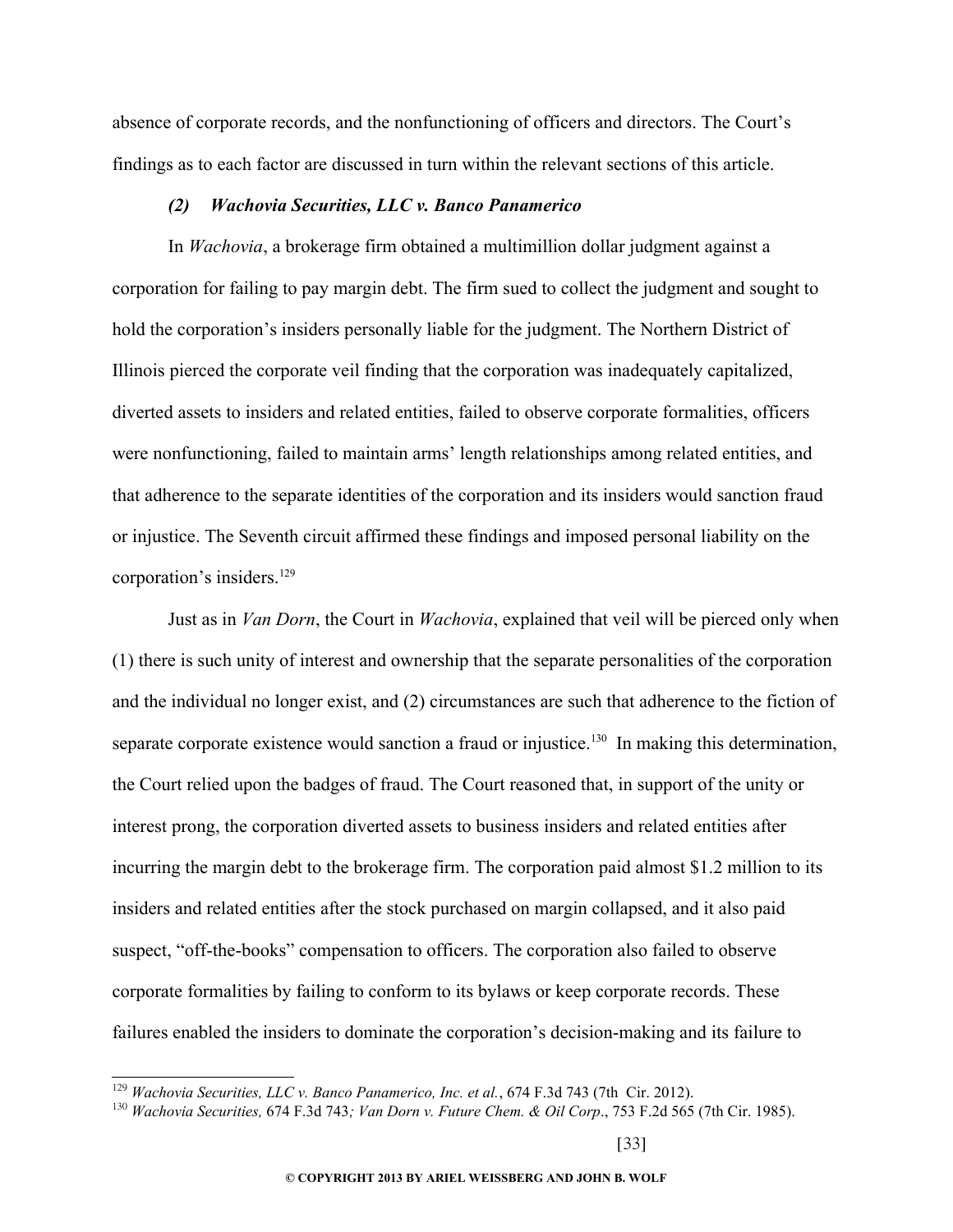maintain arms' length transactions with related entities. Moreover, the corporation's lack of corporate records related to the entity's capitalization allowed insiders to control loans from the corporation and transfers to related entities. The Court continued that the entity's officers were nonfunctioning as they had a 50% stake in the corporation, but the corporate secretary, who owned the remaining 50%, was the entity's dominant shareholder and controlled the entity that financed the corporation's operations. The secretary refused to allow the corporation to pay the brokerage firm with loans from an entity that he controlled, and at the secretary's discretion, the corporation's accountant falsely held himself out to be the corporation's vice president. Furthermore, with respect to capitalization, which is discussed in more detail in the following section, the entity's assets were encumbered by a loan from the shareholder-controlled entity. Ultimately, the Court found that these facts supported the District Court's ruling to pierce the corporate veil.<sup>[131](#page-33-0)</sup>

#### *ii.* **Undercapitalization**

As mentioned *supra*, Courts look to several factors to determine whether the two-prong test has been satisfied.[132](#page-33-1) One highly litigated factor is whether the corporation had inadequate capitalization to conduct its affairs. In *Fontana*, the Court explained that to determine whether a corporation is inadequately capitalized for purposes of piercing the corporate veil, the court must compare the amount of capital to the amount of business to be conducted and the obligations to be fulfilled. The Court found that a corporation was undercapitalized when the president and a shareholder made loans to the corporation, and where there were no corporate resolutions authorizing repayment notes to be made from the corporation to the president and shareholder. The Court stated that the shareholder loans and line of credit issued by a bank did "not demonstrate adequate capitalization but, rather, show[ed] the inadequacy of TLD's capitalization

<span id="page-33-0"></span><sup>131</sup> *Wachovia Securities, LLC v. Banco Panamerico, Inc. et al.*, 674 F.3d 743 (7th Cir. 2012).

<span id="page-33-1"></span><sup>132</sup> *Van Dorn v. Future Chem. & Oil Corp*., 753 F.2d 565 (7th Cir. 1985).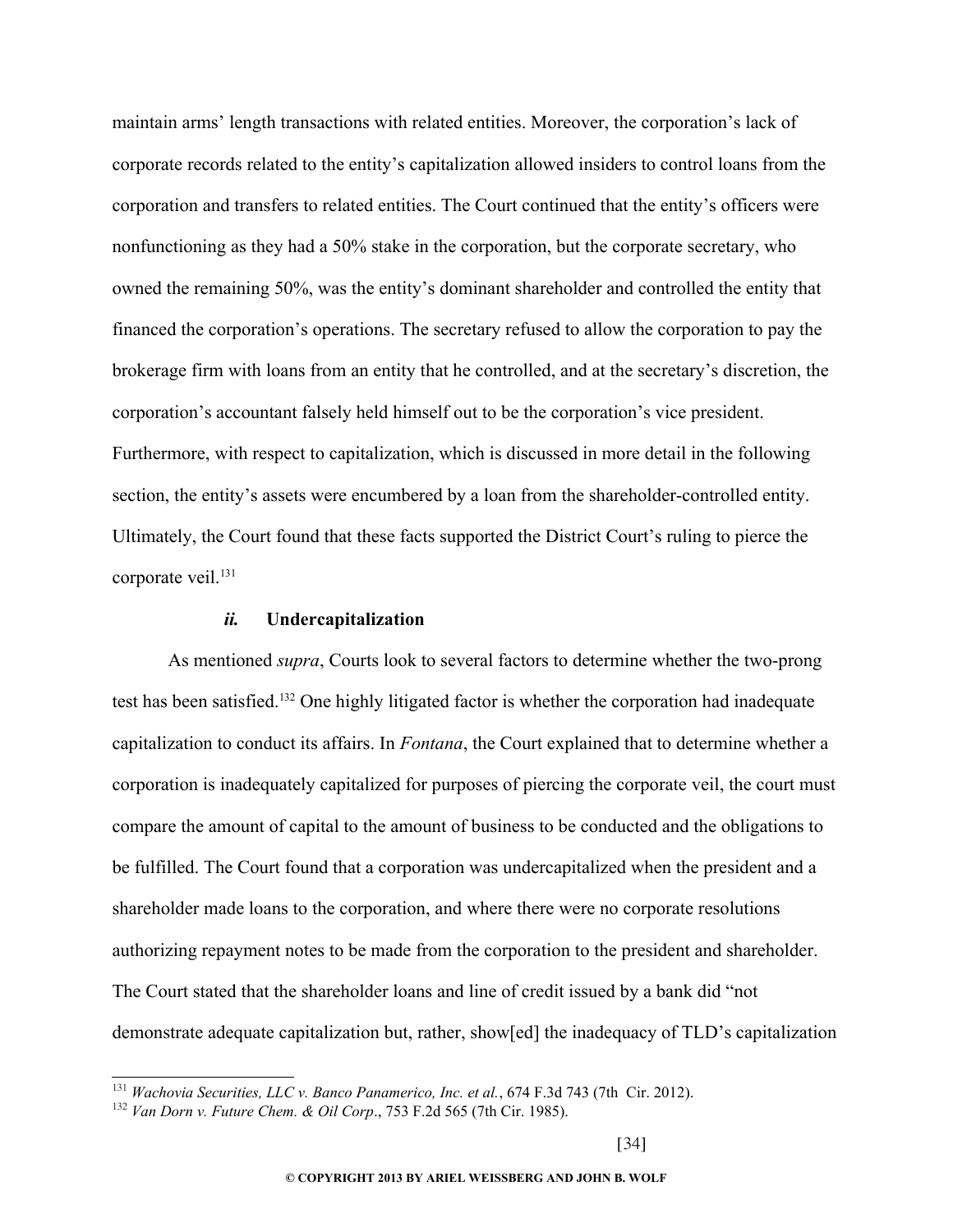and indicate[d] that the initial capitalization, if any, was insufficient to conduct TLD's business of building homes." The Court reasoned that it is "inequitable to allow shareholders to set up a flimsy organization just to escape personal liability," and whether a corporation is adequately capitalized "is based on the policy that shareholders in good faith put at the risk of the business unencumbered capital reasonably adequate for the corporation's prospective liabilities."[133](#page-34-0)

Similarly, in *Wachovia Securities, LLC v. Banco Panamerico*, the court explained that the undercapitalization factor compares the amount of capital to the amount of obligations to be fulfilled. The Court further explained that without adequate capitalization, a corporation is merely a liability shield instead of an independent entity capable of conducting its own business. The Court went on to say explained that adequate capitalization exists when a corporation has sufficient equity without considering loaned funds or encumbered assets. In this case, the Court held that, in Illinois, a secured insider loan is not wrongful per se; however, the corporation failed to pay its margin debt and received a loan from an insider-controlled entity. The insider structured the loan to avoid the entity's creditors by ensuring that its assets were encumbered by a blanket lien, which favored the insider. Thus, although the corporation had assets in addition to its initial \$1,000 paid-in-capital, those assets were encumbered by a line of credit, and the corporation held itself out to others as "thinly capitalized," supporting a fining of undercapitalization.

Likewise, in *Laborers' Pension Fund v. Lay-Com, Inc*., the Seventh Circuit held that adequate capitalization exists when a corporation has sufficient equity without taking loaned funds or encumbered assets into account.<sup>[134](#page-34-1)</sup> In *Gallagher v. Recono Builders, Inc.*, the Appellate Court of Illinois for the First District found that a corporation was undercapitalized when the

<span id="page-34-0"></span><sup>133</sup> *Fontana v. TLD Builders*, 362 Ill.App.3d 491, 840 N.E.2d 767 (2nd Dist. 2005).

<span id="page-34-1"></span><sup>134</sup> *Laborers' Pension Fund v. Lay-Com, Inc.*, 580 F.3d 602 (7th Cir. 2009) (explaining "Under Illinois law, assessing whether a corporation is adequately capitalized is delicate business in the veil piercing analysis, and the legal test as to whether the corporation has so little money that it cannot operate its business 'on its own,' very generally, means that the corporation has adequate equity usually in addition to debt, though how much equity depends on the facts of the case.).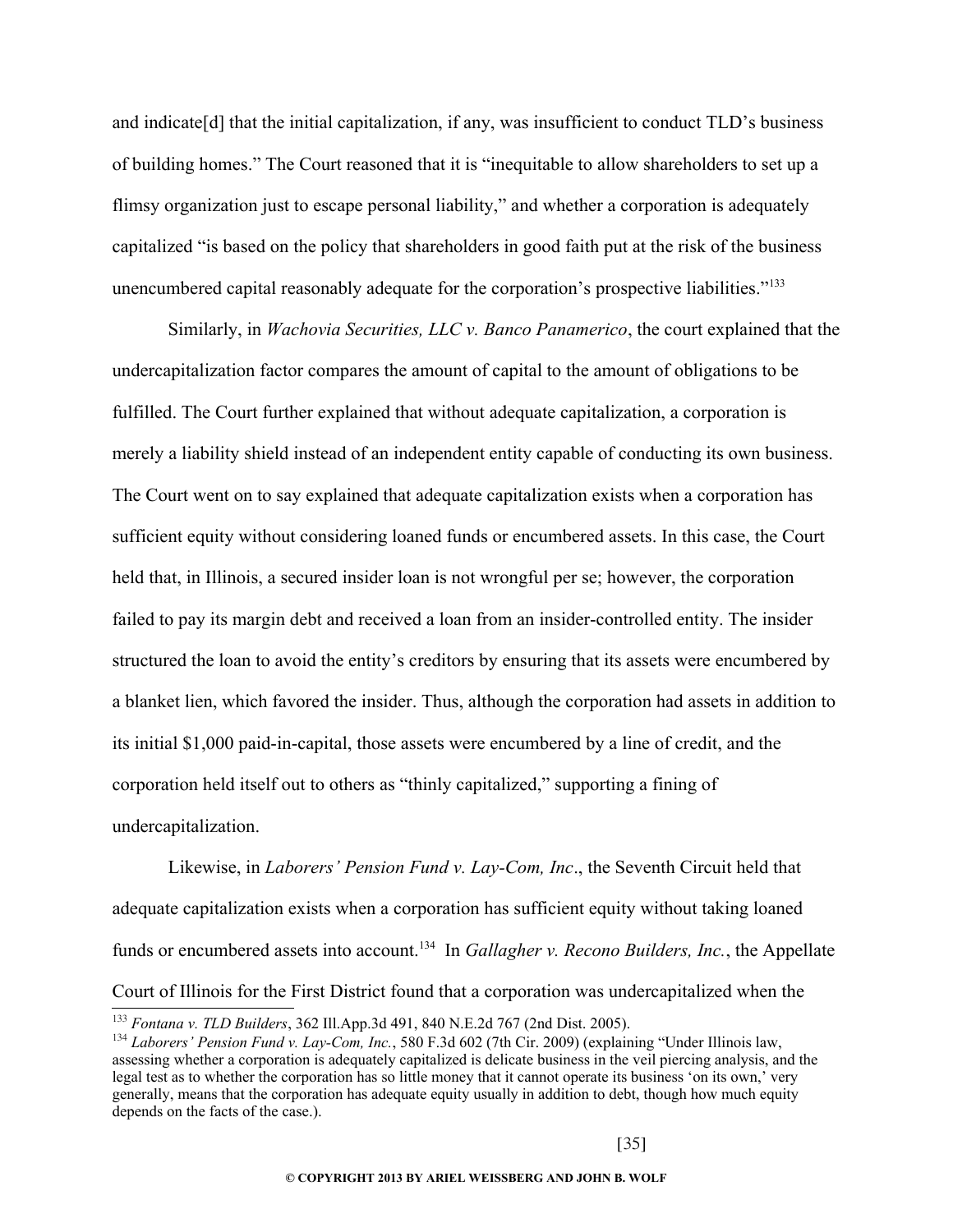amount paid into the corporation at its formation was merely the former statutory minimum of \$1,000,<sup>[135](#page-35-0)</sup> and there were no other assets such as equipment, real estate or other resources to rely upon in the event something went wrong considering the "nature and magnitude of the corporate undertaking."<sup>[136](#page-35-1)</sup> The Court found that the statutory minimum was not maintained for creditors and explained that no reduction of stated capital or paid-in-surplus can be made, even if the purpose is to pay creditors, if the withdrawal or reduction will reduce the stated capital (or paid-in-surplus) to an amount below the \$1,000 statutory minimum.<sup>[137](#page-35-2)</sup> In another case, the Appellate Court for the First District found that a corporation was "grossly undercapitalized" because its tax returns showed consistent negative retained earnings and virtually no cash on hand.<sup>[138](#page-35-3)</sup>

With respect to shareholder loans, the Illinois Supreme Court has held that as long as a corporation remains solvent, directors can, with the shareholders' knowledge, "deal with the corporation, loan it money, take security or buy property of it, the same as a stranger."[139](#page-35-4) The Court noted the instant the corporation becomes insolvent, the relationship between the entity and its directors and shareholders is materially changed.<sup>[140](#page-35-5)</sup> In the event of insolvency the corporation's assets then become a trust fund to repay its creditors and directors cannot deal with the entity in a manner that would afford him or her priority over the corporation's creditors.<sup>[141](#page-35-6)</sup> In *Plumbers' Pension Fund v. A-Best*, the Court held that regardless of whether the shareholders intended to "siphon money" from the corporation to place themselves in a better position than

<span id="page-35-5"></span><sup>140</sup> *Id*.

<span id="page-35-0"></span><sup>135</sup> Ill. Rev. Stat. 1971, ch.32, par. 157.50.

<span id="page-35-1"></span><sup>136</sup> *Gallagher v. Recono Builders, Inc.*, 91 Ill.App. 999, 415 N.E.2d 560 (1st Dist. 1980) (holding that "a Court's decision to disregard a corporation's limited liability is not based on one factor, but only after consideration of several factors. One of which, a corporation's capitalization, is a major consideration. Undercapitalization coupled with an element of injustice, fraud, or unfairness has been uniformly regarded as constituting a basis for individual liability.").  $^{137}$ *Id*.

<span id="page-35-3"></span><span id="page-35-2"></span><sup>138</sup> *McCracken v. Olsen Companies, Inc. et al.*, 149 Ill.App.3d 104, 500 N.E.2d 487 (1st Dist. 1986).

<span id="page-35-4"></span><sup>139</sup> *Roseboom v. Warner*, 132 Ill. 81, 23 N.E. 339 (1890).

<span id="page-35-6"></span><sup>141</sup> *Id*.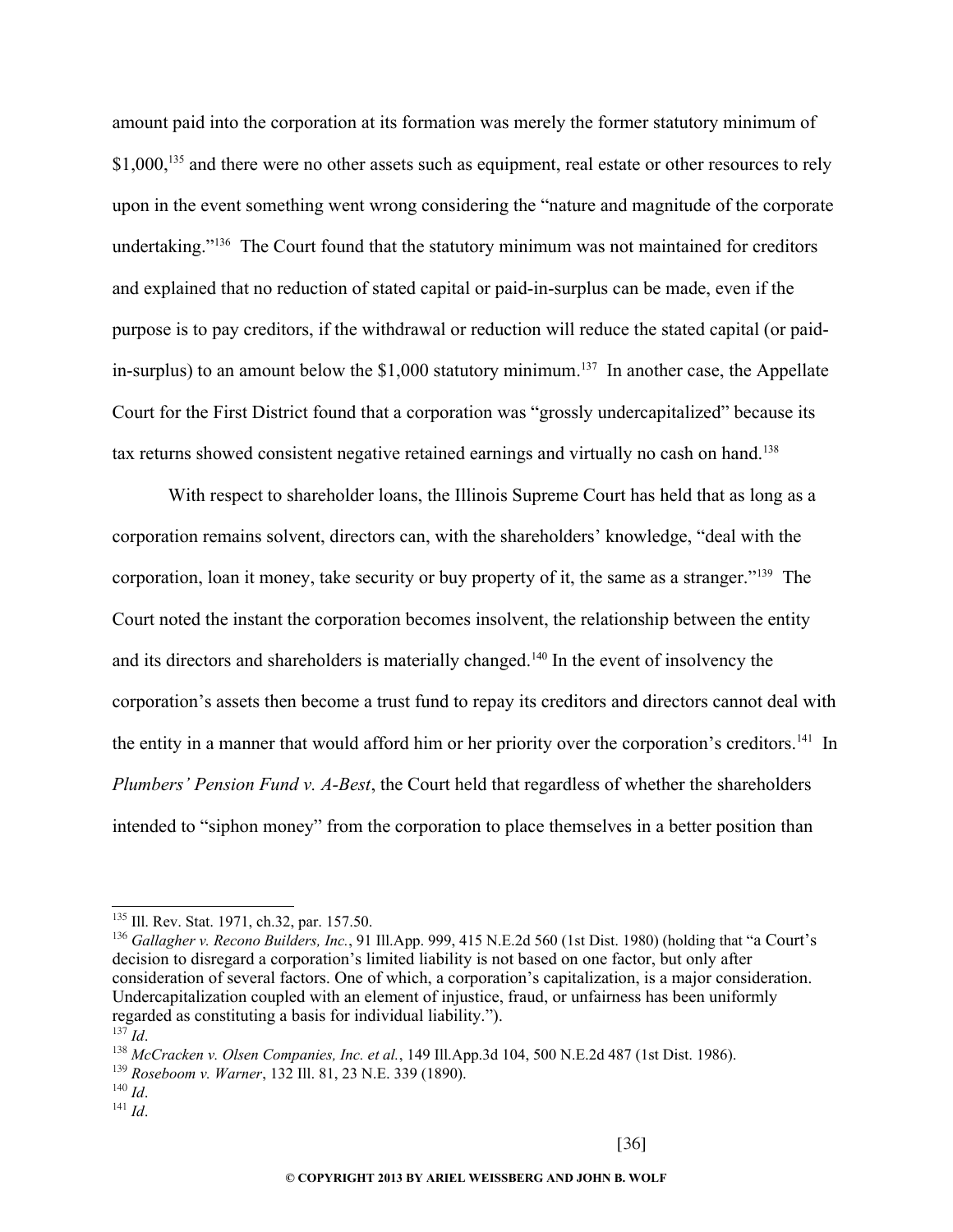the company's creditors, that is precisely what repayment of the loan accomplished and accordingly, constituted sufficient injustice to pierce the corporate veil.<sup>[142](#page-36-0)</sup>

However, note that undercapitalization cannot be the sole factor and is insufficient on its own to render a corporation pierceable.<sup>[143](#page-36-1)</sup> There must also be some element of unfairness, or something akin to fraud or deception to provide a basis for piercing the corporate veil.<sup>[144](#page-36-2)</sup> For example, in *CM Corp. V. Oberer Development Co.*, the Court declined to pierce the corporate veil merely because the entity was insolvent at the time the suit was filed.<sup>[145](#page-36-3)</sup> The Court explained that the claim must be supported with some evidence showing why the corporation was rendered insolvent; for example, some fraud perpetrated to make the corporation insolvent.<sup>[146](#page-36-4)</sup> The Court held that without such evidence, an action to pierce the corporate veil cannot be justified.<sup>[147](#page-36-5)</sup>

#### *iii.* **Failure to Observe Corporate Formalities**

An entity's failure to observe corporate formalities is often determinative in veil piercing cases. Pursuant to the Limited Liability Company Act, in Illinois, a failure to observe corporate formalities is not a ground for imposing personal liability on a member or manager of an LLC.<sup>[148](#page-36-6)</sup> However, a failure to observe corporate formalities remains a factor for consideration in corporate piercing cases.<sup>[149](#page-36-7)</sup> In an analysis of a corporation's failure to follow corporate formalities, several of the badges of fraud become intertwined. Courts often consider

<span id="page-36-0"></span><sup>142</sup> *Plumbers' Pension Fund v. A-BestPlumbing & Sewer, Inc.*, 891 F.2d 1297 (N.D.Ill. 1992)

<span id="page-36-1"></span><sup>143</sup> *Browning-Ferris Industries of Illinois v. Ter Maat*, 195 F.3d 953 (7th Cir. 1999) (holding that "the fact that its motivation in operating with little capital was to reduce taxes does not argue for piercing the corporate veil, since taking advantage of lawful opportunities for avoiding taxes is not wrongful activity."). <sup>144</sup> *Id*.

<span id="page-36-3"></span><span id="page-36-2"></span><sup>145</sup> *CM Corp. V. Oberer Development Co.*, 631 F.2d 536 (7th Cir. 1980) (holding "Parent corporation could not be held liable for debts of its subsidiary and subsidiary's predecessors, where there was no evidence that subsidiary or its predecessors were shells or sham corporations during period when plaintiffs and their assignors were dealing with them nor was there any evidence of wrong suffered by plaintiffs.").

<span id="page-36-4"></span><sup>146</sup> *CM Corp. V. Oberer Development Co.*, 631 F.2d 536 (7th Cir. 1980) (holding "Parent corporation could not be held liable for debts of its subsidiary and subsidiary's predecessors, where there was no evidence that subsidiary or its predecessors were shells or sham corporations during period when plaintiffs and their assignors were dealing with them nor was there any evidence of wrong suffered by plaintiffs.").

<span id="page-36-5"></span><sup>147</sup> *Id*.

<span id="page-36-6"></span><sup>148</sup> 805 ILCS 180/10 (as amended).

<span id="page-36-7"></span><sup>149</sup> *Fontana v. TLD Builders*, 362 Ill.App.3d 491, 840 N.E.2d 767 (2nd Dist. 2005).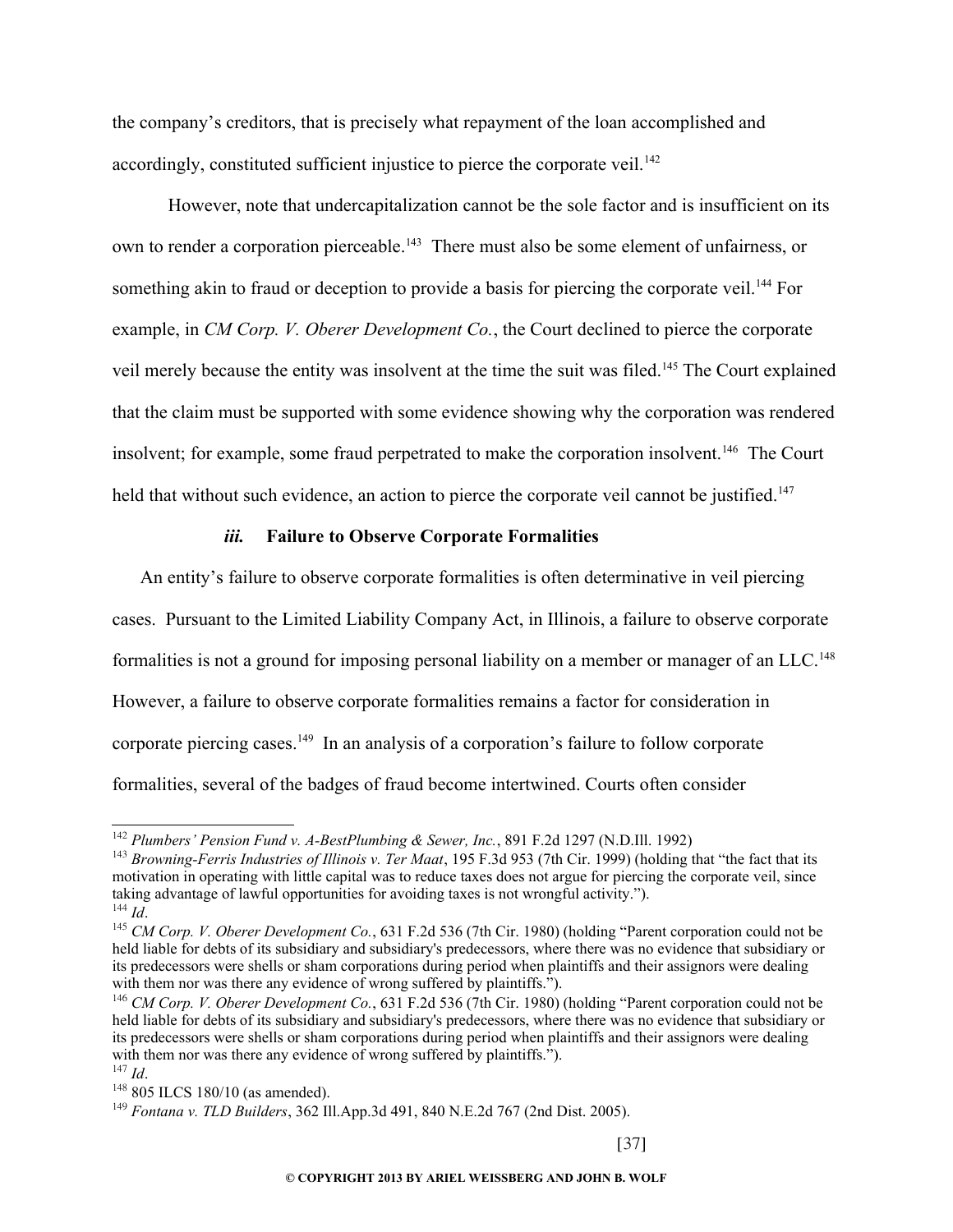commingling of funds, the absence of corporate records, nonfunctioning of officers or directors, failure to pay dividends, and failure to issue stock evidence of a failure to follow corporate formalities.

#### **(1) Commingling of Funds**

Commingling of assets and funds tends to be a heavily weighed factor in a Court's veil piercing analysis,[150](#page-37-0) and is generally viewed in the context of a failure to follow corporate formalities.[151](#page-37-1) In *Sea-Land Services, Inc. v, Pepper Source*, the Seventh Circuit held that funds were commingled when a shareholder and owner of several corporations borrowed substantial amounts of money from those corporations, interest free, and where the corporations borrowed money from each other.<sup>[152](#page-37-2)</sup> In this case, the shareholder also used the bank accounts of all of these corporations to pay personal expenses, including alimony, child support, educational expenses for his children, automobile maintenance, and healthcare for his pet.[153](#page-37-3) In *Wikelund Wholesale Company Inc. v. Tile World Factory*, the Appellate Court for the First District upheld the trial court's finding that funds were commingled when a shareholder used the accounts of various corporations in which he had an interest to pay the debts of any one corporation, and where money received by one corporation might "come to rest" in the accounts of his other corporations.[154](#page-37-4) Additionally, in a Second District case, the Court held that money paid into an officer's account that was not a salary, wage, dividend, or distribution demonstrated commingling between the officer and the corporation. [155](#page-37-5)

<span id="page-37-0"></span><sup>&</sup>lt;sup>150</sup> 7 Ill. Prac., Business Organizations  $\S 8:9$  (2d ed.)

<span id="page-37-1"></span><sup>151</sup> *See*, *Sea-Land Services, Inc. v, Pepper Source*, 941 F.2d 519 (7th Cir. 1991) (holding "For purposes of determining whether corporation's veil could be pierced by creditor and money owed recovered from corporation's owner and other corporations he owned, there was such a unity of interest and ownership that separate personalities of debtor corporation no longer existed.").

<span id="page-37-2"></span><sup>152</sup> *Id.*

<span id="page-37-3"></span><sup>153</sup> *Id.*

<span id="page-37-5"></span><span id="page-37-4"></span><sup>154</sup> *Wikelund Wholesale Company Inc. v. Tile World Factory*, 57 Ill.App.3d 269, 372 N.E.2d 1022 (1st Dist. 1978). <sup>155</sup> *Fontana v. TLD Builders*, 362 Ill.App.3d 491, 840 N.E.2d 767 (2nd Dist. 2005).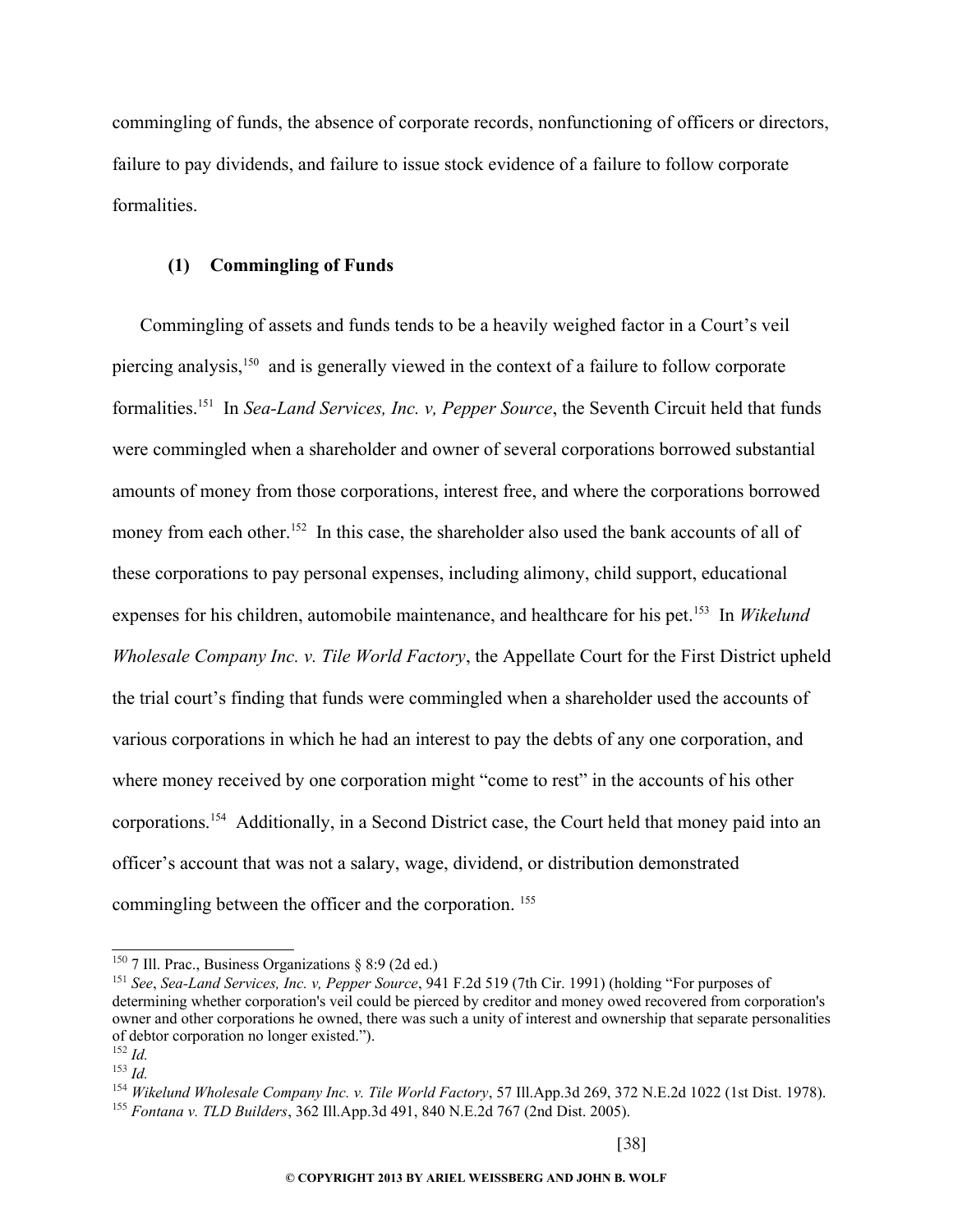On the contrary, in *Jay Steinberg v. Helen Buczynski*, the Seventh Circuit citing the Northern District of Illinois held that funds were not commingled where shareholders paid some of their personal expenses with checks issued by the corporation.<sup>[156](#page-38-0)</sup> The Court explained that the shareholders "took no more than what would have been a reasonable amount in salary, merely omitting the formality of having salary checks issued to them and paying the personal expenses in question by personal check."[157](#page-38-1) In this case, the entity was a Subchapter S corporation and the shareholders properly reported the payments of their personal expenses as personal income.<sup>[158](#page-38-2)</sup> In *National Soffitt & Escutheons v. Superior System*s, another Seventh Circuit case, the Court declined to pierce the veil holding that assets were not commingled between related corporations when one entity purchased asset of the other at fair market value.<sup>[159](#page-38-3)</sup>

#### **(2) Absence of Corporate Records**

The absence of corporate records is also viewed as evidence of a failure to observe corporate formalities. This is particularly so in "one-man" corporations where one person is the sole shareholder, director, and manager.[160](#page-38-4) In *Jay Steinberg v. Helen Buczynski*, mentioned *supra*, the Seventh Circuit held that there was not a failure to follow corporate formalities despite the fact that the entity never held formal shareholder meetings or kept corporate minutes, and paid some of their personal expenses with checks issued by the corporation.<sup>[161](#page-38-5)</sup> As mentioned above, the shareholders "took no more than what would have been a reasonable amount in salary, merely omitting the formality of having salary checks issued to them and paying the personal expenses in question by personal check."[162](#page-38-6) Additionally, Illinois courts have

<span id="page-38-0"></span><sup>156</sup> *Jay Steinberg v. Helen Buczynski*, 40 F.3d 890 (7th Cir. 1994).

<span id="page-38-1"></span><sup>157</sup> *Id*.

<span id="page-38-2"></span><sup>158</sup> *Id*.

<span id="page-38-3"></span><sup>159</sup> *National Soffitt & Escutheons v. Superior System*s, 98 F.3d 262 (7th Cir. 1996) (applying Indiana law, "directors and shareholders of second corporation had not been involved in wrongdoing leading to judgment in question, and second corporation's purchase of \$700 of first corporation's tools at fair market value did not constitute sufficient commingling of assets.").

<span id="page-38-4"></span><sup>&</sup>lt;sup>160</sup> 7 Ill. Prac., Business Organizations  $\S$  8:9 (2d ed.).

<span id="page-38-5"></span><sup>161</sup> *Jay Steinberg v. Helen Buczynski*, 40 F.3d 890 (7th Cir. 1994).

<span id="page-38-6"></span> $162 \, Id$ .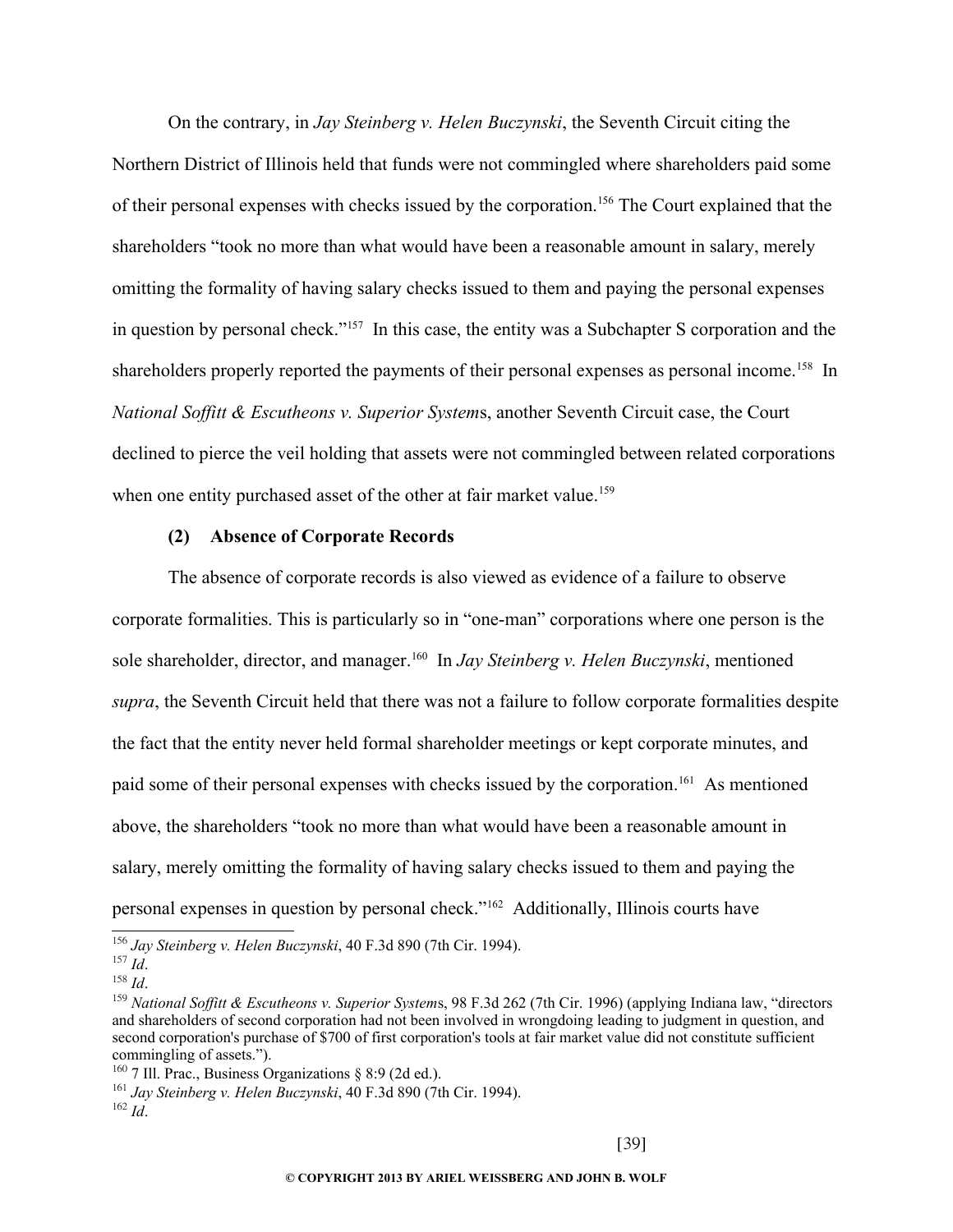consistently held that merely missing one annual meeting is not a sufficient showing of failure to observe corporate formalities.<sup>[163](#page-39-0)</sup>

On the other hand, the Seventh Circuit did find a failure to observe corporate formalities between two related corporations where: one corporation used the other's stationery, where one corporation used a bank wire transfer account to assist in the exercise of options by the other's customers, and where both corporations conducted business from the same suite of offices.<sup>[164](#page-39-1)</sup> These corporations also made undocumented asset transfers to one another and failed to notify creditors of the transfers.[165](#page-39-2) In *Gallagher v. Recono Builders*, the Appellate Court for the First District held that a corporate defendant failed to follow corporate formalities because there were no corporate resolutions, meetings were undocumented, and the defendant failed to produce any corporate books.[166](#page-39-3) The Court concluded that, in the absence of any evidence to support the corporation's claims that it maintained these records, no meetings occurred and no corporate books existed, or alternatively that corporate books contained information adverse to the corporation's claim.[167](#page-39-4)

#### **(3) Corporate Formalities and Other Badges of Fraud**

Other badges of fraud that go towards proving or disproving a failure to observe corporate formalities, include nonfunctioning of officers or directors, failure to issue stock, and nonpayment of dividends. These issues are litigated significantly less than commingling and absence of corporate records. Illinois case law offers limited discussion for some of these factors

<span id="page-39-0"></span><sup>163</sup> *Judson Atkinson Candies v. Latini-Hohberger*, 529 F.3d 371 (7th Cir. 2008); *Jacobson v. Buffalo Rock Shooters Supply*, 664 N.E.2d 328 (3rd Dist. 1996).

<span id="page-39-1"></span><sup>&</sup>lt;sup>164</sup> Matter of Palmer Trading, Inc., 695 F.2d 1012 (7th Cir. 1982) (holding that "attempts at accounting segregation were overshadowed by widespread intermingling of corporate affairs and other unorthodox and careless business practices," and affirmed Bankruptcy Court's conclusion that continued maintenance of *some* of the normal corporate formalities illustrated "wrongful deceit.").

<span id="page-39-2"></span><sup>165</sup> *Id*.

<span id="page-39-4"></span><span id="page-39-3"></span><sup>166</sup> *Gallagher v. Recono Builders*, 91 Ill.App.3d 999, 415 N.E.2d 560 (1st Dist. 1980) <sup>167</sup> *Id*.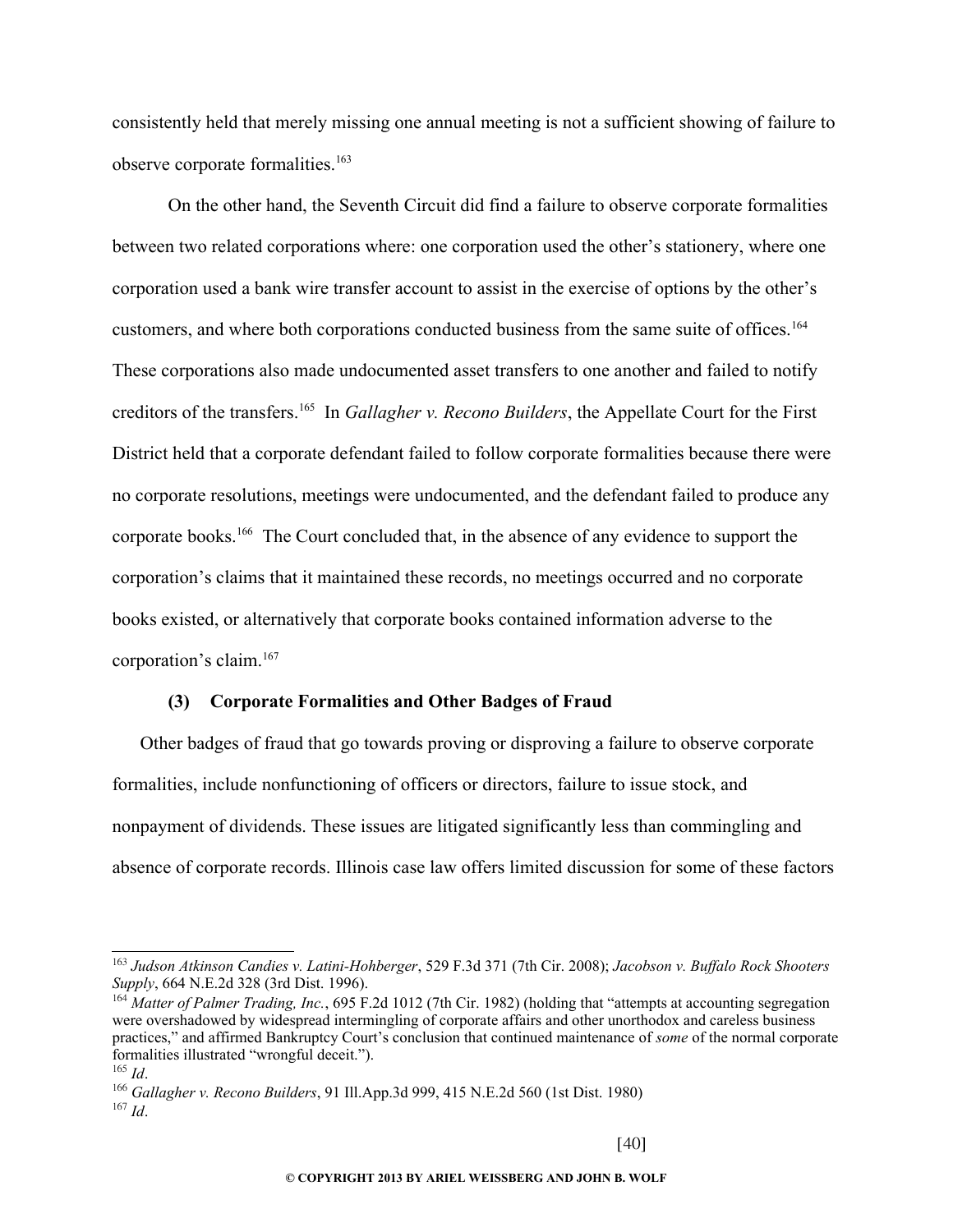and courts have been vague in precisely defining their terms and the behaviors or limitations that trigger these badges of fraud.

With respect to a failure to issue stock, the Court in *People v. V & M Indus., Inc.* found a failure to follow corporate formalities where the evidence established that the corporation failed to issue stock. In this case, the defendant testified that he originally owned 99% of the stock and that his relatives owned the remaining 1%. However, no stock certificates were on file for those shareholders, the defendant admitted that "certificates of ownership may not have been [issued]," and one of two shareholders who purchased the relatives' stock testified that he was never issued a stock certificate. [168](#page-40-0) In *Wachovia Securities v. Banco Panamericano*, the Seventh Circuit upheld the Northern District of Illinois' finding that the veil should be pierced noting only that the corporation's failure to issue stock weighed against it as a badge of fraud.

Regarding nonpayment of dividends, in *Jacobson v. Buffalo Rock Shooters Supply*, the Court noted only that Corporation's failure to pay dividends "was not a failure to observe corporate formalities, as would support piercing corporate veil, where corporation had only been in existence slightly more than one year."[169](#page-40-1) In 1993, the Fourth District Appellate Court held that the facts supported a finding of failure to follow corporate formalities and nonpayment of dividends where no dividends were paid from 1972 when the stock was purchased through 1983 when the corporation was sold.<sup>[170](#page-40-2)</sup> The Court rejected the shareholder-owner's argument that the business was never "strong enough" to pay dividends when the business made other suspicious cash payments to owners, and because owners received other monetary benefits from the corporation.[171](#page-40-3)

<span id="page-40-0"></span><sup>168</sup> *People v. V & M Indus., Inc.*, 298 Ill.App.3d 733, 700 N.E.2d 746 (5th Dist. 1998).

<span id="page-40-1"></span><sup>169</sup> *Jacobson v. Buffalo Rock Shooters Supply Inc.*, 278 Ill.App.3d 1084, 664 N.E.2d 328 (3rd Dist. 1996).

<span id="page-40-2"></span><sup>170</sup> *Ted Harrison Oil Co., Inc. v. Dokka*, 247 Ill.App.3d 791, 617 N.E.2d 898 (4th Dist. 1993).

<span id="page-40-3"></span><sup>171</sup> *Id*.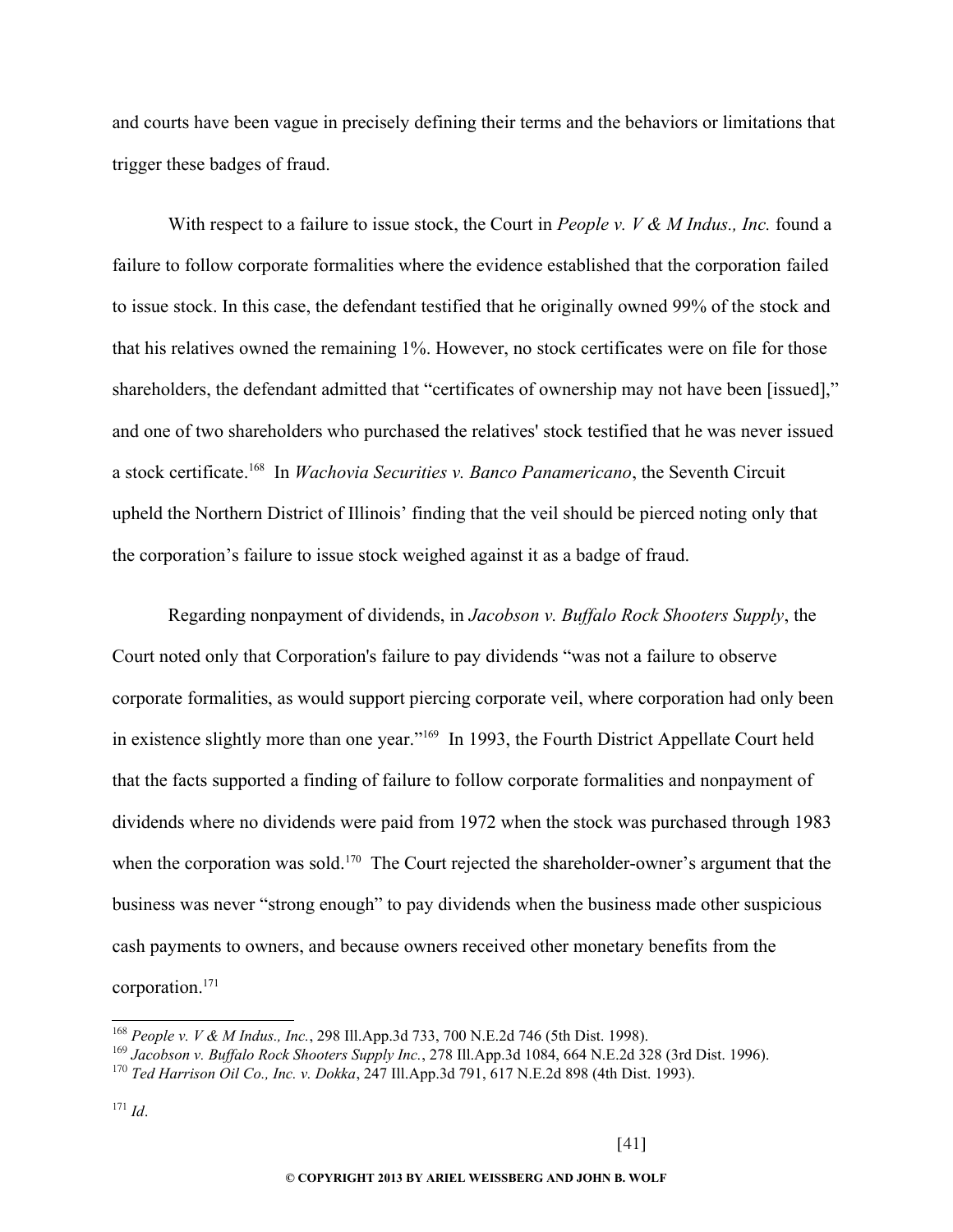Illinois courts have been relatively broad in defining what constitutes nonfunctioning of officers and directors. In *Fontana*, the Court held that a shareholder was nonfunctioning since she was not an active director of officer of the corporation.<sup>[172](#page-41-0)</sup> The Court explained that she had no real decision-making role, performed *de minimus* tasks, and did not know she was the sole shareholder and director of the corporation.<sup>[173](#page-41-1)</sup> In different circumstances, the Seventh Circuit, citing the Northern District of Illinois, held that a defendant-shareholder's control over other officers, employees, and operations rendered them nonfunctioning where the defendantshareholder held 50% of the corporation's shares, and was 100% owner of the corporation's lender and its sole source of financing.<sup>[174](#page-41-2)</sup>

## *iv.* **Reverse Pierce**

The concept of reverse veil piercing is a variation of the traditional veil piercing remedy. A reverse pierce subjects the corporation to liability for the acts of its shareholders.<sup>[175](#page-41-3)</sup> Generally, reverse pierce issues arise when a shareholder's creditors try to reach the assets of the corporation. [176](#page-41-4) In *Scholes v. Lehmann*, the Court explained that reverse piercing is ordinarily possible only in one-man corporations, since if there is more than one shareholder, seizing the corporation's assets to pay a shareholder's debts would be a wrong to the other shareholders."<sup>[177](#page-41-5)</sup> In *Boatmen's Nat'l Bank of St. Louis v. Smith*, the Northern District of Illinois, the Court granted a judgment creditor's request to reverse pierce the veil of a corporation whose sole shareholder, director, and president was liable for the judgment.<sup>[178](#page-41-6)</sup>

<span id="page-41-0"></span><sup>172</sup> *Fontana v. TLD Builders*, 362 Ill.App.3d 491, 840 N.E.2d 767 (2nd Dist. 2005).

<span id="page-41-1"></span><sup>173</sup> *Id*.

<span id="page-41-2"></span><sup>&</sup>lt;sup>174</sup> Wachovia Securities, LLC v. Banco Panamerico, Inc. et al., 674 F.3d 743 (7th Cir. 2012).

<span id="page-41-3"></span><sup>&</sup>lt;sup>175</sup> TIMOTHY S. FARBER, ILLINOIS INSTITUTE FOR CONTINUING LEGAL EDUCATION: ILLINOIS LIMITED LIABILITY COMPANY OPERATING AND MAINTENANCE ISSUES 3-28 (WILLIAM A. PRICE 2013).

<span id="page-41-4"></span><sup>176</sup> *Scholes v. Lehmann*, 56 F.3d 750 (7th Cir. 1995).

<span id="page-41-5"></span><sup>177</sup> *Id*.

<span id="page-41-6"></span><sup>178</sup> *Boatmen's Nat'l Bank of St. Louis v. Smith*, 706 F.Supp. 30 (N.D.Ill. 1989) (holding "Under Illinois law, judgment against debtor, who was sole shareholder, director, president and treasurer of corporation, could be satisfied out of funds of corporation; corporation was alter ego of debtor since assets of debtor and corporation were commingled, debtor did not keep bank account in his own name, and debtor's wife paid household expenses by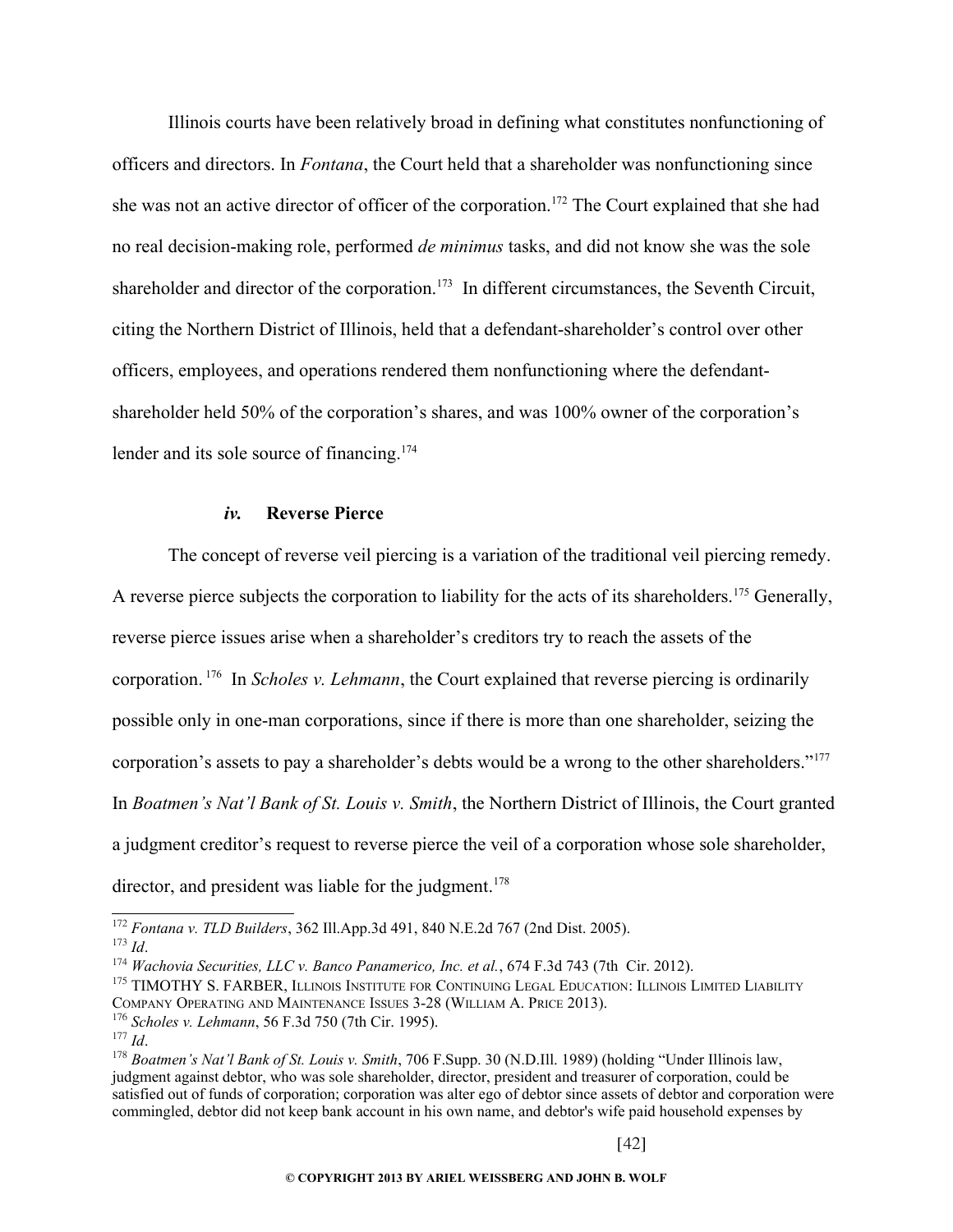In 2007, the First District Appellate Court in *Trossman v. Philipsborn* outlined a test for reverse piercing.[179](#page-42-0) The Court explained that reverse piercing of the corporate veil is appropriate when (1) an insider owns all, or substantially all, of the stock, (2) the insider treats the property as his or her own, and (3) no shareholder or creditor would be adversely affected.<sup>[180](#page-42-1)</sup>

In *Trossman*, a corporation was the general partner in a limited partnership.<sup>[181](#page-42-2)</sup> The partnership was engaged in real estate development, and the corporation and plaintiff guaranteed a loan to the limited partnership.<sup>[182](#page-42-3)</sup> The parties agreed that if either guarantor made a payment over their pro rata obligation, each could recover the excess payment from the other guarantor.<sup>[183](#page-42-4)</sup> When the loan was in default, the corporation made payments, which the shareholders claimed should credited to them under the reverse pierce doctrine.<sup>[184](#page-42-5)</sup> The Court suggested that while each element for reverse piercing appeared to be satisfied, it is bound by the Illinois Supreme Court's holding's in *Centaur* that a corporation may not assert an alter ego action against its own shareholders,[185](#page-42-6) as well as the affirmation of *Centaur* in *Forsythe* where the Court refused to allow a corporation to pierce its own veil noting "direct participant liability does not rest on piercing the corporate veil such that the liability of the subsidiary is the liability of the parent. On the contrary, "this form of liability is asserted, as its name suggests, for a parent's direct participation, superseding the discretion and interest of the subsidiary, and creating conditions

<span id="page-42-3"></span><span id="page-42-2"></span>borrowing money from corporation and other companies controlled by debtor.").

<span id="page-42-4"></span><span id="page-42-0"></span><sup>179</sup> *Trossman v. Philipsborn*, 373 Ill.App.3d 1020, 869 N.E.2d 1147 (1st Dist. 2007).

<span id="page-42-5"></span><span id="page-42-1"></span><sup>180</sup> *Id*.

<span id="page-42-6"></span><sup>181</sup> *Id*.

<sup>182</sup> *Id*.

<sup>183</sup> *Id*.

<sup>184</sup> *Id*.

<sup>185</sup> *In re Rehabilitation of Centaur Ins. Co.*, 158 Ill.2d 166, 632 N.E.2d 1015 (1994) (holding "Reinsurer could not bring alter ego action against its parent corporation, piercing its own corporate veil in the process, and, thus, reinsurer's rehabilitator could not seek to pierce corporate veil and lacked standing to pursue alter ego claim of reinsurer's policyholder against parent corporation.").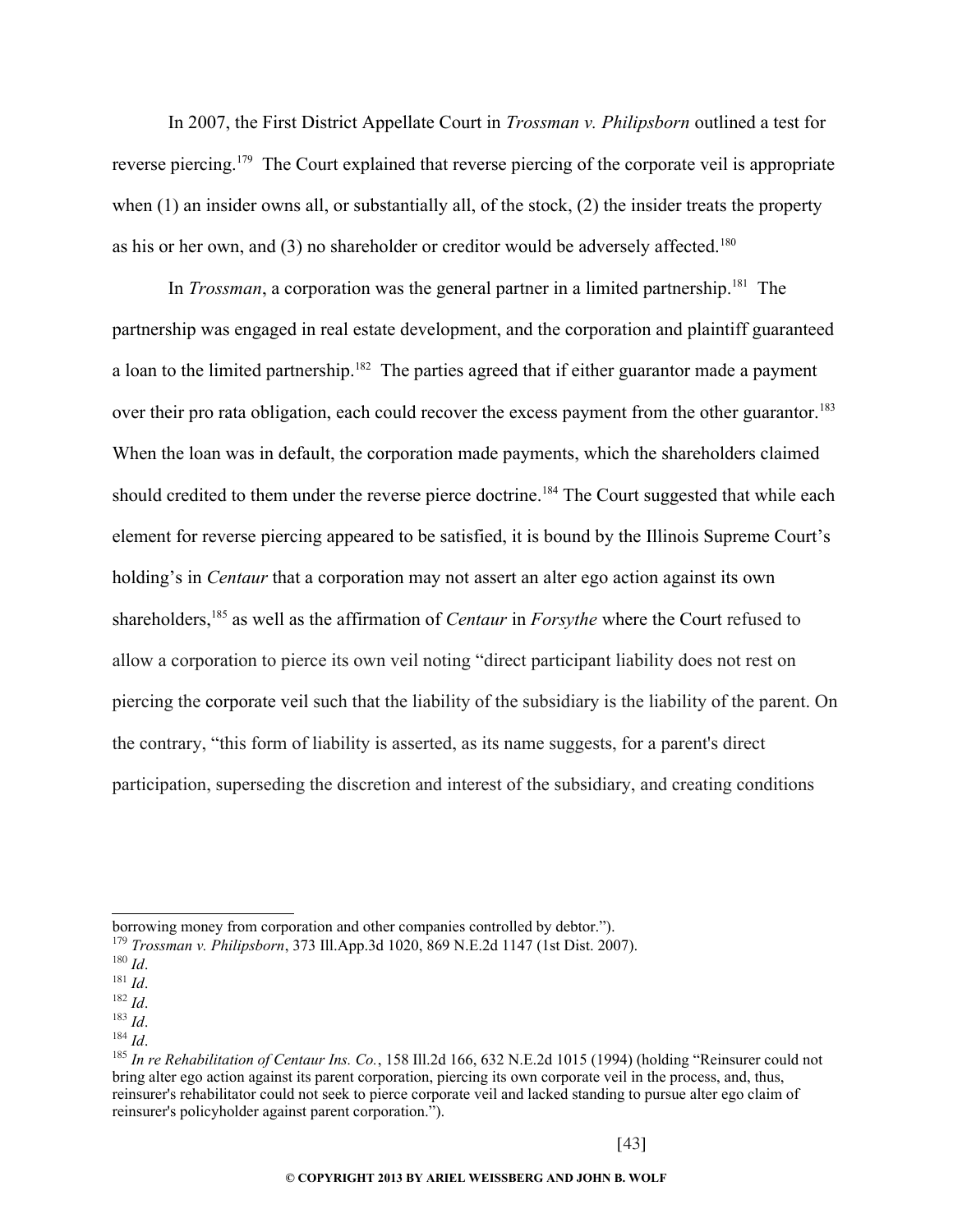leading to the activity complained of."[186](#page-43-0) Accordingly, the Court held that the shareholders did not have the right to contribution from the payments advanced by the corporation.<sup>[187](#page-43-1)</sup>

In *Crum v. Krol*, the First District held that "the same equitable considerations of preventing injustice should apply when it is a third party, rather than a shareholder or officer, who attempts to use the corporate entity as a shield."<sup>[188](#page-43-2)</sup> However, as the Illinois Supreme Court explained in *Centaur*, a subsidiary corporation cannot bring an action against its parent corporation seeking to reverse pierce, thereby piercing its own veil in the process.<sup>[189](#page-43-3)</sup> The Illinois Supreme Court, citing the Northern District of Illinois in *In re Dakota Drilling, Inc.*, explained that "[T]he general law mandates that the piercing of a corporate veil must never be made for the benefit of the corporation or its shareholders. It is troublesome, in this court's view, to allow a corporation, through its trustee, to pierce its own veil since it would have the effect of denying the corporation of its own corporate existence."<sup>[190](#page-43-4)</sup>

In *Main Bank of Chicago v. Baker*, the Illinois Supreme Court did not reverse-pierce the corporate veil at the request of the defendant-shareholder. Main Bank was a subsidiary of Main Corporation. Another corporation was created, for which Main Bank held 80% of the stock and the defendants owned the remaining 20%. The defendants leased services to the corporation and when the corporation defaulted on its lease payments, the defendants could no longer make payments on their note to Main Bank. Main Bank sued on the note and the defendantshareholders sought to hold Main Bank liable via reverse pierce. The defendants requested that the court disregard the corporation in addition to disregarding Main Bank's corporate existence to hold Main Bank liable on the note, which would cover the defendant's liability. The Court

<span id="page-43-0"></span><sup>186</sup> *Forsythe v. Clark USA, Inc.*, 224 Ill.2d 274, 864 N.E.2d 227 (2007).

 <sup>(</sup>holding "The key elements to the application of direct participant liability are a parent corporation's specific direction or authorization of the manner in which an activity is undertaken and foreseeability; if a parent corporation specifically directs an activity, where injury is foreseeable, that parent could be held liable.").

<span id="page-43-1"></span><sup>187</sup> *Trossman v. Philipsborn*, 373 Ill.App.3d 1020, 869 N.E.2d 1147 (1st Dist. 2007).

<span id="page-43-2"></span><sup>188</sup> *Crum v. Krol*, 99 Ill.App.3d 651, 425 N.E.2d 1081 (1st Dist. 1981).

<span id="page-43-4"></span><span id="page-43-3"></span><sup>189</sup> *See, In re Rehabilitation of Centaur Ins. Co.*, 158 Ill. 2d 166, 632 N.E.2d 1015 (1994). <sup>190</sup> *Id*.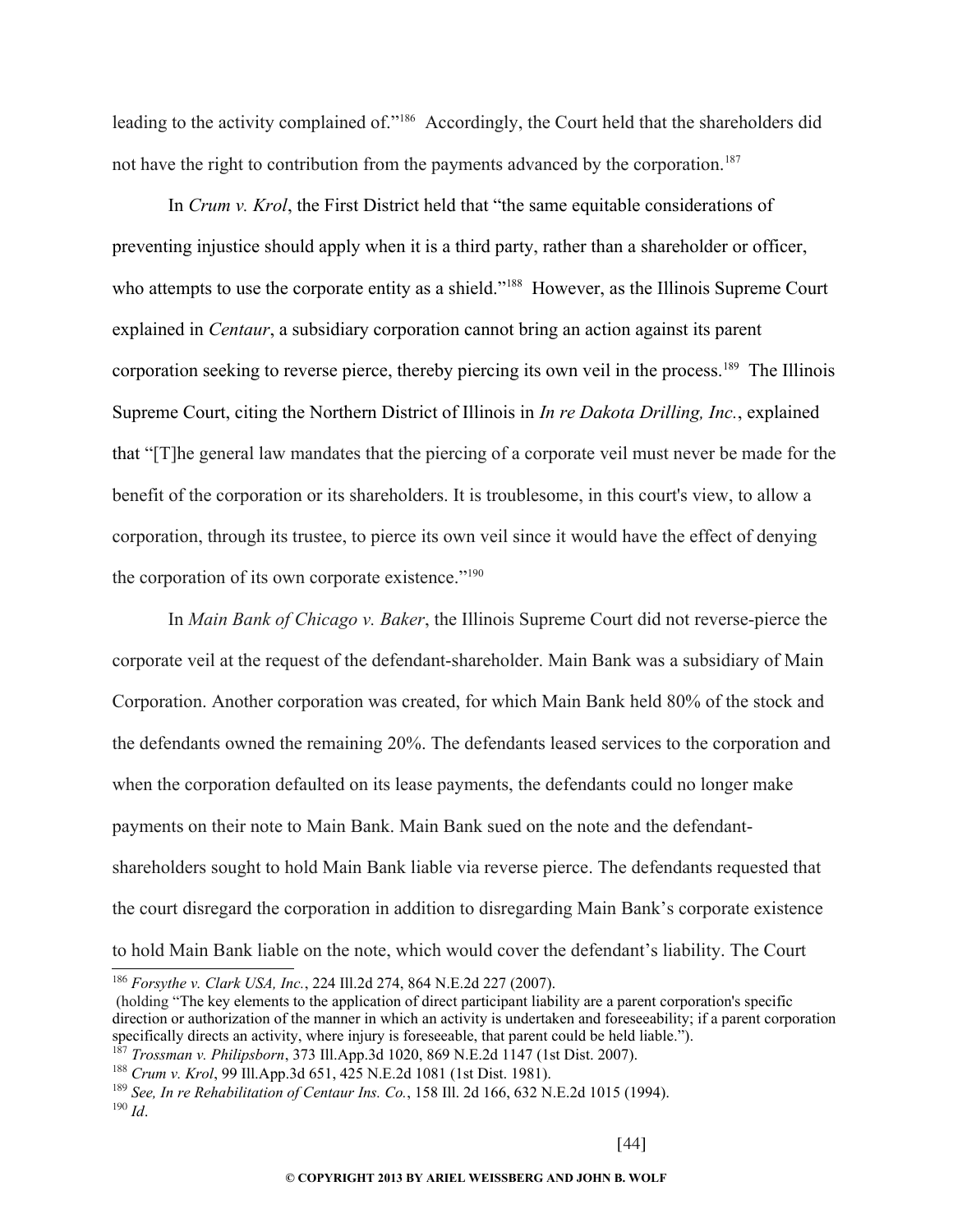declined to reverse pierce holding that a party "cannot assert the equitable doctrine of piercing the corporate veil to disregard the separate corporate existence of a corporation he himself created to gain an advantage which would be lost under his present contention."[191](#page-44-0)

In an unusual situation, a corporation's director sought to reverse pierce to bring a claim against the corporation's primary shareholder. The plaintiff obtained a judgment against Heartland Pottery Company. The Defendant, Estes was a shareholder and provided the financing, while the Plaintiff was the other shareholder, president, and director. The plaintiff obtained a judgment against Heartland and filed a citation to discover assets. When no assets were discovered, the plaintiff sought to reverse pierce the corporate veil. The Court explained that while there is no Illinois authority expressly prohibiting directors from piercing the corporate veil for their benefit, to do so would "improperly allow them to hide behind the corporate veil when it benefits them and then discard it when it is no longer useful." The Court explained that the plaintiff "had an obligation to obtain information about the company that he served."[192](#page-44-1)

While reverse piercing has not been litigated heavily in Illinois, based on the foregoing, it appears difficult to reverse pierce in a context other than the "one-man" corporation discussed *supra*.

<span id="page-44-0"></span><sup>191</sup> *Main Bank of Chicago v. Baker*, 86 Ill. 2d 188, 427 N.E.2d 94 (1981).

<span id="page-44-1"></span><sup>192</sup> *Semande v. Estes*, 374 Ill.App.3d 468, 871 N.E.2d 268 (3rd Dist. 2007) (holding "Director of corporation, as judgment creditor of corporation, was not entitled to invoke the equitable doctrine of piercing the corporate veil, to collect the judgment from majority shareholder; director had an obligation to obtain information about the corporation that he served, and he therefore did not stand in position of innocent third-party creditor.").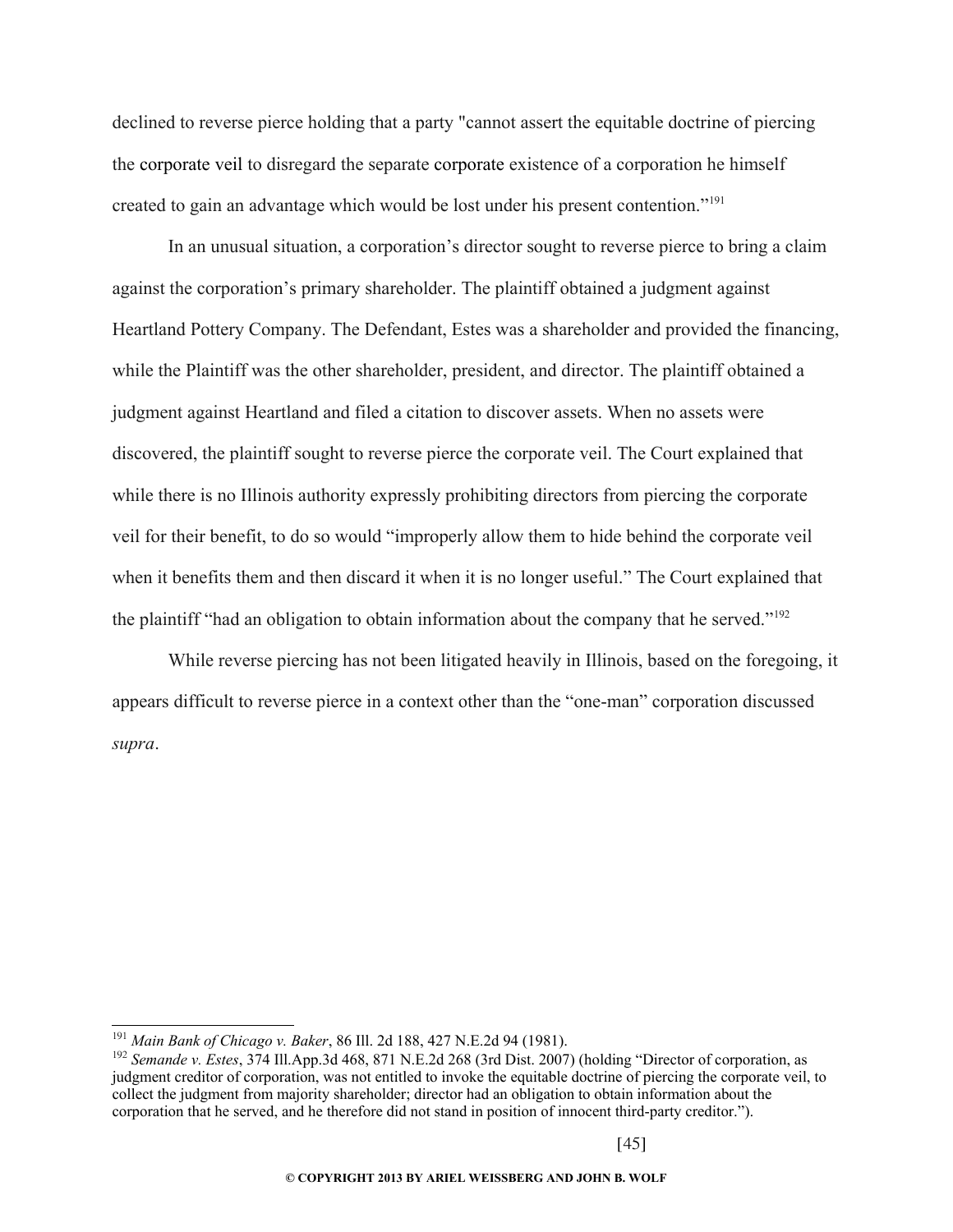## **C. Veil Piercing and LLC's**

The Limited Liability Company Act ("LLCA") governs Limited Liability Companies ("LLC") in Illinois.[193](#page-45-0) The statute originally provided that a member of an LLC would not be liable for any act, debt, obligation, or liability of the LLC to the extent that a shareholder of an Illinois corporation would be liable under analogous circumstances.<sup>[194](#page-45-1)</sup> Thus, a member of an LLC could be held personally liable to the same extent that a shareholder of a corporation could be held liable using the veil piercing doctrine. <sup>[195](#page-45-2)</sup> However, the Act was amended in 1998 to remove the language that provided personal liability for members or managers.[196](#page-45-3) The LLCA now provides:

The debts, obligations, and liabilities of a limited liability company, whether arising in contract, tort, or otherwise, are solely the debts, obligations, and liabilities of the company. A member or manager is not personally liable for a debt, obligation, or liability of a company solely by reason of being or acting as a member or manager.

Illinois case law on the matter is sparse and the amendment raises questions as to the legislature's true intent in amending the language. The concept of piercing the corporate veil has been applied by the Illinois judiciary dating back to 1910 and is strongly rooted in Illinois as an equitable remedy.[197](#page-45-4) Pursuant to the United States Supreme Court decision in *Midatlantic National Bank v. New Jersey EPA*, the general rule of statutory construction is that if the legislature intends for legislation to change a judicially created concept, it must make that intent specific.<sup>[198](#page-45-5)</sup> As a result, two approaches have emerged regarding the application of veil piercing in the LLC context.

<span id="page-45-0"></span> $193$  805 ILCS 180/10 (as amended).

<span id="page-45-1"></span><sup>194</sup> 805 ILCS 180/10-10 (1994).

<span id="page-45-2"></span><sup>195</sup> *See*, *Id*.

<span id="page-45-3"></span><sup>196</sup> *See*, 805 ILCS 180/10 (as amended).

<span id="page-45-4"></span><sup>&</sup>lt;sup>197</sup> MARK A. CARTER ET AL., Illinois Institute for Continuing Legal Education: Limited Liability Companies and S Corporations, Insolvency Implications for the Limited Liability Company and its Members 13-17 (William A. Price 2013).

<span id="page-45-5"></span><sup>198</sup> *Midatlantic National Bank v. New Jersey EPA*, 474 U.S. 494 (1986).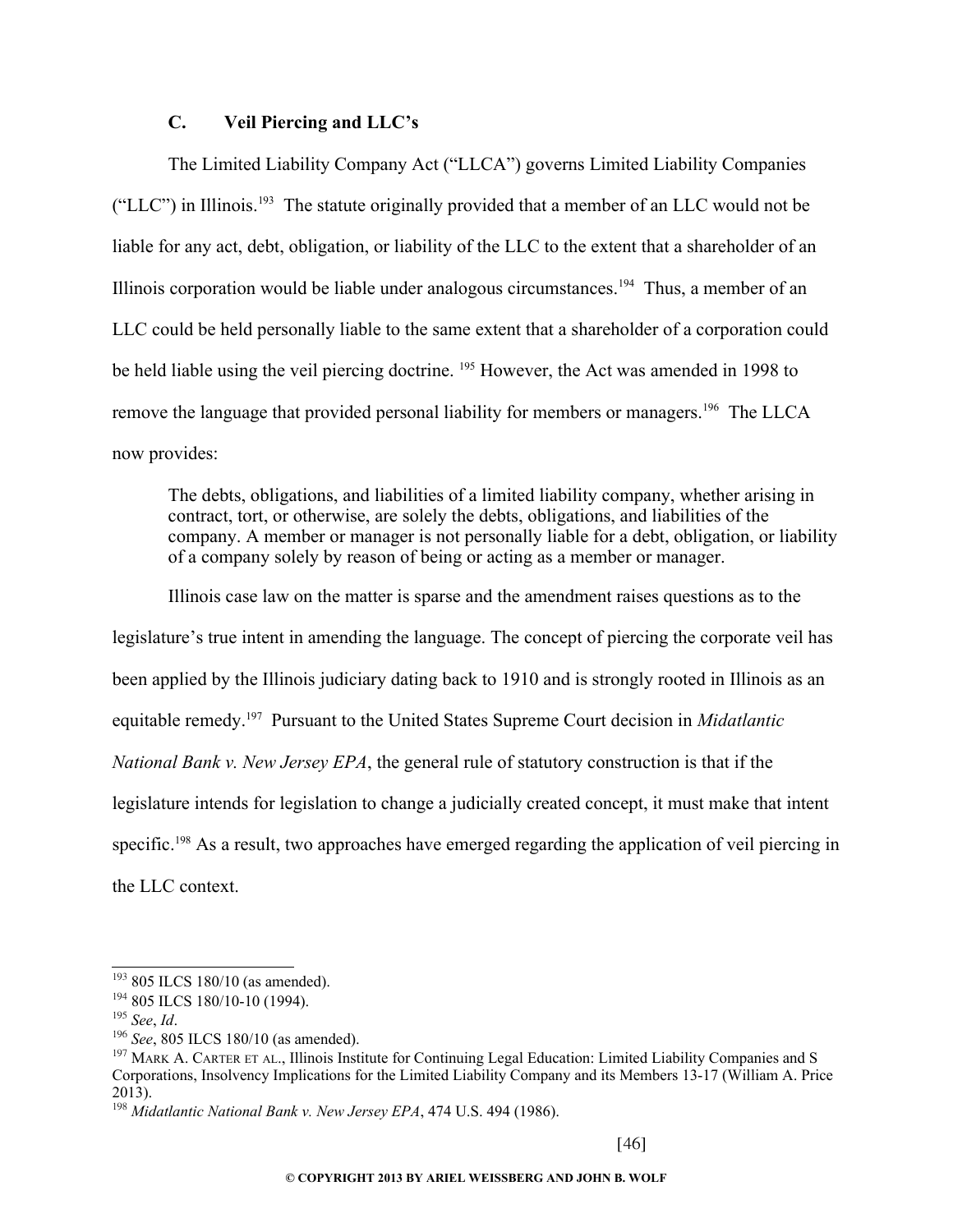Recently, in *Puleo v. Topel*, the Appellate Court for the First District of Illinois considered piercing the veil of an LLC that was administratively dissolved for failing to report.<sup>[199](#page-46-0)</sup> The Court held that an individual member or manager of an LLC was not personally liable for obligations incurred by the entity after it was dissolved by the Secretary of State.<sup>[200](#page-46-1)</sup> The Court relied on the amended LLCA § 10-10(a), and also on § 10-10(d), which provides that an LLC may assign personal liability to its members by including a provision to that effect in its articles of organization, or if a member consents to the imposition of such liability in writing.[201](#page-46-2) It has been argued that this protection goes beyond the protections enjoyed by shareholders of a corporation.[202](#page-46-3)

Moreover, the LLCA provides that an LLC's failure to observe corporate formalities is not a ground for imposing personal liability on its members or managers.<sup>[203](#page-46-4)</sup> Specifically, the statute states that "the failure of a limited liability company to observe the usual company formalities or requirements relating to the exercise of its company powers or management of its business is not a ground for imposing personal liability on the members or managers for liabilities of the company."[204](#page-46-5) Thus, there is a strong argument that unless the LLC has provided for personal liability in its articles of organization, its members are not subject to personal liability under the veil piercing doctrine.

The second approach is that veil piercing is applicable to LLCs just as it is to corporations. After analyzing § 10-10, a Bankruptcy Court in the Northern District of Illinois noted that while members and managers cannot be held liable for merely failing to observe

<span id="page-46-0"></span><sup>199</sup> *Puleo v. Topel*, 368 Ill.App.3d 63, 856 N.E.2d 1152 (1st Dist. 2006).

<span id="page-46-1"></span><sup>200</sup> *Id*.

<span id="page-46-2"></span><sup>201</sup> 805 ILCS 180/10; *Puleo v. Topel*, 368 Ill.App.3d 63, 856 N.E.2d 1152 (1st Dist. 2006).

<span id="page-46-3"></span><sup>202</sup> MARK A. CARTER ET AL., *supra* note 86; *See, Carollo v. Irwin*, 2011 Ill.App. (1st ) 102765, 959 N.E.2d 77 (1st Dist. 2006) (holding that a "Member of unformed limited liability company (LLC) could not be individually liable for signing the property sales contract on behalf of the unformed LLC due to insulation from liability under the Limited Liability Company Act.").

<span id="page-46-4"></span> $203805$  ILCS 180/10-10(c).

<span id="page-46-5"></span> $204805$  ILCS 180/10-10 (as amended).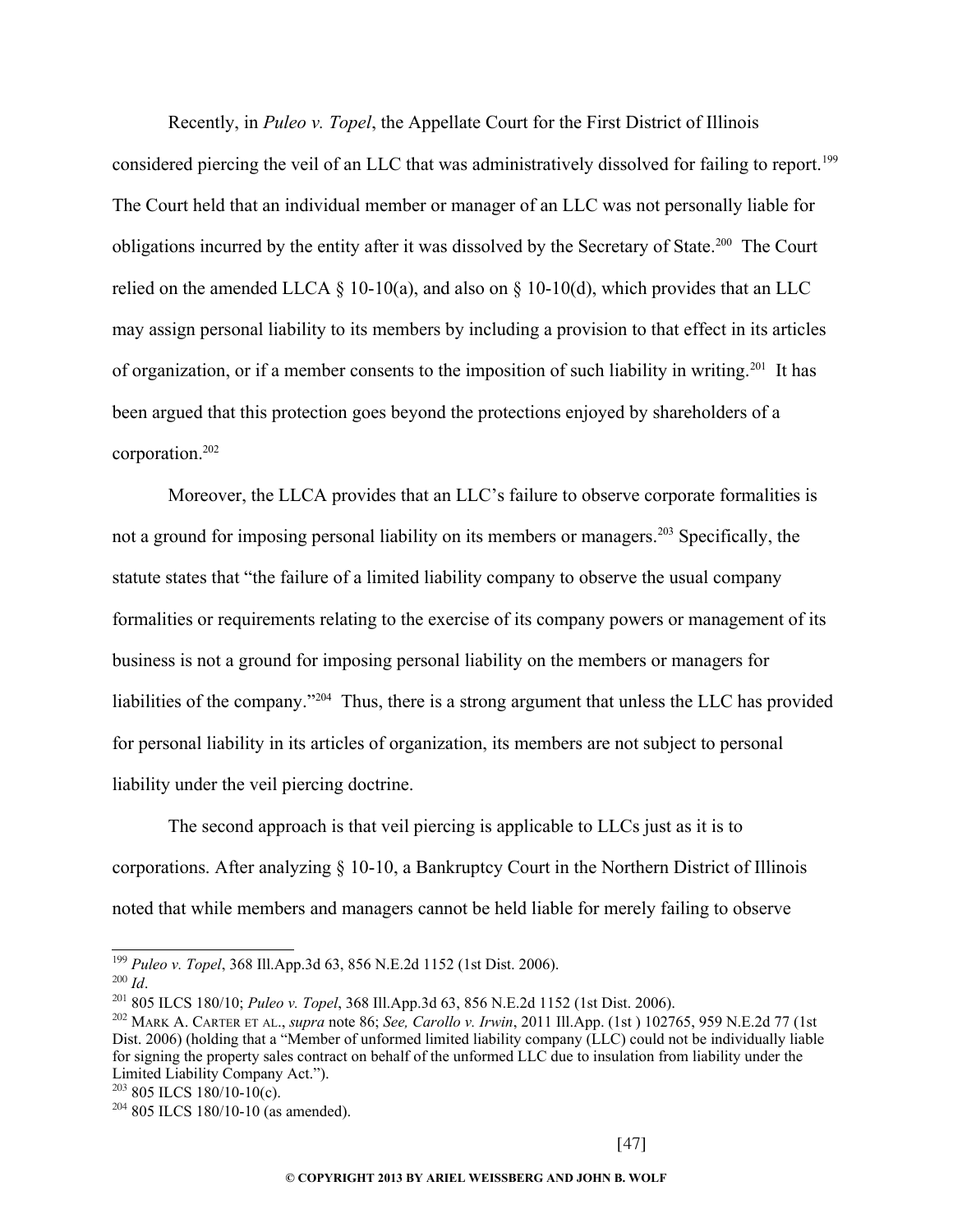corporate formalities, nothing in the statute bars piercing the LLC veil on other grounds.<sup>[205](#page-47-0)</sup> In fact, a majority of federal courts for the Northern District of Illinois have held that traditional bases for veil piercing, such as undercapitalization, alter ego, and fraud, apply in the context of an LLC.[206](#page-47-1) In *Westmeyer v. Flynn*, the Court declined to follow the First District's reasoning in *Puleo* and noted that § 10-10 of the LLCA "does not bar the other bases for corporate veil piercing, including alter ego, fraud and undercapitalization."[207](#page-47-2)

In *Polo Builders Inc. v. Real Estate Resource Management*, a Bankruptcy Court in the Northern District of Illinois recognized the doctrine of piercing the LLC veil. The Court analyzed the "unity of interest" prong extensively, but declined to pierce the LLC veil because the "fraud or injustice" prong was not met. $208$ 

Further, it has been argued that the Court, in *Puleo*, did not appreciate that fact that, historically, limited liability provisions such as LLCA  $\S$  10-10 existed for tax benefit purposes. These provisions enabled LLC's to reap the benefits of being taxed as a partnership prior to the adoption of IRS "check-the-box" regulations. Accordingly, the legislature's intent in amending the statute was not to protect LLC members from personal liability, but to provide LLCs with the flexibility to override statutory default rules via articles of organization.<sup>[209](#page-47-4)</sup>

<span id="page-47-0"></span><sup>205</sup> 274 B.R.768 (N.D.Ill. 2002).

<span id="page-47-1"></span><sup>206</sup> MARK A. CARTER ET AL., *supra* note 86.

<span id="page-47-3"></span><span id="page-47-2"></span><sup>207</sup> MARK A. CARTER ET AL., *supra* note 86, at 13-17; *See also*, *Westmeyer v. Flynn,* 382 Ill.App.3d 952, 321 Ill.Dec. 406 (2008) (citing section 10–10(d) of the Limited Liability Company Act (805 ILCS 180/10–10(d) (West 2008)). <sup>208</sup> *Polo Builders Inc. v. Real Estate Resource Management*, 388 B.R. 338 (N.D.Ill. 2008) (explaining "While failure on part of members of limited liability company (LLC) to observe 'corporate' formalities or to maintain books and records for LLC, along with fact that the LLC had no assets at time it entered into contract to purchase real property for more than \$16 million, was sufficient to satisfy first requirement for piercing of veil under Illinois law, i.e., a unity of interest and ownership between LLC and its members, lack of evidence of any fraudulent intent on part of members of LLC in entering into purchase agreement, which they hoped to close with funds supplied by third party to whom they intended to 'flip' property, together with evidence that any harm suffered by seller, the trustee of Chapter 7 estate, was result not of misstatements made by members of LLC but of trustee's failure to engage in any due diligence regarding finances of LLC in order to obtain quick sale and to prevent mortgagee from foreclosing, prevented piercing of LLC's veil in order to hold its members personally liable for judgment entered in favor of trustee on his breach of contract claim.").

<span id="page-47-4"></span><sup>&</sup>lt;sup>209</sup> CHARLES W. MURDOCK., Illinois Institute for Continuing Legal Education: Limited Liability Companies and S Corporations, Liability of Members and Managers in Limited Liability Companies, Including Breach of Fiduciary Duties 6-25 (William A. Price 2013).